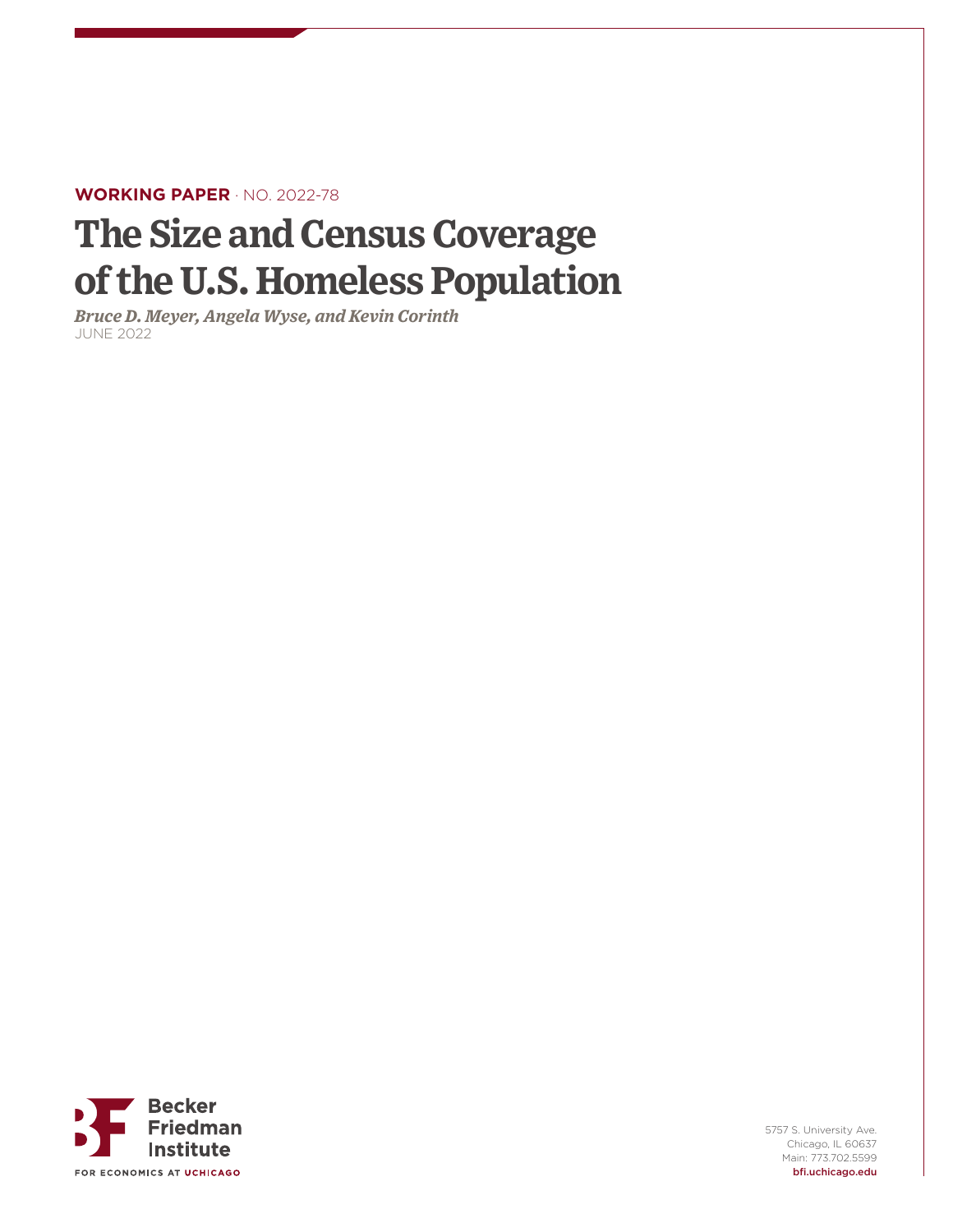#### THE SIZE AND CENSUS COVERAGE OF THE U.S. HOMELESS POPULATION

Bruce D. Meyer Angela Wyse Kevin Corinth

June 2022

This paper, which has been subject to a limited Census Bureau review, is released to inform interested parties of research and to encourage discussion. Any opinions and conclusions expressed herein are those of the authors and do not represent the views of the U.S. Census Bureau. The Census Bureau has reviewed this data product for unauthorized disclosure of confidential information and has approved the disclosure avoidance practices applies to this release, authorization numbers: CBDRB-FY20-ERD002-004, CBDRB-FY2022-CES005-006, and CBDRB-FY2022-CES005-008. We thank the U.S. Census Bureau for their support and thank John Abowd, Mark Asiala, George Carter, James Christy, Dennis Culhane, Kevin Deardorff, Conor Dougherty, Ingrid Gould Ellen, Anne Fletcher, Katie Genadek, Kristin Kerns, William Koerber, Margot Kushel, Larry Locklear, Tim Marshall, Brian McKenzie, Brendan O'Flaherty, James Pugh, Trudi Renwick, Annette Riorday, Nan Roman, William Snow, Eddie Thomas, and John Voorheis for providing feedback and answering our questions and Gillian Meyer, Connor Murphy, and Sophie Yang for research assistance. We appreciate the financial support of the Alfred P. Sloan Foundation, the Russell Sage Foundation, the Charles Koch Foundation, the Menard Family Foundation, and the American Enterprise Institute.

© 2022 by Bruce D. Meyer, Angela Wyse, and Kevin Corinth. All rights reserved. Short sections of text, not to exceed two paragraphs, may be quoted without explicit permission provided that full credit, including © notice, is given to the source.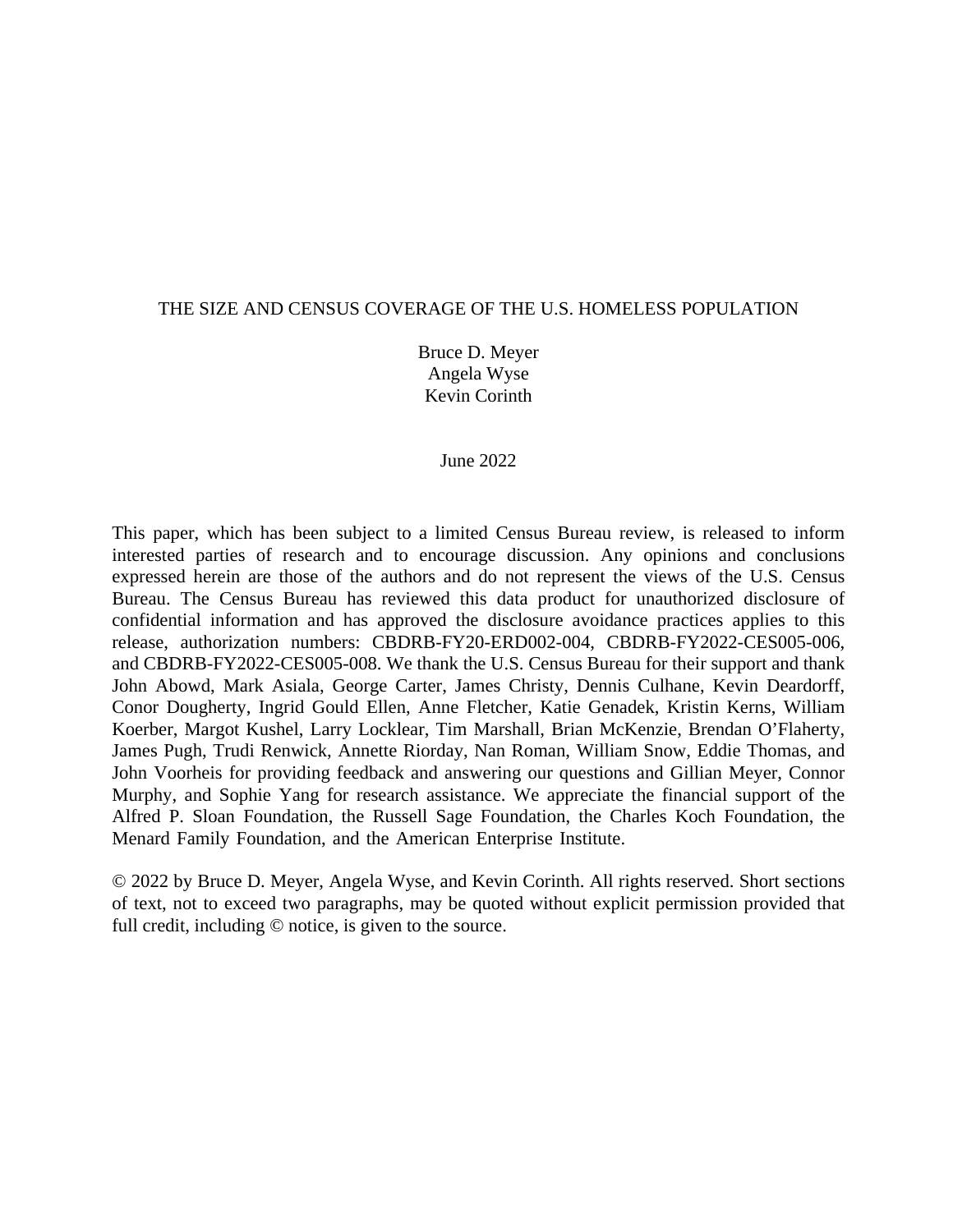The Size and Census Coverage of the U.S. Homeless Population Bruce D. Meyer, Angela Wyse, and Kevin Corinth June 2022 JEL No. J0,R0

#### **ABSTRACT**

Despite widespread concern about homelessness, fundamental questions about the size and characteristics of this hard to study population are unresolved, in large part because it is unclear whether existing data are sufficiently complete and reliable. We examine these questions as well as the coverage of new microdata sources that are designed to be nationally representative and will allow pathbreaking new analyses. We compare three restricted use data sources that have been largely unused to study homelessness to less detailed public data. In doing this triangulation of sources, we examine the completeness and accuracy of available data and improve our understanding of the size of the homeless population and its inclusion in household surveys. Specifically, we compare restricted data from the 2010 Census, American Community Survey (ACS), and Homeless Management Information System (HMIS) to HUD's public-use point-intime (PIT) estimates and the Housing Inventory Count (HIC) at the national, city and county, and person level. We explore the extent to which definitions, weighting, frame completeness, and seasonality explain discrepancies between sources. We also link HMIS shelter-use data to the Census to evaluate the usefulness of these microdata to study this population. Our analyses suggest that on a given night there are 500,000-600,000 people experiencing homelessness in the U.S., about one-third of whom are sleeping on the streets and two-thirds in shelters. About 80-95 percent of those in shelters were counted in the Census. Despite employing substantially different methods, the Census, ACS, and PIT arrive at similar estimates after accounting for definitional differences, ambiguity in the classification of certain facilities, and differences arising from the timeframe of Census response. The coverage of these sources is surprisingly good given the difficulties of surveying this population. By establishing the broad coverage and reliability of the new data sources, this paper lays the foundation for pathbreaking future work on the characteristics, income, safety net participation, mortality, migration, geographic distribution, and housing status transitions of the U.S. homeless population.

Bruce D. Meyer Harris School of Public Policy University of Chicago 1307 E 60th Street Chicago, IL 60637 and NBER bdmeyer@uchicago.edu

Angela Wyse University of Chicago 1307 E 60th Street Chicago, IL 60637 awyse@uchicago.edu

Kevin Corinth Harris School of Public Policy University of Chicago 1307 E 60th St Chicago, IL 60637 kcorinth@uchicago.edu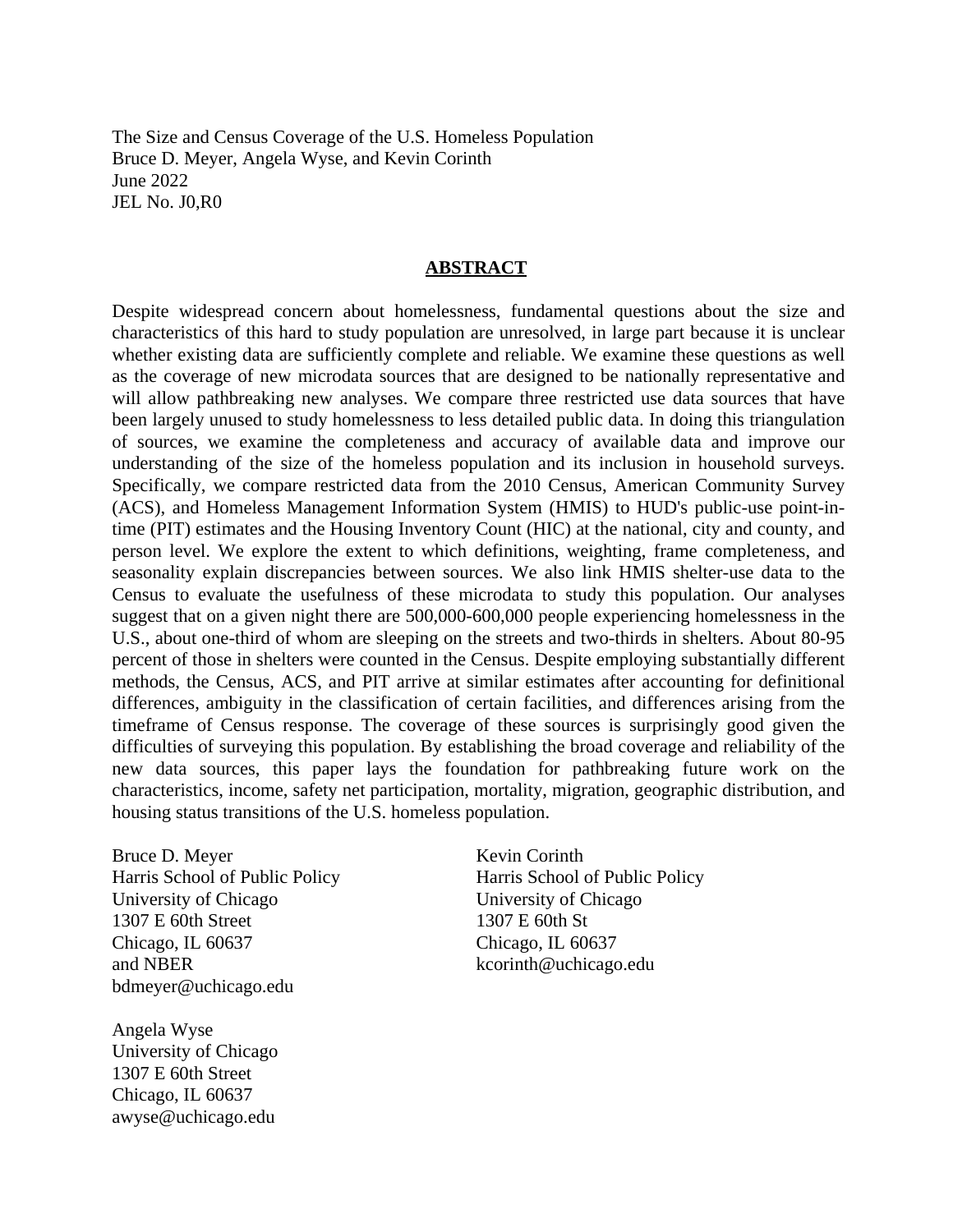## **1. Introduction**

Despite widespread concern about homelessness, many of the most basic questions about this population – including the first-order question of population size – are unresolved. Relatedly, the extent to which the Decennial Census and Census Bureau surveys include those experiencing homelessness is unclear in documentation and reports, and the empirical extent of coverage has not been examined. In this paper, we compare three restricted use data sources that have been largely unused to study homelessness to less detailed public data at the national, local, and person level. In doing this triangulation of sources, we provide valuable information about the size of the homeless population and its inclusion in widely used household surveys. We also evaluate the usefulness of these data sources to advance our understanding of this difficult to study group and lay the foundation for pathbreaking future work using these data.

Efforts to count the U.S. homeless population confront substantial challenges. Because people experiencing homelessness lack a fixed domicile, they cannot be counted using standard address list-based approaches like those most often used in the Census and household surveys. They must instead be counted in the shelters, soup kitchens, encampments, vehicles, or parks where they happen to be staying at a given time. This difficulty is at times compounded by mistrust of authorities, mental illness or substance abuse, involvement in the underground economy, local ordinances that restrict activities associated with homelessness, or other factors that contribute to a desire not to be found (Glasser, Hirsch, and Chan 2014; Corinth 2015).

Given these difficulties, the reliability of available estimates, particularly the Department of Housing and Urban Development (HUD)'s point-in-time (PIT) count, is frequently called into question. The PIT is widely cited in the media and often used to allocate resources and inform policy, yet the handful of existing studies on its quality have been limited in geography and scope and are outdated (Hopper et al. 2008, Agans et al. 2014). A 2020 report from the U.S. Government Accountability Office (GAO) determined that the PIT "did not provide a reliably precise estimate of the homeless population," in part, according to the report, because of a lack of HUD oversight and enforcement of methodological standards. O'Flaherty (2019) observes that PIT data on the unsheltered homeless are largely gathered by a "loosely supervised army of amateur volunteers" whose "diligence, understanding of the process, and lack of bias are all open to question." The completeness and coverage of shelter-use microdata, which are employed in the PIT's sheltered homeless estimates, has gone largely unstudied in prior work. By comparing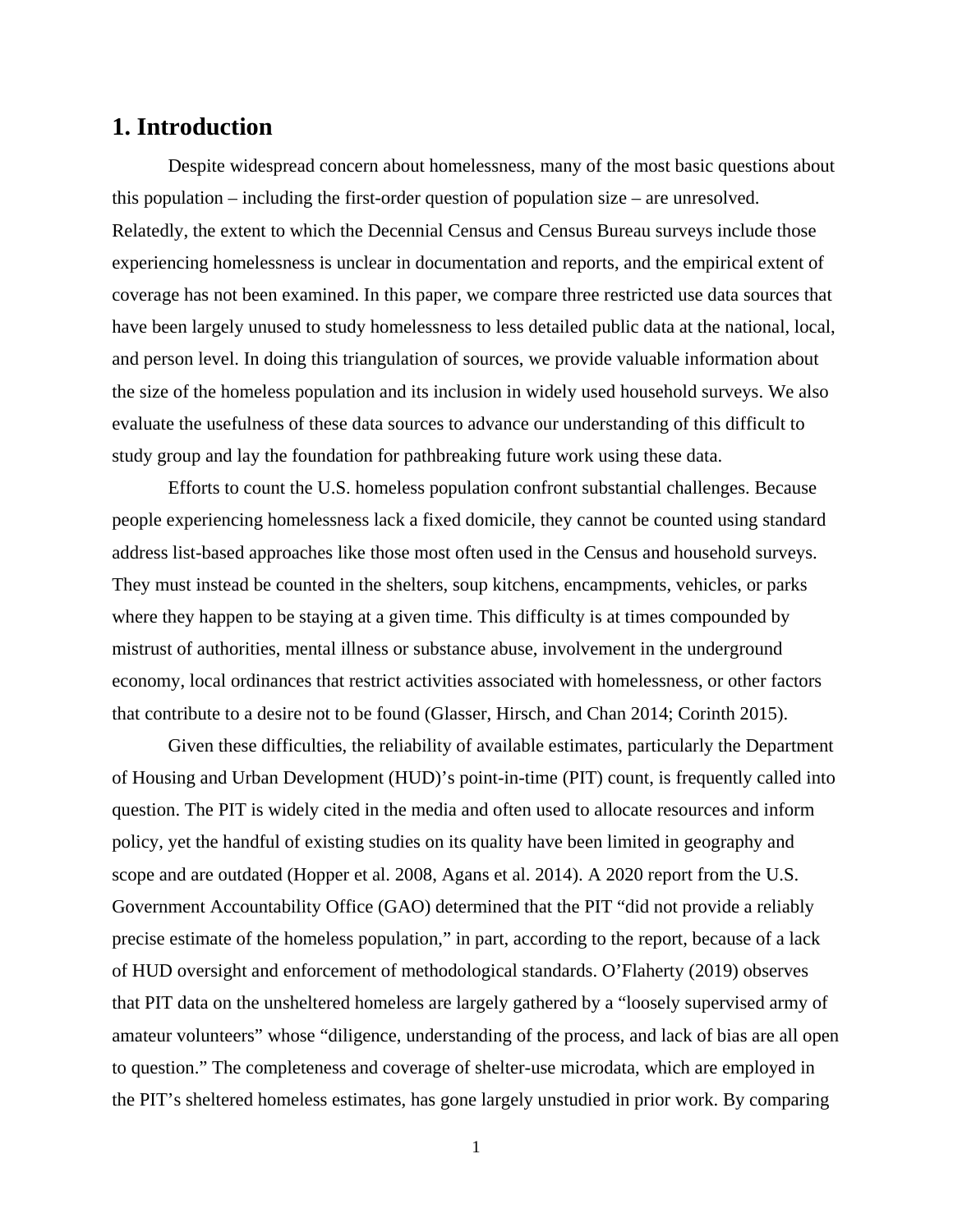the PIT's estimate of the U.S. homeless population size to independent estimates at the national, local, and person level, this paper provides the most comprehensive assessment to date of the quality of both the aggregate PIT and the microdata underlying its sheltered population estimates.

Our approach draws on restricted microdata from the 2010 Census, the American Community Survey (ACS), and Homeless Management Information System (HMIS) databases from Los Angeles and Houston. The ACS and HMIS include people in homeless shelters, while the Census includes both sheltered and unsheltered homeless individuals. We compare these restricted data to each other and to HUD's PIT estimates and the Housing Inventory Count (HIC). Our restricted data have important advantages over public data. Like the PIT, the ACS and Census are designed to be representative of the entire U.S. homeless population. Unlike the PIT, however, the Census, ACS, and HMIS include linking keys so that the microdata can be linked at the person level across sources and to administrative data to examine longitudinally a range of social and economic characteristics. The ACS and HMIS data also in themselves contain a rich set of information about homeless individuals. By examining the coverage and reliability of Census, ACS, and HMIS data, this paper lays the foundation for future work taking full advantage of these datasets to learn about the U.S. homeless population. By investigating the Census's ability to include people experiencing homelessness in its decennial count and household surveys, this paper also provides valuable insight into the completeness of some of our most fundamental sources of data on the U.S. population.

We begin by comparing unsheltered and sheltered homeless estimates at the national level. We find that the Census and PIT's unsheltered estimates are quite close to one another. Moreover, despite what appear at first to be some major differences in these sources' sheltered homeless estimates, they in fact produce similar estimates once we account for some fairly straightforward definitional and weighting differences. Specifically, the PIT's sheltered homeless population estimate includes people in domestic violence shelters, those in voucher-funded hotel and motel rooms, and people in non-shelter facilities, whereas the Census and ACS classify these groups of people as belonging to other, non-homeless statuses. We also describe an aspect of the ACS's weighting methodology that inflates the sheltered homeless population by over 30 percent in each year. Adjusting for these straightforward definitional differences and correcting the ACS weighting brings the Census and ACS estimates much closer to the sheltered PIT estimate. The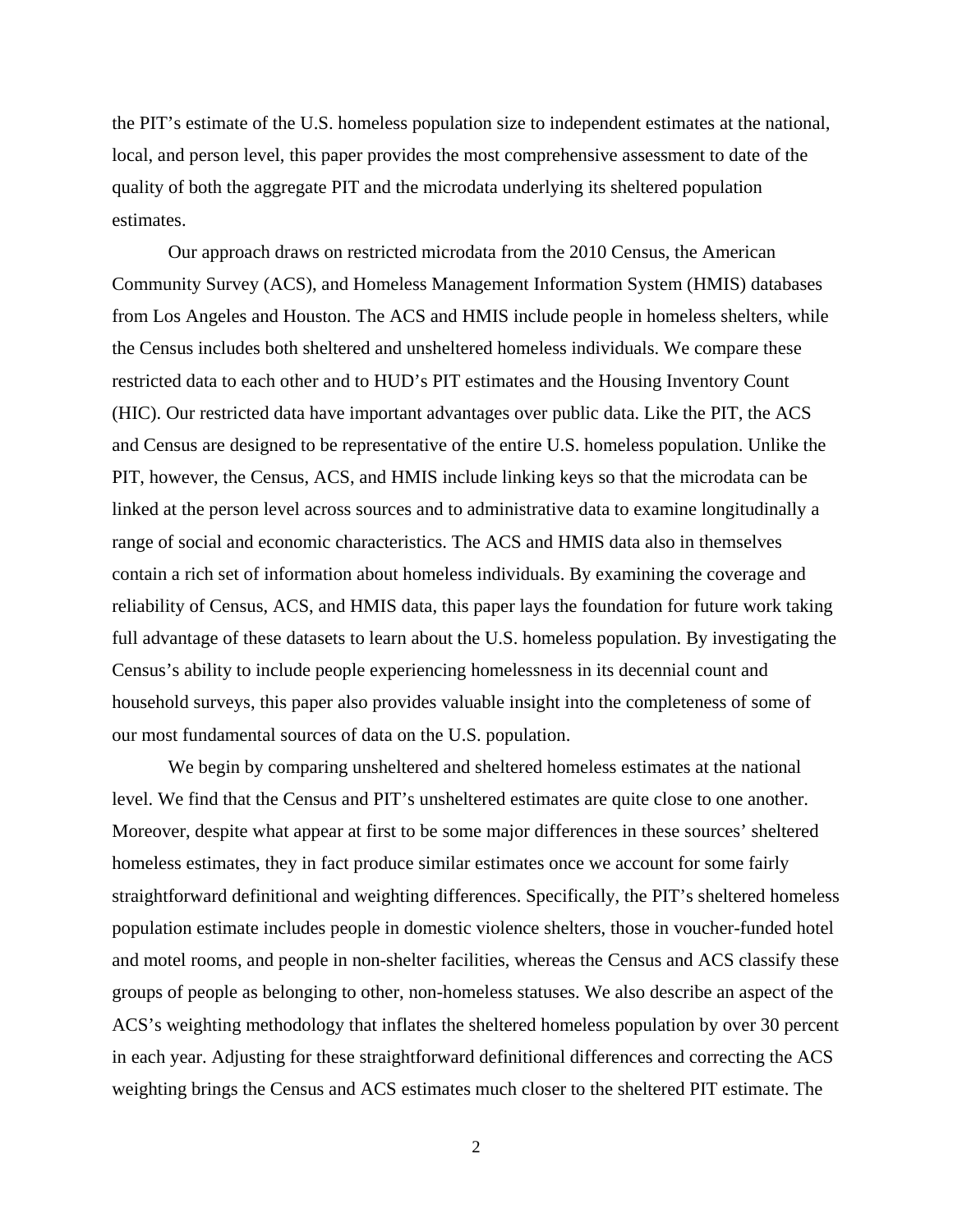fact that these two sources produce similar estimates despite employing substantially different methods bolsters our confidence in both estimates.

We also assess the extent to which these sources represent the same population using self-reported demographic characteristics at the national level. The sources' homeless populations display similar patterns of race, ethnicity, and gender after accounting for the different treatment of domestic violence shelters, but it appears that the Census and especially the ACS's sheltered homeless estimates do not include some children who are counted in the PIT. However, analysis of linked HMIS and Census microdata suggests that this pattern can be attributed to differential classification of facilities where sheltered homeless children disproportionately reside rather than a substantial gap in Census and ACS coverage.

For our second set of analyses, we construct city and county Census homeless population estimates and use regression analysis to compare these to the 2010 PIT. We explore potential explanations for sub-national differences in the magnitude of estimates. On average, a given city or county has about three-quarters as many shelters underlying its Census estimate as it has underlying its PIT estimate. Using our regression coefficients, we estimate that differences in the number of shelters explain about one-third of the difference between the 2010 Census and PIT that remains after the definitional adjustments described above. This does not necessarily indicate, however, that the Census missed a large number of shelters. Instead, our microdata comparisons later in the paper provide strong evidence that the Census did include many of these facilities but classified them as housing units or other types of group quarters.

We also consider seasonality as a potential explanation for differences between the PIT in January and the Census in March, but find that weather and climate explain little of the differences in the relative magnitude of these sources' sheltered homeless estimates. Seasonality does appear to explain some sub-national variation in the relative magnitude of unsheltered estimates, but the patterns do not align with the most intuitive hypotheses about the role of weather and climate in explaining unsheltered homeless counts.

Our third major set of analyses compare data sources at the individual level. We link HMIS shelter-use microdata from Los Angeles and Houston to the 2010 Census to learn more about both sources' coverage and to assess the usefulness of Census microdata to study this population. After accounting for some likely errors in shelter exit date reporting in the HMIS data, we estimate that about 80-95 percent of people who were residing in HMIS shelters were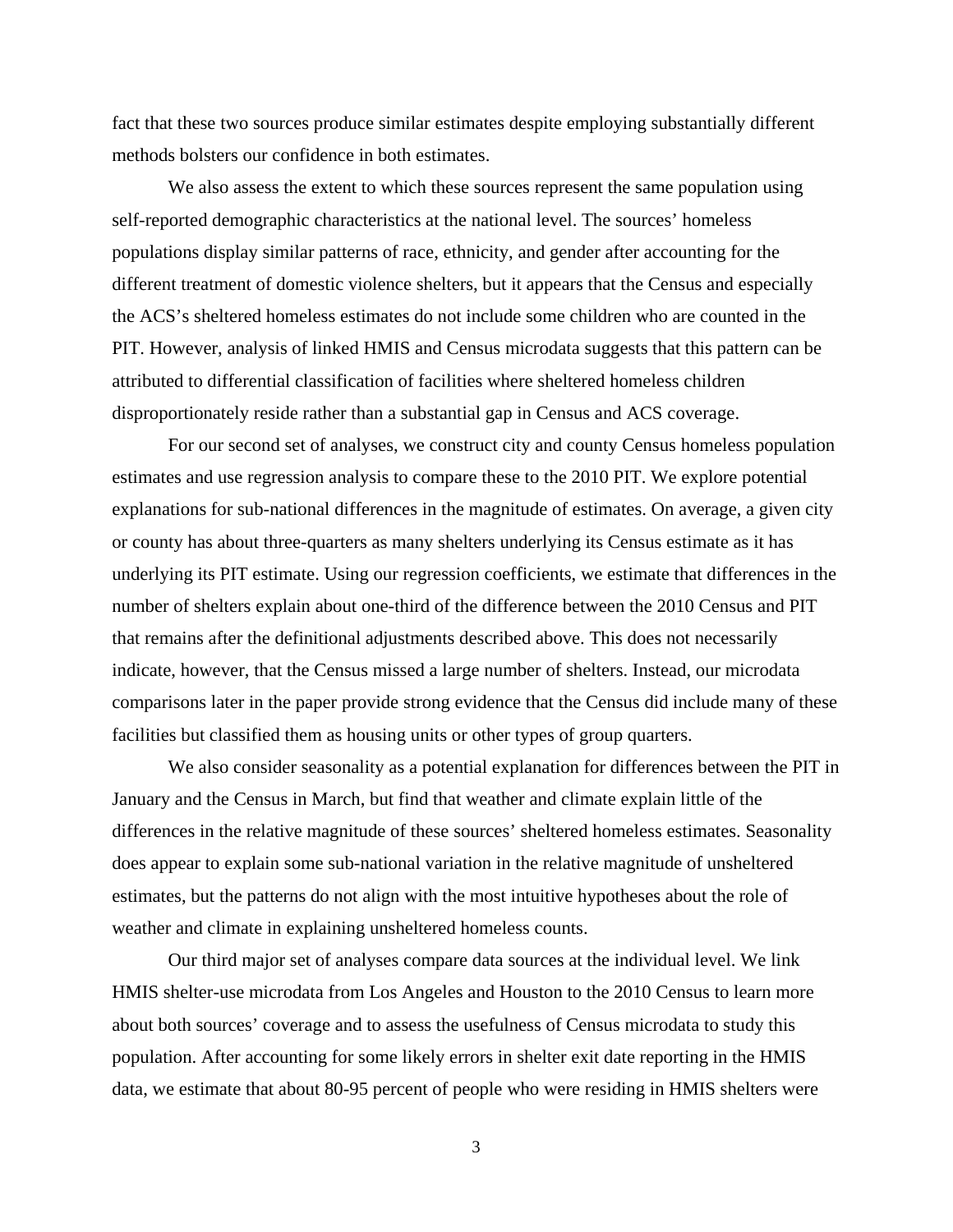included in the 2010 Census, although only about 35-45 percent of them were included in the Census's sheltered homeless count, with the rest being counted as housed, unsheltered homeless, or in other types of group quarters facilities.

We assess several potential explanations for discrepancies in the housing status of individuals between the Census and HMIS, including ambiguity in the classification of certain facilities, transitions between statuses during the long window of potential Census response, and errors in Census or HMIS data. Our analyses suggest some HMIS facilities, particularly transitional shelters where homeless individuals can reside for up to two years, were at times classified as housing units rather than homeless shelters by the Census. We also find evidence that the Census classified some HMIS shelters as other types of group quarters, most often residential treatment centers and group homes. Finally, using the distribution of households' Census response dates, which ranges from mid-March to well into May 2010, alongside HMIS shelter entry and exit patterns, we estimate that up to half of observed instances of shelter users being counted as housed could have arisen because homeless individuals were counted before they entered a shelter or after they left one.

Unexpectedly, our microdata comparisons reveal extensive double-counting of homeless individuals in the 2010 Census. We find that about 14-17 percent of HMIS shelter users in Los Angeles and 10-11 percent of those in Houston were counted more than once in the Census, most often as homeless and housed or on two different housed records. In the 2010 Census more broadly, we estimate that 21-24 percent of the sheltered homeless, 45-56 percent of those in soup kitchens and food vans, and 29-35 percent of those at outdoor locations had at least one housed record in addition to their homeless record.

We explore several potential explanations for double-counting in the Census. We rule out the presence of widespread erroneous linkages through a series of checks on linkage quality, including calculating agreement rates for various characteristics across duplicate pairs. We also consider whether housed individuals may have been misclassified as homeless by the Census, but this appears not to explain most of the double-counting. We do, however, observe that a majority of double-counted homeless individuals are included on the Census form of family or friends, which leads us to strongly suspect that double-counting arises in large part from these individuals being included on the Census questionnaire of a household where they occasionally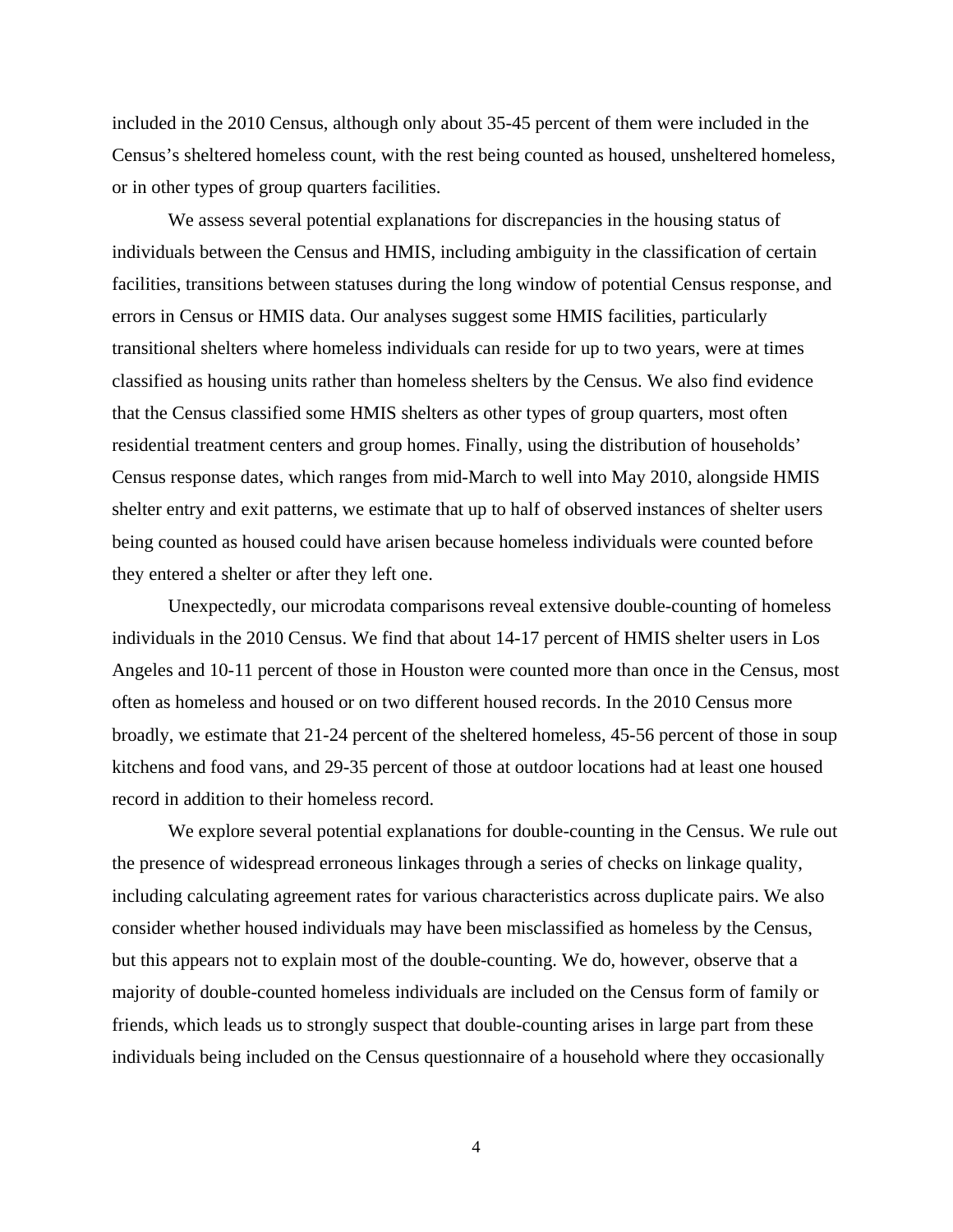reside despite having actually been in a shelter or on the streets on the day of the Census homeless counting operation.

Our analyses produce several key insights into the size of the U.S. homeless population. We find that, despite what initially appears to be substantial differences between 2010 Census, ACS, and PIT estimates of the homeless population, these sources actually produce very similar estimates once we account for definitional and weighting differences and discrepancies arising due to the long window of Census response. Taken together, these estimates suggest that on a given night there are about 500,000-600,000 people experiencing homelessness in the U.S., about one-third of whom are sleeping on the streets and two-thirds in homeless shelters.

Beyond population estimates, this paper also advances our understanding of homeless individuals' coverage in the Census. Our findings suggest that the Census was able to include the vast majority of sheltered homeless individuals, although oftentimes it classified them as housed or as residing in non-shelter group quarters facilities. At the same time, widespread instances of double-counting of homeless individuals in the Census paint a picture of a highly mobile population that frequently transitions between housed and homeless living situations. These findings suggest that household surveys that rely on Census address lists may incorporate homeless individuals more often than previously thought.

By establishing the broad coverage and reliability of the new data sources, this paper lays the foundation for pathbreaking future work using the Census, ACS, and HMIS datasets. In an ongoing project, we link individuals from these datasets to longitudinal tax records as well as administrative data on the Supplemental Nutrition Assistance Program (SNAP), Medicare, Medicaid, Disability Insurance (DI), Supplemental Security Income (SSI), veterans' benefits, and housing assistance to provide the first national estimates of formal employment, income, and program participation based on administrative data for the U.S. homeless population. In a second project, we link the Census to the ACS to document this population's migration patterns and rates of transitions between homelessness and various housed statuses, such as traditional housing, incarceration, and other group quarters locations like group homes and residential treatment centers. In an additional project, we link individuals from these datasets to administrative data from the Social Security Administration (SSA) to provide the first national analysis of homeless individuals' mortality patterns. This research agenda has the potential to transform our understanding of this severely deprived segment of the U.S. population.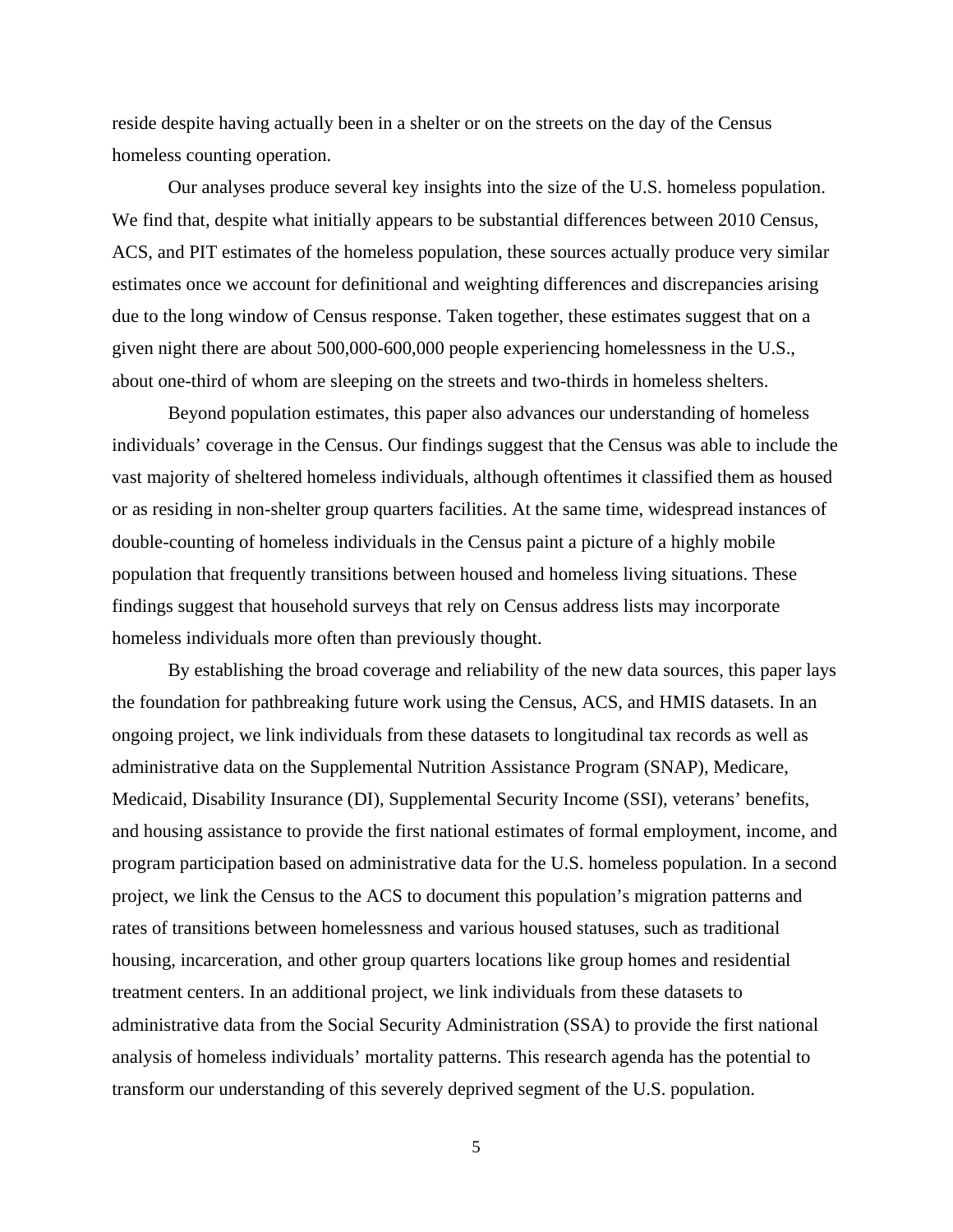This paper proceeds as follows. Section 2 discusses past efforts to estimate the size of the homeless population and summarizes the literature on the quality of available estimates. Section 3 describes our data, including the 2010 Census, ACS, PIT, and related datasets. Section 4 describes our methodology and results for the national comparisons, while Sections 5 and 6 summarize methodology and results from the city/county and microdata comparisons, respectively. Section 7 discusses these findings and Section 8 concludes.

## **2. Background and related literature**

 $\overline{\phantom{a}}$ 

In the 1980s, an apparent rise in homelessness and a surge in media coverage inspired numerous attempts to estimate the U.S. homeless population. Intense controversy surrounded these efforts from the beginning. HUD's first national estimate in 1984 placed the population between 250,000 and 350,000, but their findings were criticized by advocacy groups who maintained that the true number was as high as three million (U.S. General Accounting Office 1985). In a 1992 meta-analysis, Shlay and Rossi (1992) observed that most of the 60 studies they reviewed relied on an unreasonable degree of extrapolation or speculative assumptions and amounted to "sheer guesses" of the homeless population size.

HUD began publishing point-in-time (PIT) estimates in its Annual Homeless Assessment Report (AHAR) in 2007 in response to a directive from Congress. As a national source of longitudinal population estimates, the PIT represents a major advance over previous efforts to count the homeless. It is nevertheless imperfect. HUD engages local homeless services coordinating bodies, known as Continuums of Care (CoCs), to carry out PIT operations and allows them to employ a range of methods. In practice, the techniques used and resources invested vary substantially – as does, presumably, the quality of estimates (U.S. Department of Housing and Urban Development  $2014$  $2014$  $2014$ ).<sup>1</sup>

A small body of research examines the completeness of unsheltered PIT counts. Several studies have dispatched decoy homeless individuals on the night of the PIT and later reported the share that were included in the PIT. One such study during a 2005 point-in-time count in New York City found that 30 percent of decoys were missed by enumerators (Hopper et al. 2008). The

<span id="page-8-0"></span><sup>&</sup>lt;sup>1</sup> The 2009 AHAR, for example, singled out Detroit and New Orleans as having conducted counts of particularly suspect quality that year (U.S. Department of Housing and Urban Development 2010).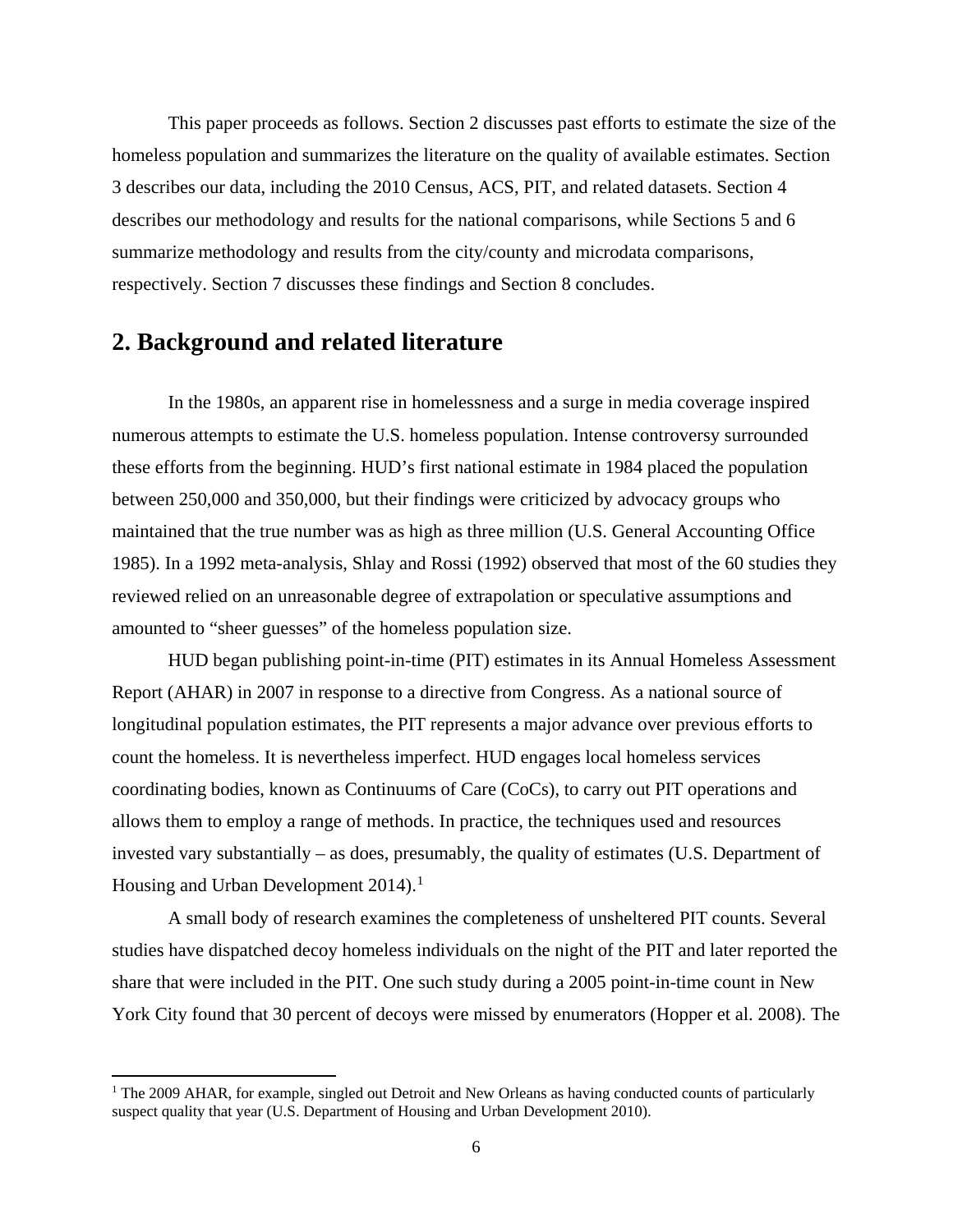authors also surveyed a sample of homeless individuals about their sleeping arrangements the night of the PIT and estimated that 31-41 percent would not have been visible to counters. In Los Angeles in 2009, Agans et al. (2014) conducted a post-PIT telephone survey asking residents if they knew of homeless individuals who had spent the previous night on private property and would have therefore been missed by that city's PIT. The authors estimated that 20 percent of Los Angeles's unsheltered homeless population would have been missed by the PIT.

The literature pays less attention to the sheltered PIT. These estimates are thought to be more reliable because they are in many cases derived from the Homeless Management Information System (HMIS) database. In practice, HMIS maintenance varies between shelters and over time. Cronley (2011) found wide variation in the frequency and thoroughness of HMIS record-keeping among 24 homeless service provides in Michigan and Tennessee during the early years after the system's implementation.

The Census made its first systematic attempt to enumerate homeless individuals during a 1990 operation called Shelter and Street Night (S-Night). S-Night's count of 228,621 individuals fell far below consensus estimates at the time, prompting the Census Bureau to state that "S-Night was not intended to, and did not, produce a count of the 'homeless' population of the country" (Martin, Elizabeth 1992). Various S-Night evaluations found that decoys deployed in five cities to act as unsheltered homeless persons were only counted 22 to 66 percent of the time (Wright and Devine 1992).

The Census Bureau aimed to improve on the S-Night methodology with its first Service-Based Enumeration (SBE) in 2000, visiting shelters, food vans, soup kitchens, and a list of preidentified outdoor locations. This effort produced a count of 280,527 individuals and again received an official caveat: "We cannot be certain that all places were covered or that all people normally using shelters were included in the shelter counts. Nor can our coverage of targeted outdoor locations be considered to have been exhaustive due to the difficulties in mapping such temporary and elusive sites" (A. C. Smith and Smith 2001).

 The 2010 SBE fared better than the previous two attempts. We discuss the 2010 SBE in depth in Section 3.2 of this paper.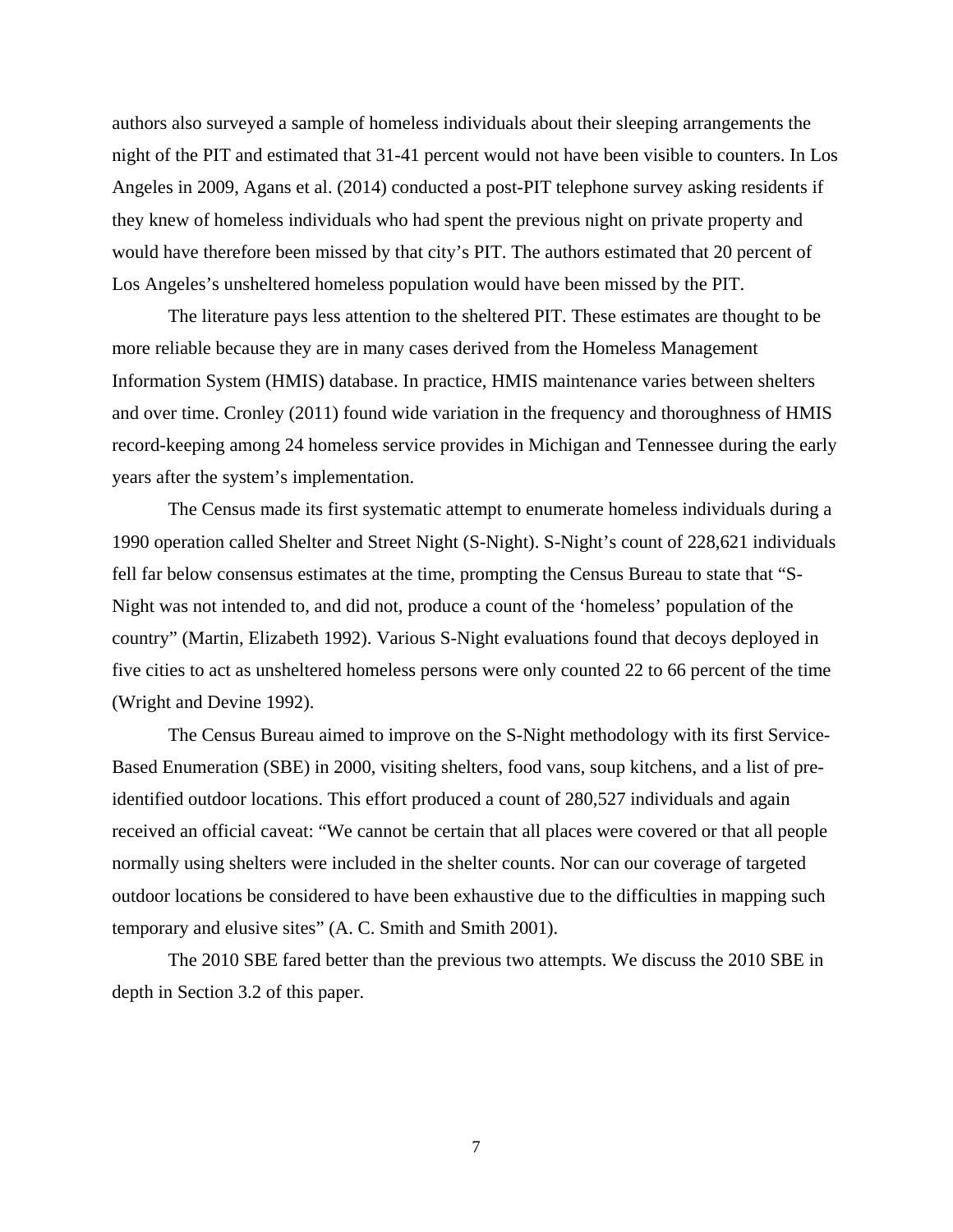## **3. Data**

This section describes our five major sources of homeless population estimates: the 2007- 2020 HUD PIT and the associated Housing Inventory Count (HIC) dataset, the 2010 Census, the 2006-2018 ACS, and the HMIS microdata from Los Angeles (2004-2014) and Houston (2004- 2015) used in our individual-level analysis.

#### **3.1 HUD's point-in-time (PIT) estimates**

In order to maintain federal funding, HUD requires that CoCs produce sheltered homeless population estimates every year and unsheltered estimates at least every other year. CoCs' geographic areas can encompass a single city or county, a metro area, a collection of counties, or the so-called "balance of state" outside of one or two major cities. These estimates are known as the point-in-time (PIT) count because they "count" (or in most cases, estimate) the homeless population on a single night, typically in the last two weeks of January.

Each CoC plans and executes its own counting operation using one or more of a set of HUD-approved methods, typically a combination of enumeration, surveys, and extrapolation, occasionally done with the help of outside consultants. Many CoCs rely on volunteers to conduct nighttime canvassing operations, while others conduct multi-day or "morning after" operations at service locations. CoCs attempt to mitigate double-counting of the same individual using various strategies – for example, by asking homeless individuals whether they have already been counted – but are limited in their ability to de-duplicate unsheltered individuals because they rarely collect identifying information. Sheltered counts often rely, at least in part, on extrapolation from shelter-use records tracked through the Homeless Management Information System (HMIS) database.

In conducting the PIT, CoCs simultaneously compile an inventory of all beds available for occupancy on the night of the PIT. This inventory is published in a separate dataset called the Housing Inventory Count (HIC). For each shelter, the HIC lists the number of beds available on the PIT date, the number of people sleeping there, the target population (e.g., veterans, domestic violence victims, people with HIV/AIDS), and the bed type (e.g., in a shelter, in a non-shelter location, or in the form of vouchers for hotels or motels).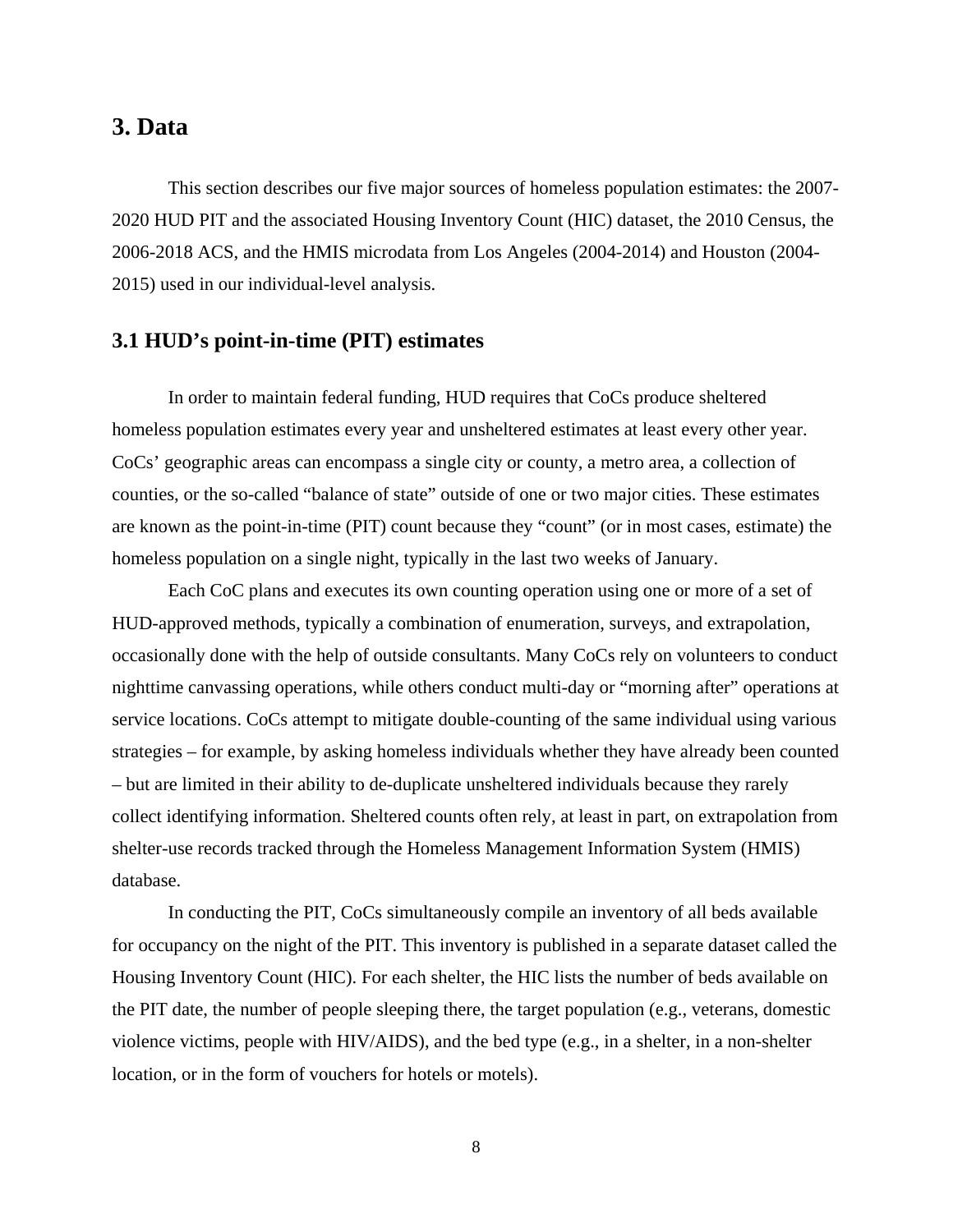#### **3.2 2010 Census**

The Census counted people experiencing homelessness during its Service-Based Enumeration (SBE) operation from March 29-31, 2010. Field staff visited emergency and transitional shelters, soup kitchens, regularly scheduled mobile food vans (RSMFVs), and targeted non-sheltered outdoor locations (TNSOLs, e.g. street intersections or parks where homeless individuals were known to congregate). Unlike the PIT, the Census trained enumerators to use uniform methods and apply the same standards nationwide. They collected name and date of birth when possible, enabling researchers to link individuals from the Census to other sources.

The Census developed its list of shelters and unsheltered locations for the SBE over the course of several research and validation operations. The 2000 SBE universe served as the foundation for this list and was updated based on internet research and input from local, state, and tribal government units and homeless advocacy organizations. Census field staff visited sites during the Group Quarters Validation (GQV) and Group Quarters Advance Visit (GQAV) operations to verify their classification and prepare site administrators for the SBE.

The Census took several steps to ensure that the same individuals were not counted in multiple locations (Russell and Barrett 2013). People counted at soup kitchens and food vans were asked whether they had a usual home elsewhere and to provide an address; the Census later used a matching algorithm and clerical review to check whether the person was counted at that address and, if so, kept only the housed record. The Census also used this algorithm to deduplicate person records within the SBE universe. However, the Census did not resolve potential duplicates between homeless shelters and non-SBE locations.

A team of outside researchers concluded that "there was a high level of cooperation between the homeless service providers such as shelter and day center administrators and the U.S. Census" (Glasser, Hirsch, and Chan 2013). Nevertheless, the Census Bureau has issued several caveats on the completeness of the SBE's homeless count. An official report noted that "people experiencing homelessness [could] be counted and included in the census via various operations [other than the SBE]", meaning that people in difficult-to-classify situations, such as those precariously housed with friends or acquaintances or residing in motels, might be grouped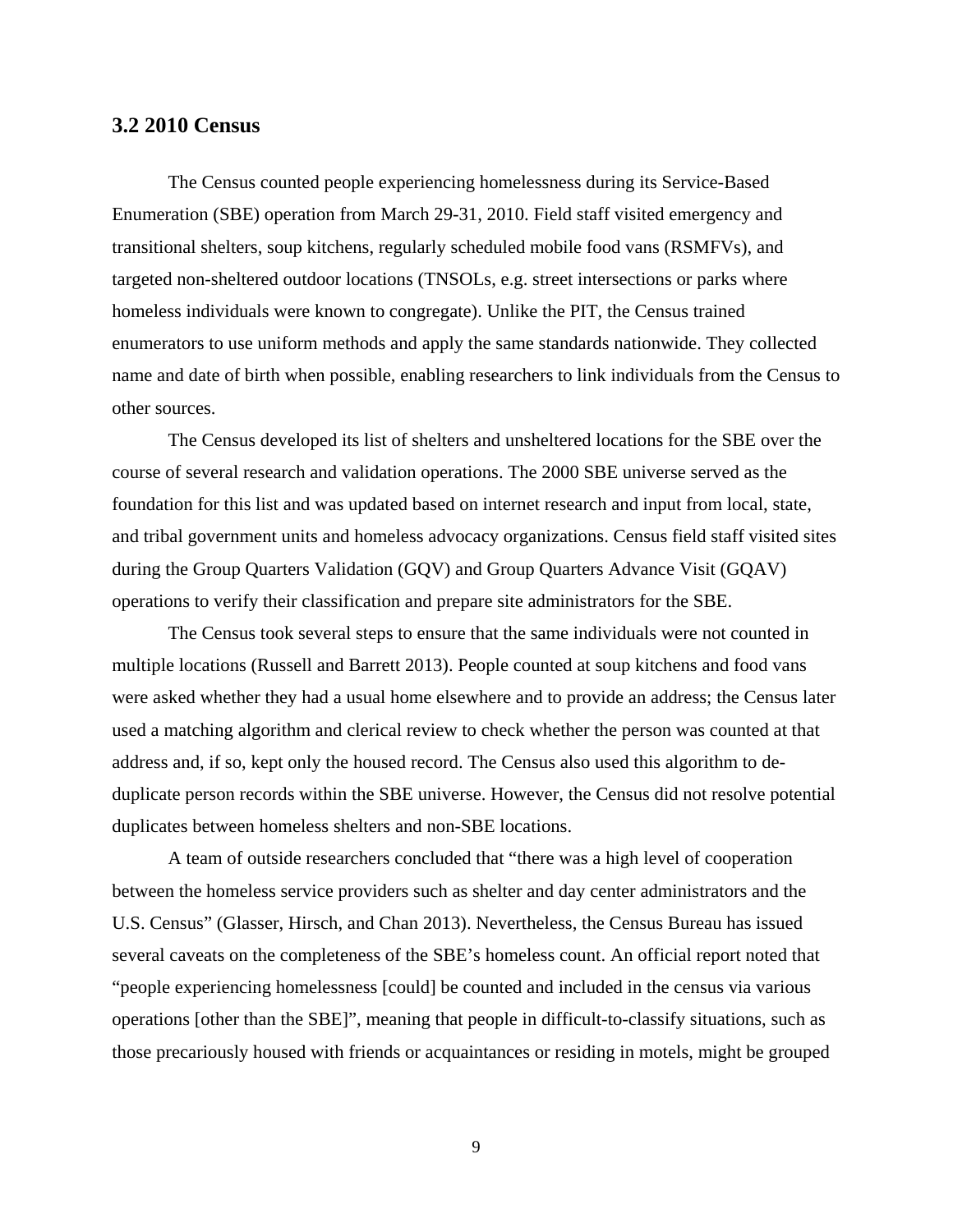in with others who are not homeless in published counts (A. S. Smith, Holmberg, and Jones-Puthoff  $2012$  $2012$ ).<sup>2</sup>

#### **3.3 2006-2018 American Community Survey (ACS)**

The ACS differs from the PIT and Census in that it only counts homeless people in shelters, not those on the streets. It relies on random sampling and collects a much larger set of information than the other sources, including self-reported information on demographic characteristics, education, migration, and income and government program receipt. The ACS is conducted throughout the year and thus its population estimates approximate an annual average of point-in-time counts.

The ACS bases its sampling frame on extracts from the Master Address File, which is the Census Bureau's inventory of known housing units, group quarters (GQ) facilities like homeless shelters, transitory locations, and selected nonresidential units. Although the Census Bureau regularly updates this address file through a series of operations, the updating of GQ addresses between Censuses is operationally intensive and lags behind procedures for updating housing unit addresses (National Research Council 2012). As a result, the ACS's shelter inventory consists primarily of information from the most recent Census and likely becomes increasingly outdated in the ten years between Censuses. For example, of the homeless shelters selected for the 2008 ACS sample, about 42 percent no longer existed, were unoccupied, or had been converted into housing units (National Research Council 2012).

## **3.4 Homeless Management Information System (HMIS) Data**

 $\overline{\phantom{a}}$ 

In addition to the three sources of homeless estimates described above, this paper also draws on administrative shelter-use microdata from the Homeless Management Information System (HMIS) database in Los Angeles (2004-2014) and Houston (2004-2015). Shelters that receive federal funding are required to track homeless individuals' shelter use in a CoC-

<span id="page-12-0"></span><sup>&</sup>lt;sup>2</sup> For example, people residing temporarily in hotels, motels, campgrounds, or other transitory locations may have been counted during the Enumeration at Transitory Locations (ETL) operation, and the Census considers ETL facilities to be a housed status. Some definitions of homelessness also include people who are "doubled-up," i.e. sharing accommodations after losing prior housing or due to economic hardship. Such individuals would have been included on those households' housing unit questionnaires and not included in the SBE.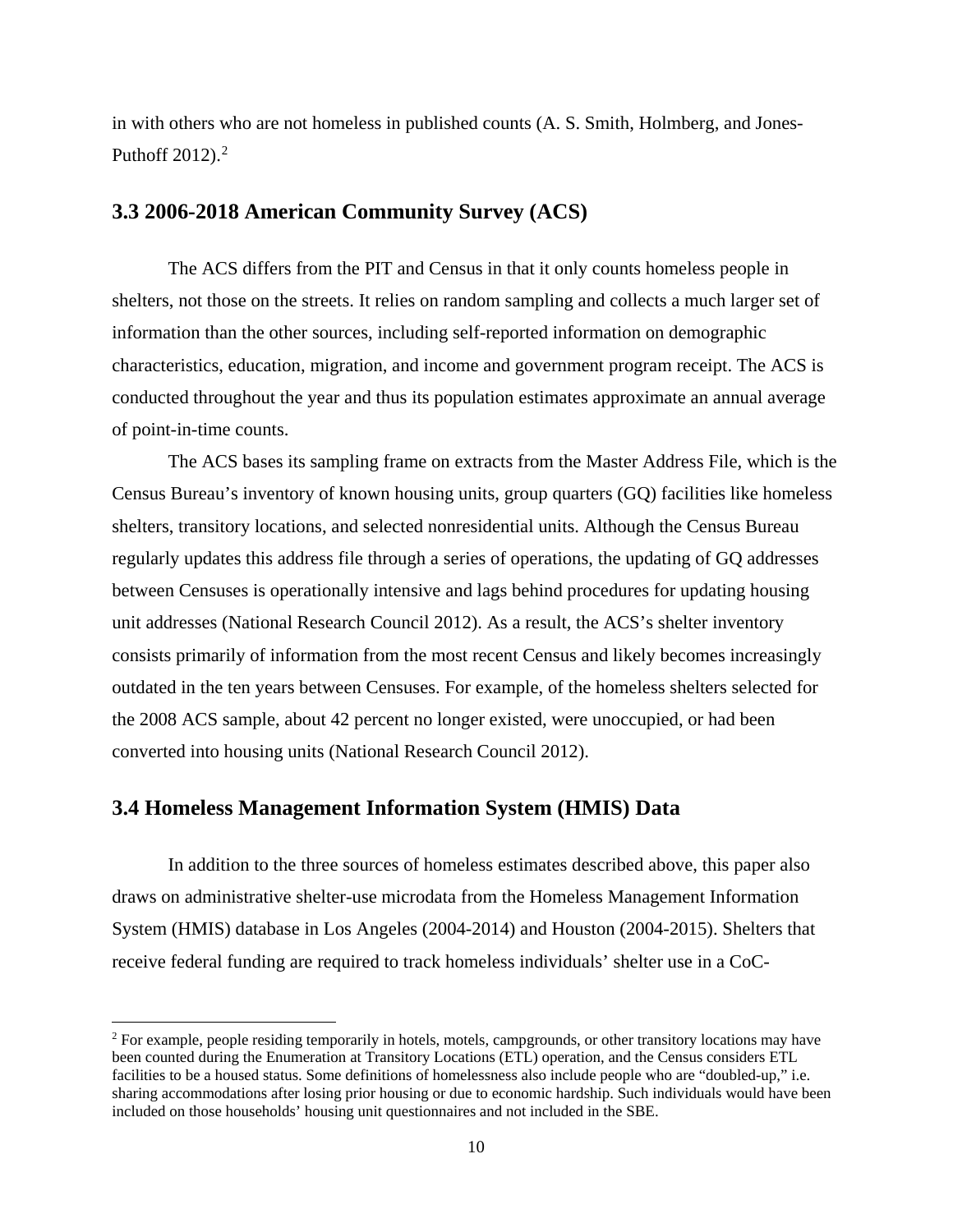administered HMIS database. Some shelters that do not receive federal funding elect to use HMIS.

Shelter administrators must collect a number of universal data elements from clients, including name and date of birth, social security number, various characteristics (e.g. race, ethnicity, gender, veteran status, disabling conditions). They must also track the start and end dates of shelter enrollment. CoCs also use HMIS to track the usage of some non-shelter programs, including permanent supportive housing, rapid re-housing programs, and various other services. Unlike Census data, HMIS data differentiate between emergency shelters and transitional housing and include shelter names.

## **4. Comparisons of Aggregate Estimates**

In this section, we compare aggregate sheltered homeless population estimates in the PIT with those in the Census and ACS. Our goal is to understand how much of the difference between sources can be attributed to straightforward definitional differences and weighting procedures. In doing so, we seek to make the Census and ACS estimates more comparable to the PIT as a precursor to other analyses. Although there are many ways to define homelessness, we make the PIT's definition our target because it is widely used by HUD and service providers.

Figures 1 and 2 present estimates of the unsheltered and sheltered homeless populations for each year a given source is available. In Figure 1, we see that the 2010 unsheltered homeless population according to the PIT was 233,534, while the Census estimate was about ten percent lower at 210,000. As seen in Figure 2, sheltered population estimates differ more substantially between sources. The sheltered population according to the PIT in 2010 was 403,543, while the Census estimate was about 209,000, or 52 percent of the PIT. The ACS ranges from 41 to 54 percent of the PIT in the years 2006 through 2010, but then jumps to between 67 and 75 percent of the PIT in 2011 through 2016. This jump largely reflects the introduction of a new shelter list and the use of a new population benchmark after the 2010 Census rather than a change in the homeless population size.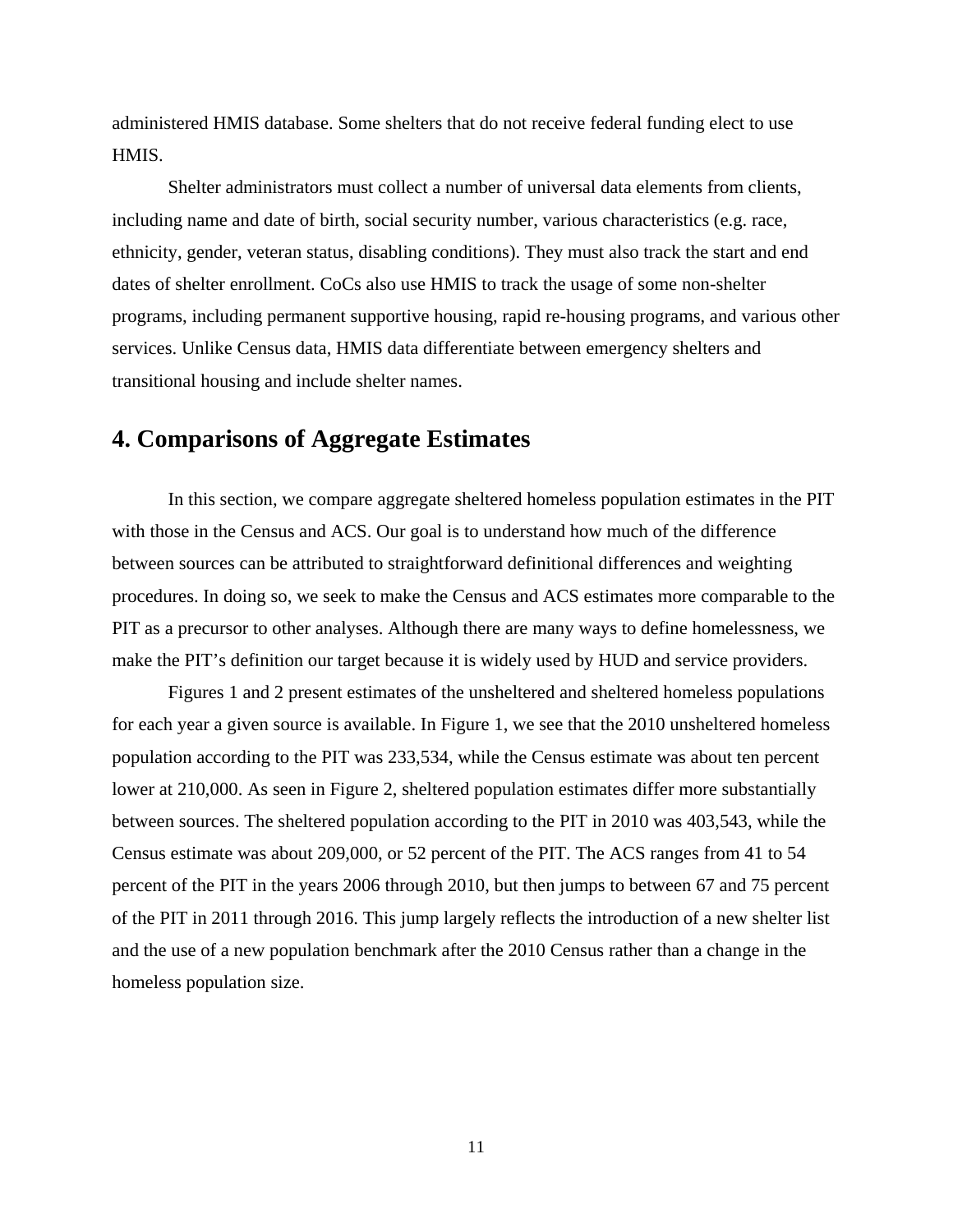## **4.1 Reconciling definitional differences between the PIT and the Census/ACS**

As a first step towards reconciling differences between the PIT, Census, and ACS, we account for a handful of straightforward definitional differences. Specifically, the PIT's definition of sheltered homelessness includes people in several types of facilities outside the scope of the Census's service-based enumeration (SBE) and outside the scope of the ACS's sheltered homeless estimate:

- *Domestic violence shelters.* The PIT includes people staying in shelters intended for victims of domestic violence. For the sake of privacy, such shelters are not included in the Census's Service-Based Enumeration. They are grouped instead with the Group Quarters (GQ) code for religious group quarters and are not separately identified even in restricted-use data.
- *Safe Havens.* Safe Havens are small-scale facilities offering supportive housing to hardto-reach individuals with a history of chronic homelessness and mental illness for an unspecified length of time. As a form of supportive housing, these facilities are distinct from emergency and transitional shelters and fall outside the SBE's scope.
- *Voucher-funded hotel and motel rooms.* The PIT includes people occupying hotel/motel beds made available by a homeless service provider through vouchers or other forms of payment. Although the Census definition of emergency and transitional shelters technically includes "hotels and motels used to shelter people experiencing homelessness," in practice these sites would only be included in the SBE if a hotel or motel administrator told Census field representatives that "all of the rooms or units at this building [were] used ENTIRELY to house people experiencing homelessness" (U.S. Census Bureau 2013).
- *Beds in non-shelter facilities*. The PIT also includes people occupying "beds located in a church or other facility not dedicated for use by persons who are homeless" in its sheltered homeless count. These sites would typically not be included in Census's SBE unless they had been identified during the Census's address list updating operation and validated as homeless shelters by a facility administrator.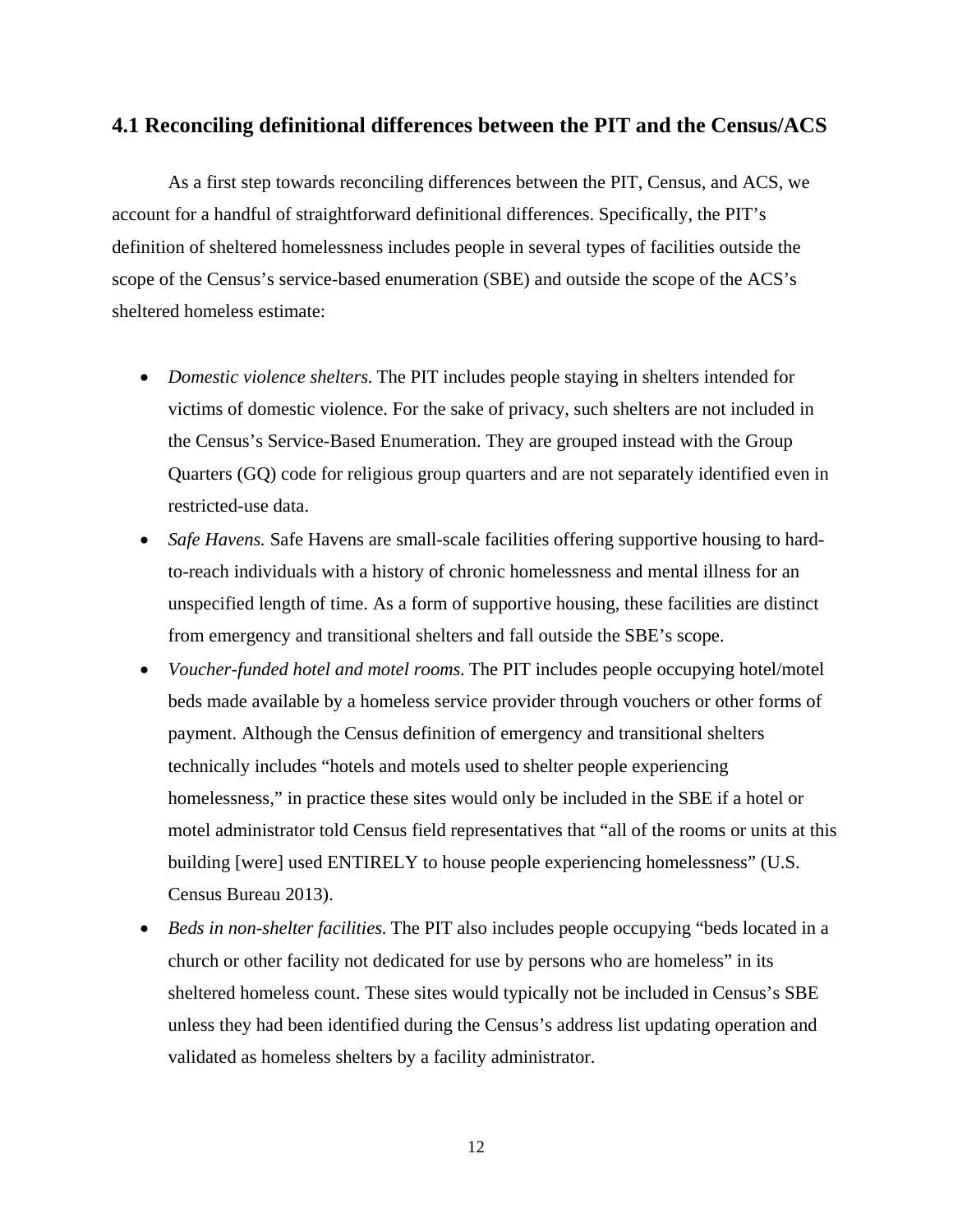We adjust the Census and ACS estimates to better align their definition of sheltered homelessness with that of the PIT at the CoC level. In the case of safe havens, it is straightforward to obtain population estimates because HUD publishes these totals at the CoC level. For the other types of facilities, we can either directly calculate or estimate the PIT-only population using information available in the Housing Inventory Count (HIC)'s inventory of shelter beds. In some but not all years, the HIC includes each shelter's PIT count and indicators for whether the facility is a domestic violence shelter, whether it is voucher-based, and whether it is located in a non-shelter facility. For years where the HIC file is incomplete, or where a given data field is not available, we impute values using information in surrounding years.

## **4.2 Eliminating bias from ACS weighting of the sheltered homeless**

We next discuss an aspect of the ACS's weighting methodology that causes upward bias in its homeless population estimates. This bias arises from the ACS's use of population benchmarks in constructing person weights. Specifically, a final step of the ACS weighting methodology scales up person weights so that weighted population estimates match benchmarks produced by the Census Bureau's Population Estimates Program (PEP).

For the sheltered homeless, the above-described scaling takes place within a broader class of group quarters types known as "Other Non-Institutional (ONI) GQs," a category which also includes group homes, residential treatment centers for adults, workers' group quarters, and religious group quarters. The ONI population benchmark, however, is based on the most recent Census, during which this category includes several additional group quarters types that are outside the ACS's scope, namely unsheltered locations (soup kitchens, food vans, and TNSOLs), domestic violence shelters, and a few smaller categories. Figure 3 provides a graphical representation of the ONI category and the various GQ types. This means that the sheltered homeless population estimates are inflated to represent people in the broader ONI population who are not in the ACS's scope.

In order to adjust for this bias, we estimate the factor by which the ACS scales up the inscope population in a given year, which we call  $ACS$  Scaling  $Factor_t$ . We call the homeless estimate that the ACS would obtain in year  $t$  if it did not conduct the above-described scaling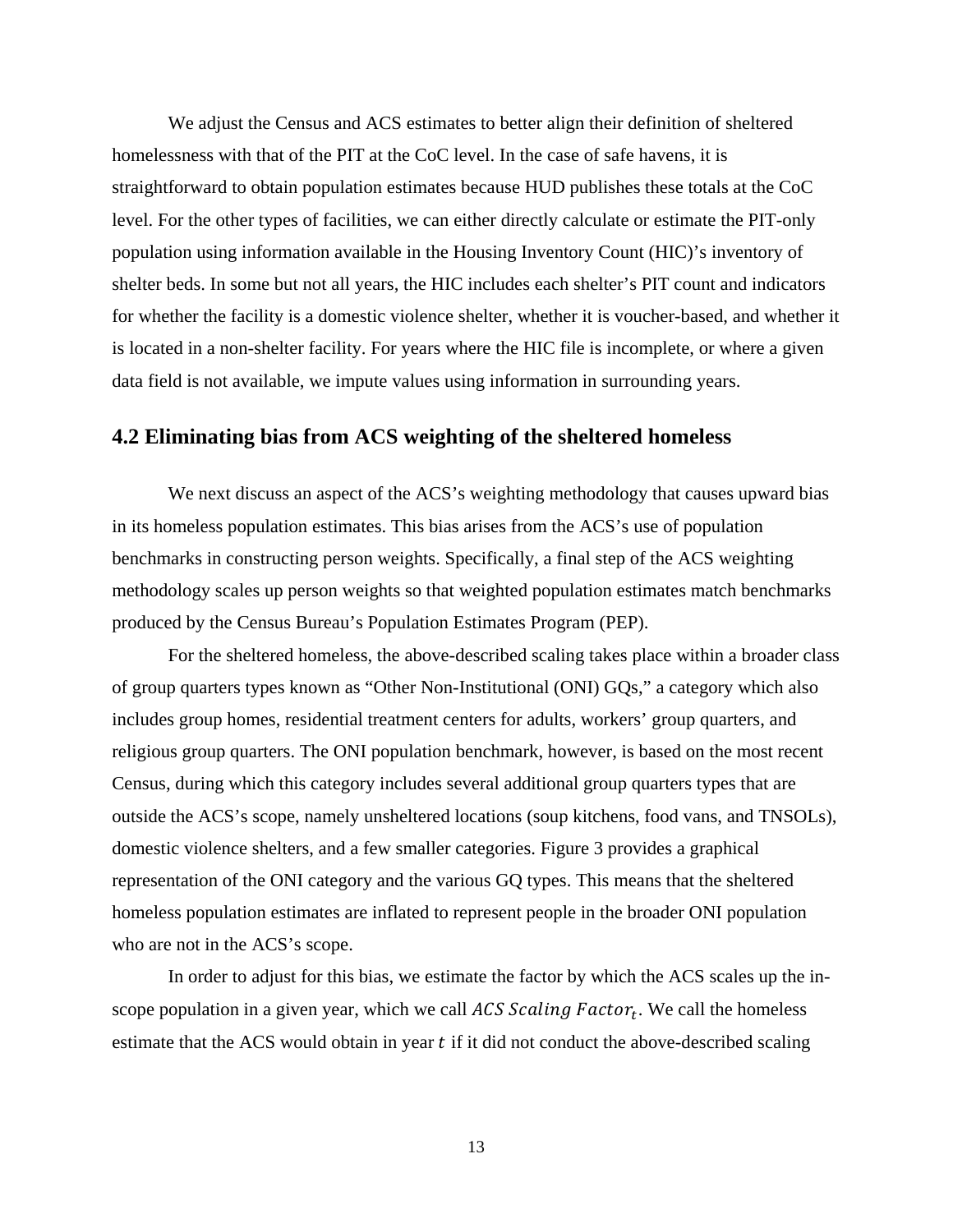process the Weighted Homeless<sub>t, ACS</sub> and call the sheltered estimate obtained after scaling the *Upweighted Homeless<sub>t.ACS</sub>*. This second estimate is the one reported in Figure 2 of this paper. We therefore estimate the  $ACS$   $Scaling$   $Factor_t$  as follows:

$$
ACS Scaling Factor_t = \frac{ONI Population^{Census\,Score}_{2010}}{ONI\,Population_{2010}^{ACS\,Score}}
$$

where *ONI* Population<sup>*Census Scope* is the population from the 2010 Census of people in all GQ</sup> types in the ONI category, and *ONI Population*<sup>ACS Scope</sup> is the subset of that population that is residing in GQ types that are in the ACS's scope.<sup>[3](#page-16-0),[4](#page-16-1)</sup>

We can then use  $ACS$  Scaling Factor<sub>t</sub> to estimate the following target:

$$
Weighted Homeless_{t,ACS} = Upweighted Homeless_{t,ACS} * \frac{1}{ACS Scaling Factor_t}
$$

## **4.3 Results from the comparison of aggregate estimates**

 $\overline{\phantom{a}}$ 

Figure 4 presents sheltered homeless population estimates with definitional and weighting adjustments. We see that the adjusted Census sheltered estimate rises from about 209,000 to more than 290,000, closing nearly half of the prior gap between the Census and PIT estimates in 2010. Table 1 displays the year-by-year population estimates for each category of the PIT-only population. Domestic violence shelter occupants comprise the largest group, about

<span id="page-16-0"></span><sup>&</sup>lt;sup>3</sup> The Census does not separately identify domestic violence shelter residents from religious GQ residents, even in restricted-use data, due to privacy concerns. We must therefore estimate the share of people in the religious GQ category who are in domestic violence shelters so that we can subtract this population from the denominator. We do so under the assumption that the ratio of domestic violence to non-domestic violence sheltered homeless individuals in the Census is equal to this ratio in the PIT.

<span id="page-16-1"></span><sup>&</sup>lt;sup>4</sup> In theory, the population benchmark applied to the ONI group can vary across years. However, in practice, updates to the ONI population benchmark are limited between Censuses. A 2012 report on GQ weighting methodology produced by the National Research Council observed, "As the decade progresses, the census counts become increasingly outdated and the updates … cannot always be relied on, which affects the overall quality of the GQ population estimates. For some GQ types, the population estimates are basically the decennial census counts kept constant" (National Research Council 2012).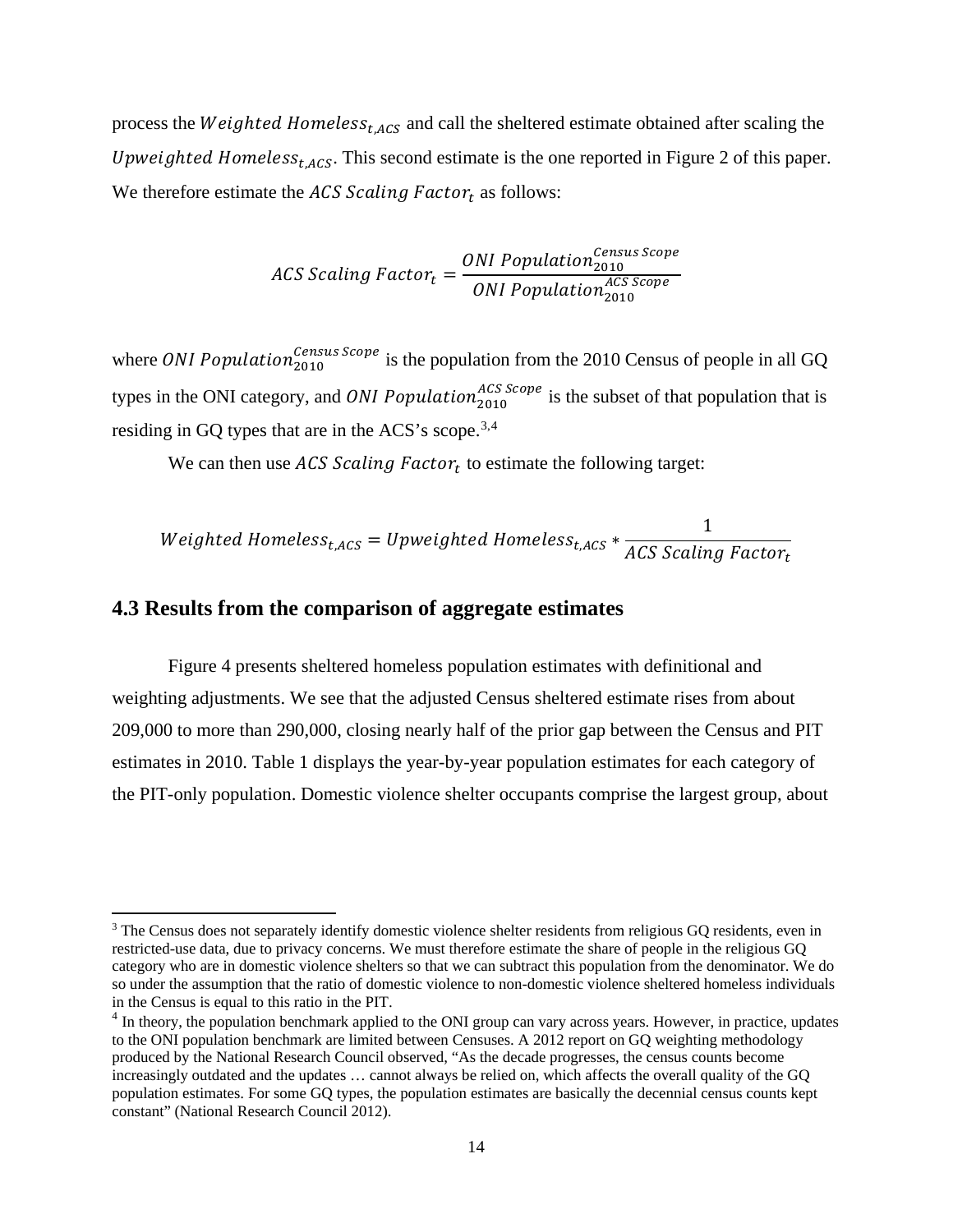40,000 people each year. Voucher and non-shelter beds each contribute about 20,000 people each year.

Relative to the Census, the ACS estimates rise by a much smaller amount because the definitional adjustment, which increases the population estimate, is almost entirely counteracted by the weighting bias correction. Table 2 displays the ACS in-scope and out-of-scope ONI populations in the 2010 Census and presents our estimate of the ACS scaling factor of 1.321. In other words, we estimate that the standard ACS person weights over-weighted the homeless population estimate by about 32 percent to represent people residing in domestic violence shelters, at unsheltered locations, and in other GQ types outside the ACS's scope.

In the end, we are left with definition- and weighting-adjusted Census and ACS estimates that are about three-quarters of the PIT estimate in a given year. We have reconciled about half of the initial gap between the Census and the PIT, representing about 80,000 people. In upcoming sections, we will discuss potential explanations for the remaining gap between sources, such as shelter list completeness, ambiguity in the classification of certain facilities, and discrepancies arising from the timing of Census response.

#### **4.4 Comparison of sheltered homeless characteristics across sources**

We also compare the characteristics of sheltered homeless individuals in the PIT, Census, and ACS to assess the extent to which they represent the same population. Table 3 reports the share under 18, gender/sex, race, and Hispanic ethnicity of sheltered individuals in the 2016 ACS and PIT.<sup>[5](#page-17-0)</sup> The share belonging to various race categories and the share Hispanic are similar across the two data sources. The share female, however, is about 5 percentage points higher in the PIT (44.4 percent, compared to 39.4 percent in the ACS) and the share under age 18 is about 17 percentage points higher in the PIT (29.1 percent, compared to 12.2 percent in the ACS). A back-of-the-envelope analysis suggests that the PIT's inclusion of domestic violence shelter residents could explain much of the gender discrepancy but little of the age discrepancy. For 2016, we estimate that about 9.2 percent of the sheltered PIT population consisted of people in domestic violence shelters. If we assume that all adults in domestic violence shelters were female and accompanied by one child on average, who was equally likely to be male or female, then

l

<span id="page-17-0"></span><sup>5</sup> The PIT did not report characteristics at this level of detail prior to 2015.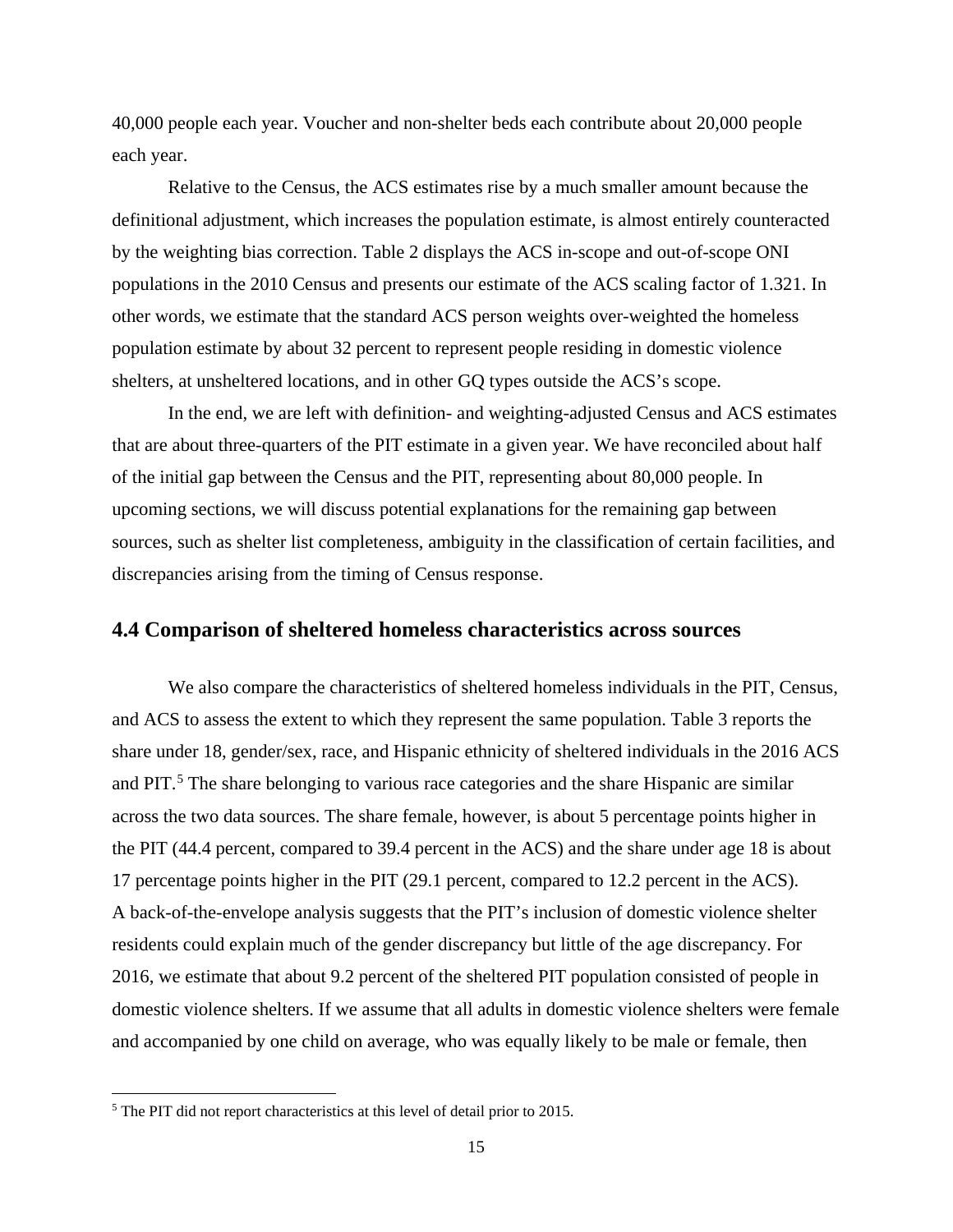removing domestic violence shelter occupants from the PIT would decrease the share female to 41.3 percent and decrease the share under 18 to 27.0 percent. Such an adjustment would therefore close most of the gap in the share female, but only a small portion of the gap in the share under 18.

Table 4 compares the share female and the share under 18 in the 2010 ACS to that in the Census. We observe that the share female is similar in these two sources, while the share under 18 is about 5 percentage points lower in the ACS than in the Census. This comparison once again suggests that the ACS may have missed some of those under 18. This finding suggests the need for caution in analyses studying the child homeless population using the ACS, but is reassuring for analyses that are limited to adults, such as studies of income and safety net program participation. We revisit this puzzle about differences in share of children across sources in our microdata comparison.

## **5. Comparisons of CoC-level estimates**

We consider sources of bias in the Census estimate relative to the PIT, i.e. factors which may systematically cause a CoC's Census estimate to be greater or less than the PIT estimate. In addition, though unrelated to aggregate differences, we would also like to know whether certain observed aspects of PIT methodology produce more reliable estimates on average. We therefore consider various factors that could explain imprecision in CoC-level estimates, defined as the absolute percentage difference between the Census and PIT estimates. This analysis may prove useful for other researchers conducting CoC-level analyses using the PIT.

## **5.1 Methods for comparing CoC-level estimates**

#### *Possible sources of differences in the magnitude of estimates*

We consider two potential reasons for systematic differences in the magnitude of CoC-level population estimates:

• *Shelter list completeness.* We expect a more extensive shelter list in a given source to be associated with a larger population estimate. We note that the Census could have fewer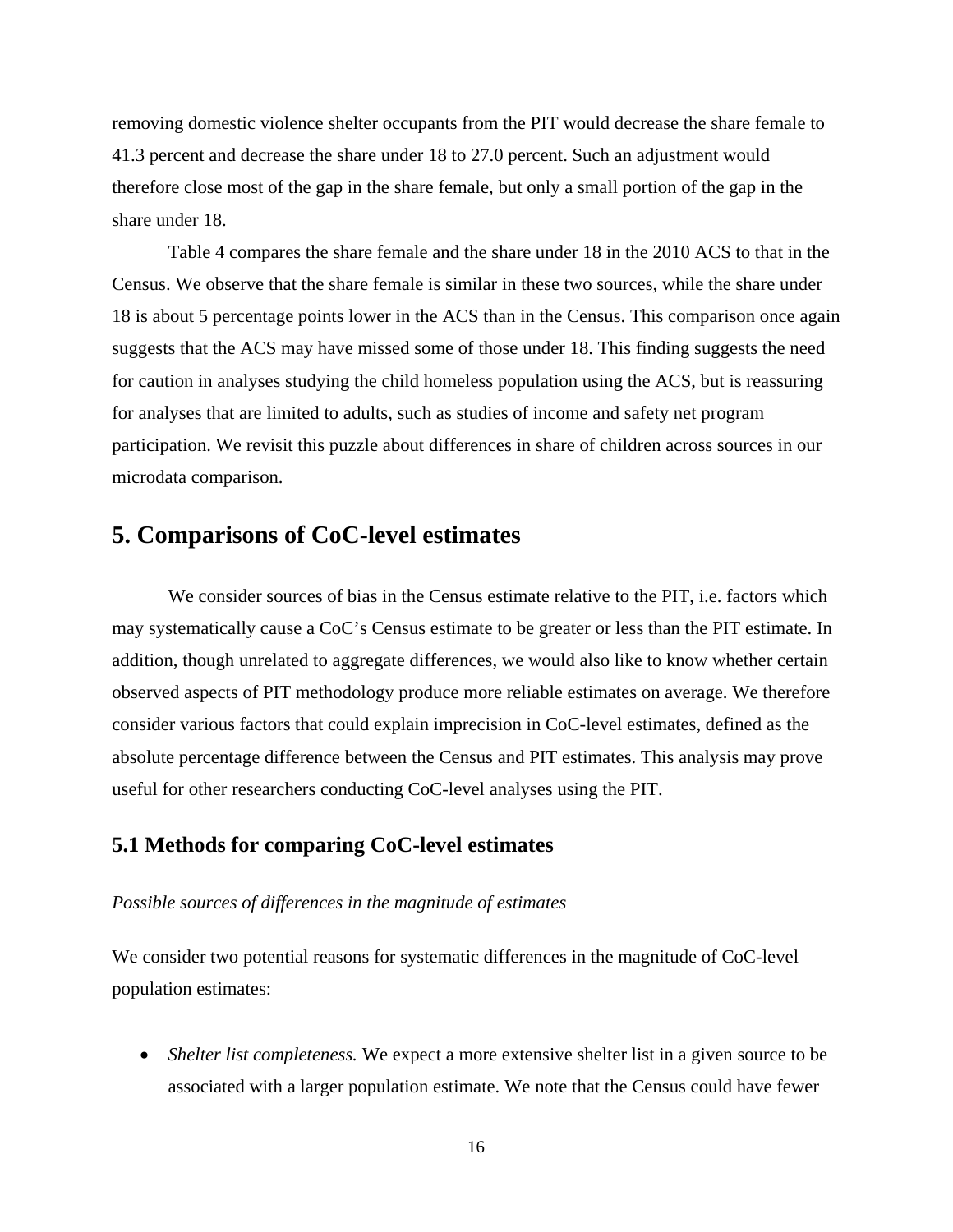shelters than the PIT because it missed shelters or because it classified them as other types of facilities and counted them outside the SBE.<sup>[6](#page-19-0)</sup>

• *Weather and climate*. All else equal, we expect warmer temperatures and less precipitation to be associated with larger unsheltered estimates and smaller sheltered estimates in a given data source. We consider temperature and precipitation on the day of the Census and PIT as a measure of weather, and average temperature and precipitation in the month of the Census and PIT as a measure of climate.

As a robustness check, we also consider possible relationships between relative bias and CoC characteristics, including the share of the CoC's population in urban areas, the share in poverty, the Median Rent Index (MRI), and the CoC's population density. It is not clear, however, that we should expect a particular pattern of relationships between these variables and relative bias.

#### *Modeling relative size of estimates*[7](#page-19-1)

l

We define relative size as the ratio of the Census to the PIT estimate and use OLS to estimate the following models:[8](#page-19-2)

$$
\frac{S_i^{Census}}{S_i^{PIT}} = \beta_0 + \beta_1 \frac{Shelters_i^{Census}}{Shelters_i^{PIT}} + Weather_i' \beta_3 + Characteristics_i' \beta_4 + \epsilon_{1,i}
$$

$$
\frac{U_i^{Census}}{U_i^{PIT}} = \gamma_0 + Weather_i' \gamma_1 + Characteristics_i' \gamma_2 + \epsilon_{2,i}
$$

where  $S_i$  ( $U_i$ ) is CoC i's sheltered (unsheltered) homeless count, *Shelters<sub>i</sub>* is the number of unique shelter addresses in the CoC, *Weather<sub>i</sub>* is a vector of temperature and precipitation

<span id="page-19-0"></span><sup>6</sup> We discuss the possibility of ambiguous facility classification at length in Section V.

<span id="page-19-1"></span> $<sup>7</sup>$  For this section's analyses, we first construct CoC-level sheltered and unsheltered population estimates in the</sup> Census. We use HUD files indicating the coordinates of CoC boundaries to match Census block groups to CoCs, which in turn allows us to assign homeless individuals in the Census to CoCs based on the block group associated with their address identifier.

<span id="page-19-2"></span><sup>&</sup>lt;sup>8</sup> We use Weighted Least Squares (WLS) in our estimations to account for the likely presence of heteroskedasticity in our variables relative to CoC population size.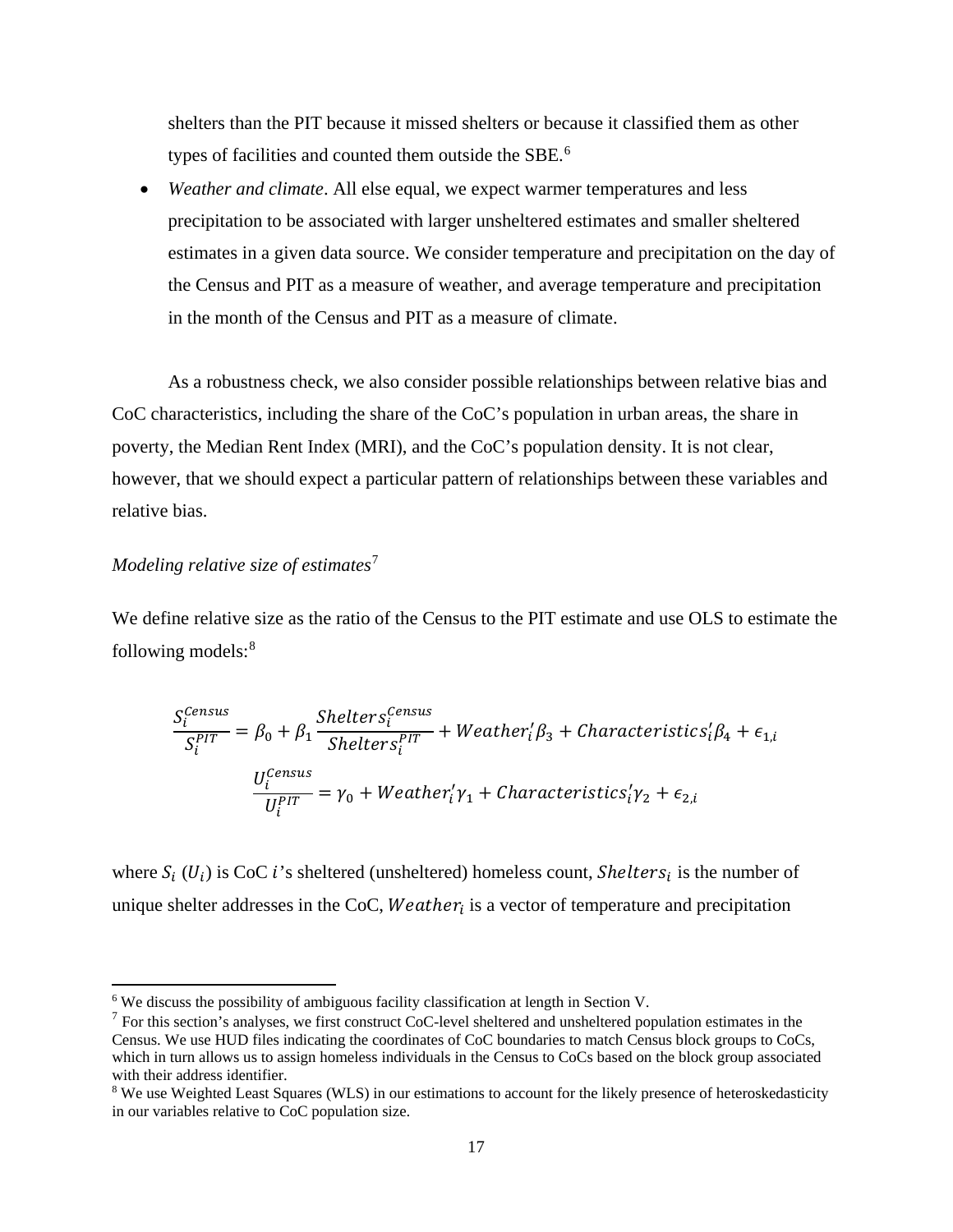variables indicating temperature and precipitation on the day of and in the month of each count, and *Characteristics*<sub>*i*</sub> is a vector of CoC characteristics.<sup>[9](#page-20-0)</sup>

We estimate the number of shelters in the Census as the number of unique addresses associated with sheltered homeless individuals in the boundaries of a given CoC. We estimate the number of shelters in the 2010 PIT using the number of unique housing inventory records in the HIC listed for facilities classified as shelters. [10](#page-20-1) We draw weather information from the National Climatic Data Center (NCDC)'s Global Historical Climatology Network (GHCN) daily summaries datasets and average daily and monthly weather readings across all weather stations located within a given CoC (Menne et al. 2012).

Because we wish to explain aggregate differences between these sources, we exclude CoCs that are so small as to not make a meaningful contribution to aggregate differences. For the sheltered model, we limit our sample to CoCs where the minimum of the PIT or Census is greater than or equal to 100. For the unsheltered, we limit our sample to those where the minimum is greater than or equal to 50.

#### *Possible sources of imprecision in estimates*

 $\overline{a}$ 

We consider the following potential sources of imprecision in CoC-level homeless population estimates:

- *HMIS participation rate.* We expect CoCs with a larger share of beds tracked though HMIS to have more precise sheltered PIT estimates, since many CoCs extrapolate from HMIS records to obtain their sheltered estimate.
- *New (versus carried-over) PIT.* We expect CoCs that conducted their PIT in 2010 instead of carrying over a previous year's count to have more precise PIT estimates.

<span id="page-20-0"></span><sup>9</sup> We consider three different models for weather and climate variables: one that includes the levels of temperature and precipitation, one that adds squared terms for weather and climate variables, and one where the weather and climate coefficients are constrained to be equal, but opposite in sign in the Census and the PIT.

<span id="page-20-1"></span><sup>&</sup>lt;sup>10</sup> We are concerned about two potential sources of bias in this measure of the number of PIT shelter addresses. While the HIC does not contain addresses in 2010, we observe in later years that multiple housing inventory records can be associated with a single address. Similarly, some inventory records are labeled as being "multi-site," meaning that they can in theory be associated with multiple addresses. These sources of bias work in opposite directions. We apply a correction to the number of PIT shelters based on estimates of the magnitude of each source of bias in later years. As a robustness check, we also present our findings without this bias correction.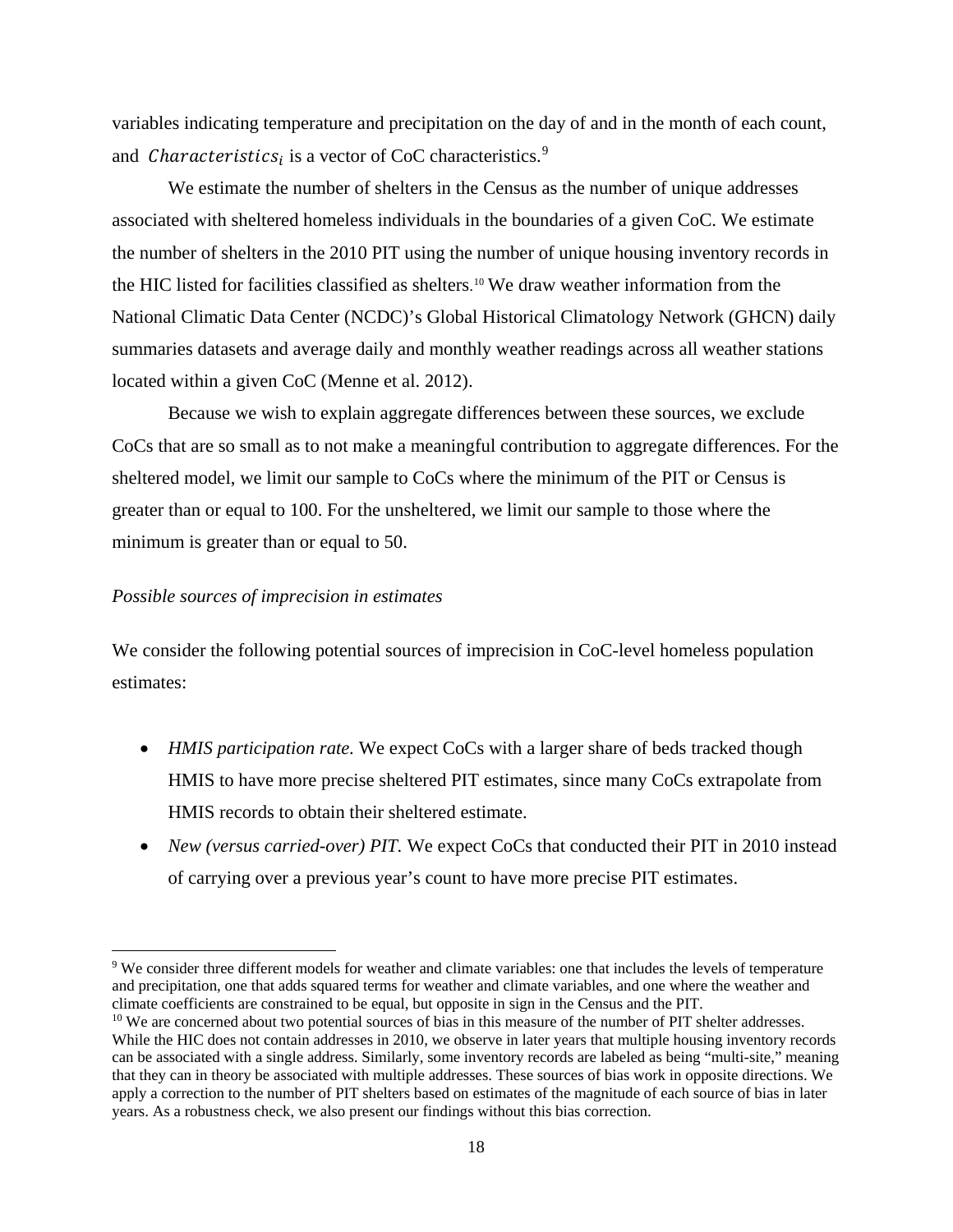- *Year-to-year variability in PIT estimate.* Large year-to-year fluctuations in a CoC's sheltered or unsheltered PIT estimate in years after 2010 may reflect a lower quality CoC methods or technical capacity in 2010.
- *CoC population size.* Population size could be associated with more precision if idiosyncratic factors average out in more populous CoCs. Alternatively, it could be more difficult to administer the counting operation in more populous CoCs, leading to less precise estimates.

We once again incorporate a vector of other CoC characteristics into our model, although again it is not clear that we should expect a particular pattern of relationships between these variables and imprecision.

#### *Modeling imprecision in estimates*

 $\overline{\phantom{a}}$ 

We define imprecision as the absolute percentage difference between the PIT and Census count and use OLS to estimate the following models: <sup>[11](#page-21-0)</sup>

$$
\frac{|S_i^{Cen} - S_i^{PIT}|}{\frac{1}{2}(S_i^{Cen} + S_i^{PIT})} = \alpha_0 + \alpha_1 H M I S_i + \alpha_2 2010 P I T_i^S + \alpha_3 Var P I T_i^S + \alpha_4 \ln(Pop_i) + Char_i' \delta + \epsilon_{3,i}
$$
  

$$
\frac{|U_i^{Cen} - U_i^{PIT}|}{\frac{1}{2}(U_i^{Cen} + U_i^{PIT})} = \delta_0 + \delta_1 H M I S_i + \delta_2 2010 P I T_i^U + \delta_3 Var P I T_i^U + \delta_4 \ln(Pop_i) + Char_i' \delta_5 + \epsilon_{4,i}
$$

where  $S_i$  ( $U_i$ ) is CoC i's sheltered (unsheltered) homeless count,  $H M I S_i$  is the CoC's HMIS participation rate, 2010  $PIT_i^S$  (2010  $PIT_i^U$ ) is an indicator for whether a CoC conducted a sheltered (unsheltered) PIT in 2010 instead of carrying over a previous year's estimate, *Var PIT*<sup>S</sup> (*Var PIT*<sup>U</sup>) is an indicator for whether a CoC's sheltered (unsheltered) PIT ever fluctuated by more than 0.5 log points year-to-year from 2011-2012 onwards, and  $\ln (Pop)_i$  is the log of the CoC's population.

<span id="page-21-0"></span><sup>&</sup>lt;sup>11</sup> We again use Weighted Least Squares (WLS) to account for the likely presence of heteroskedasticity in our variables relative to CoC population size.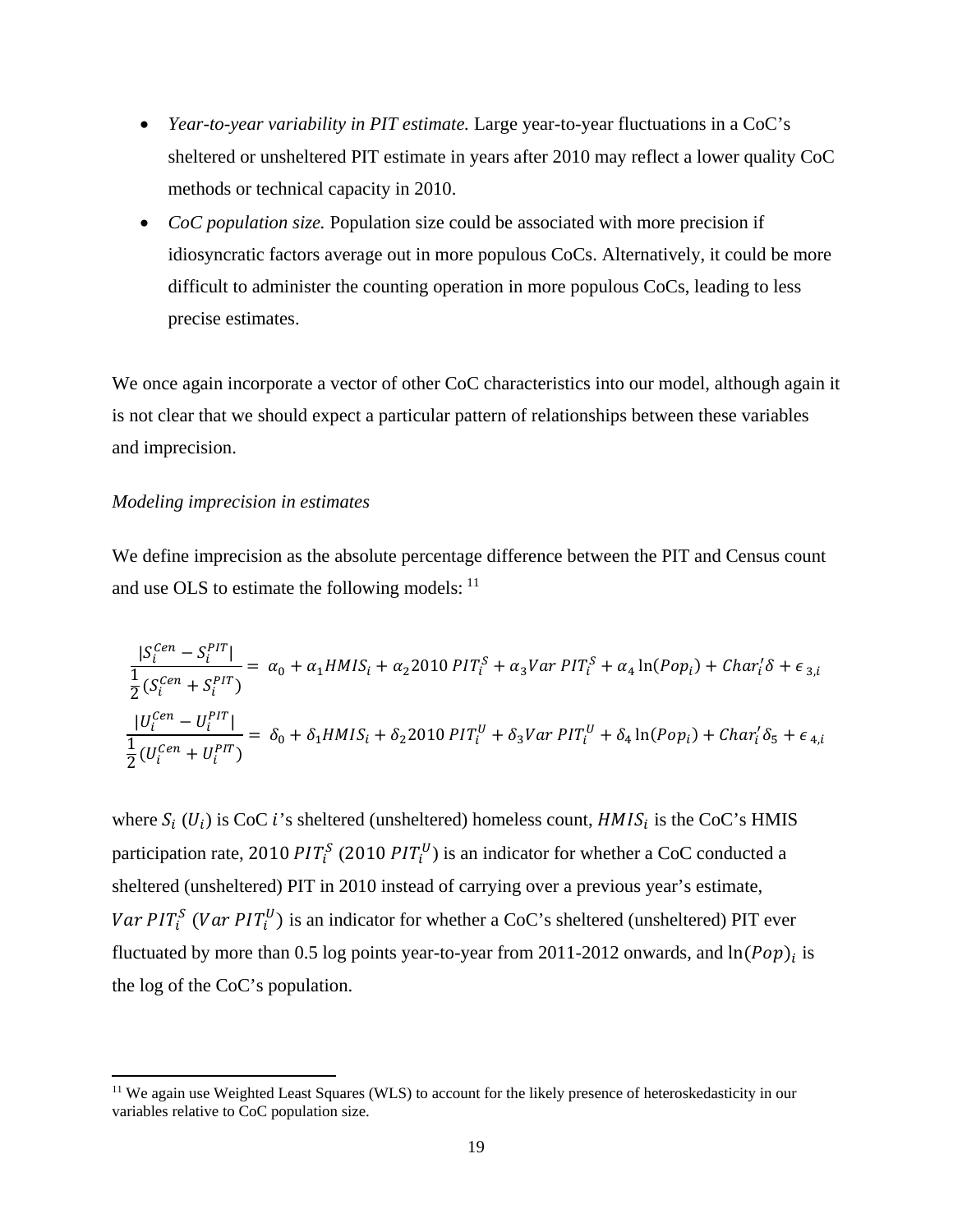We estimate our models on both a limited sample (keeping only CoCs where the minimum of the sheltered PIT and Census was greater than 100 and where the minimum of the unsheltered PIT and Census was greater than 50) and on a full sample, which includes all CoCs. While less informative on sources of imprecision affecting national trends, the full sample estimation tells us about the precision of estimates in all CoCs, including small ones.

## **5.2 Results from comparison of CoC-level estimates**

#### *Relative magnitude of CoC-level sheltered homeless population estimates*

We find a positive, statistically significant association between the Census-PIT ratio of sheltered estimates and the Census-PIT ratio of unique shelter addresses, meaning that CoCs with more shelters in the PIT or Census tend to have higher sheltered homeless estimates in that source.<sup>[12](#page-22-0)</sup> Specifically, a one percent increase in the number of shelters in the Census is associated with a 0.395 percent increase in the Census sheltered homeless estimate, holding the PIT shelter count constant. Equalizing the number of unique shelter addresses in each source – i.e. setting the mean shelter count ratio equal to one – would be predicted to increase the Censusto-PIT sheltered population estimate ratio from 0.77 to 0.85, closing approximately one-third of the relative bias in sheltered estimates that remains after aligning the definition of homelessness between sources.<sup>[13](#page-22-1)</sup>

We also observe that weather and climate variables (temperature and precipitation on the day of and month of the Census and PIT counts) are jointly insignificant at the five percent level.[14](#page-22-2) CoC population characteristics (share urban, share poor, population density, and Median Rent Index) are also jointly insignificant at the five percent level. Seasonality and CoC characteristics do not appear to explain relative bias in CoC-level sheltered estimates.

#### *Relative magnitude of CoC-level unsheltered homeless population estimates*

Seasonality appears to explain some of the variation in the relative magnitude of unsheltered estimates, but the observed signs do not always accord with the most intuitive

 $\overline{a}$ 

<span id="page-22-0"></span> $12$  Table A1 in the Appendix displays key results from this estimation.

<span id="page-22-1"></span><sup>&</sup>lt;sup>13</sup> Table A9 displays the relevant summary statistics for these regressions.

<span id="page-22-2"></span><sup>&</sup>lt;sup>14</sup> Table A7 in the Appendix displays results from the hypothesis tests described in this section.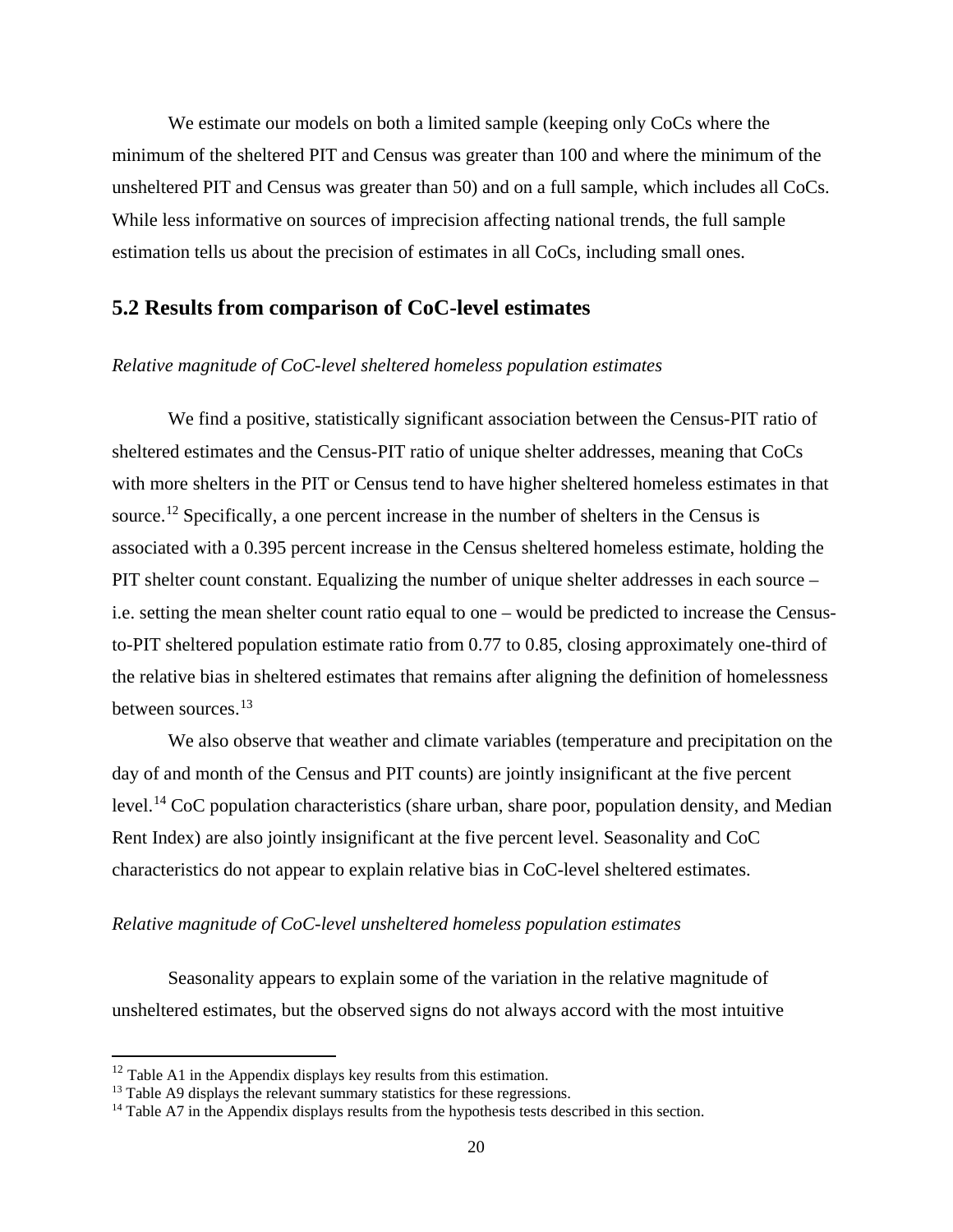predictions.[15](#page-23-0) Variables indicating temperature and precipitation on the day of a count and averaged across the month of the count are jointly significant. Some of the signs on these variables are consistent with our hypotheses, while others are not. One variable – average daily precipitation in the month of the PIT – is statistically significant and negative, even though we expect this variable to be associated with a larger unsheltered Census estimate relative to the PIT. We therefore note that seasonality seems to matter for the relative magnitude of the unsheltered count estimates but are hesitant to place too much emphasis on any particular coefficient estimates given the puzzling pattern of results.<sup>[16](#page-23-1)</sup>

CoC characteristics do not appear to explain relative bias in CoC-level unsheltered estimates; these variables are jointly insignificant at the five percent level.

#### *Imprecision in CoC-level homeless population estimates*

We observe that CoCs with greater HMIS participation, i.e., a greater share of beds tracked through the CoC's HMIS database, tend to have more precise sheltered homeless estimates, as predicted, although the magnitude of this effect is small.<sup>[17](#page-23-2)</sup> Increasing HMIS participation by 10 percentage points is associated with a 0.015 unit decrease in imprecision, relative to a mean of 0.383.

Two other aspects of PIT methodology – whether a sheltered PIT was conducted in 2010 or carried over from 2009, and whether the unsheltered PIT tended to vary substantially year-toyear from 2012 onwards – were significant with the expected sign, but only when considering the full sample of CoCs, not just those where the minimum of the two counts exceeded a certain threshold. These aspects of PIT methodology may only matter for small CoCs. Finally, we do find that CoC characteristics are jointly significant at the five percent level in some of our models, but the patterns displayed by these coefficients do not lend themselves readily to hypotheses about the mechanism underlying these associations.

 $\overline{\phantom{a}}$ 

<span id="page-23-0"></span><sup>&</sup>lt;sup>15</sup> Table A2 in the appendix displays key results from our unsheltered relative bias estimation.

<span id="page-23-1"></span><sup>&</sup>lt;sup>16</sup> Table A5 indicates the effect on aggregate Census unsheltered estimates and the mean Census/PIT ratio that we would expect if weather and climate on the day of the Census were equal to that of the PIT. Those calculations suggest that the aggregate unsheltered Census would change by -8.0 to 5.5 percent and that the mean Census/PIT ratio would change by -34.0 to -6.3 percent. The predicted effect is very sensitive to the model chosen (i.e. level or level and squared terms) and the outcome considered, and thus do not paint a clear picture of seasonality's overall effect on unsheltered estimates.

<span id="page-23-2"></span><sup>&</sup>lt;sup>17</sup> Table A3 in the appendix displays key results from these imprecision estimations.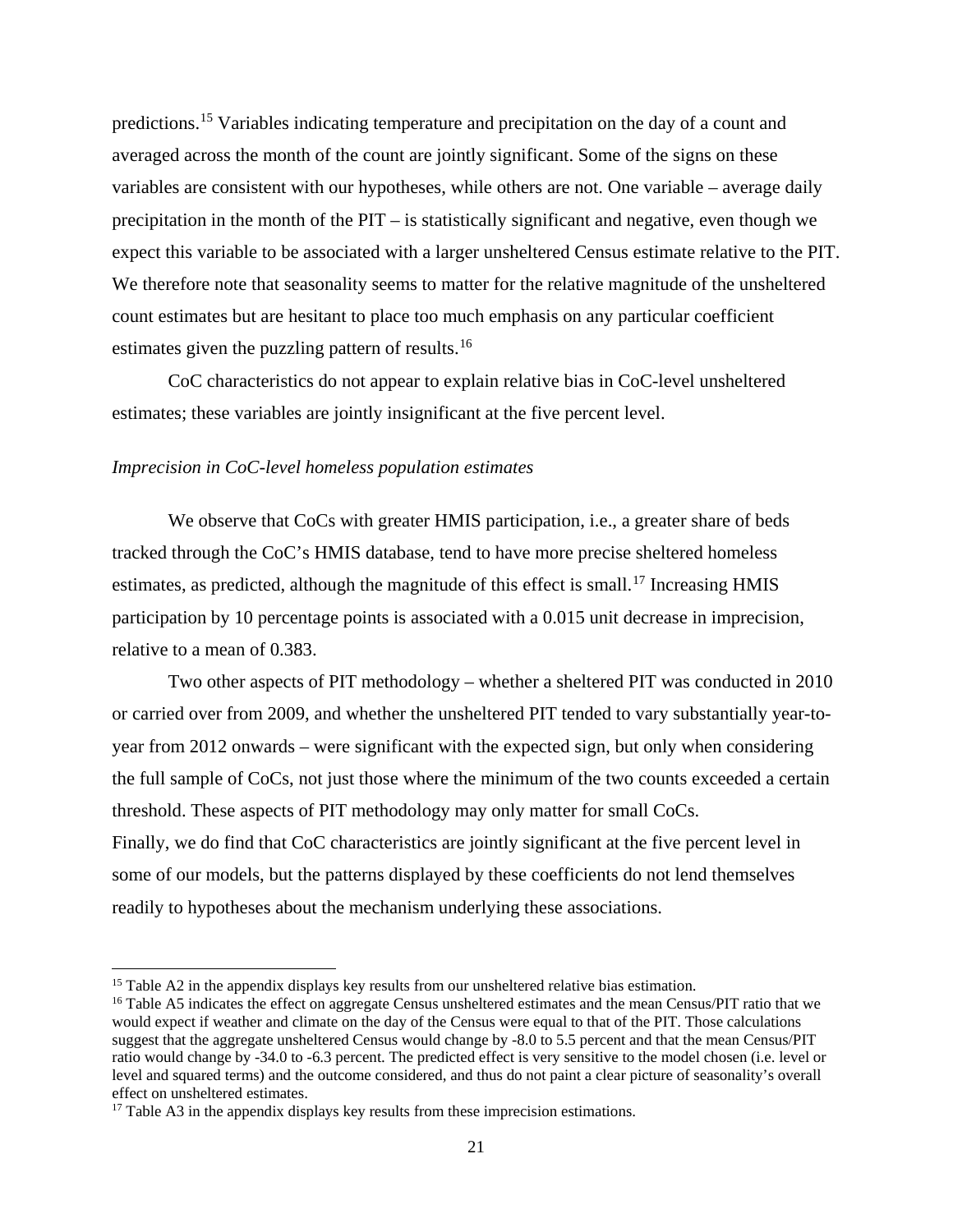## **6. Comparisons of Census and administrative shelter microdata**

In this section, we compare Census and administrative shelter microdata to further explain the gap between the sheltered Census and PIT estimates. Specifically, we link HMIS data from the Los Angeles and Houston CoCs to the 2010 Census using Protected Identification Keys (PIKs) available on both sources. These links allow us to observe whether and in what housing status particular individuals from HMIS data were included in the Census. Because HMIS data are a key input to the PIT, this approach proves informative about the coverage and accuracy of both the Census and PIT.

## **6.1 Assessing HMIS data quality**

We begin by assessing the quality of HMIS data with the goal of understanding how accurately these data represent those in shelters at a point in time. Accurate shelter entry and exit dates are critical to this section's analyses because they allow us to identify people who were in HMIS shelters during the SBE. In this sub-section, we assess the accuracy of shelter entry and exit dates in HMIS and describe our approach to overcoming the problems we document.

#### *Evaluating the accuracy of HMIS shelter entry and exit dates*

Figure 5 displays the average daily shelter occupancy for Los Angeles from January 2009 to December 2013 as implied by HMIS entry and exit dates. We also indicate the number of HMIS beds available (shelter capacity) as indicated by the Housing Inventory Count (HIC). In Los Angeles, capacity increases each winter as part of the city's Winter Shelter Program, which runs from December 1 to March 15. Because the HIC indicates beds available on a single date each year, we extrapolate linearly from one year's total to the next.

Several patterns in the Los Angeles data suggest errors in the exit dates recorded in HMIS in 2009-2011. First, we observe implausibly large increases in occupancy during these years' winter months, leading occupancy to far exceed capacity. Daily occupancy, as implied by recorded entry and exit dates, nearly doubles between December and March of 2009-2011, compared to much more moderate seasonal growth in the winters of 2012 and 2013. We also observe precipitous drops on a handful of days, including March 31 of 2009 and 2010 and June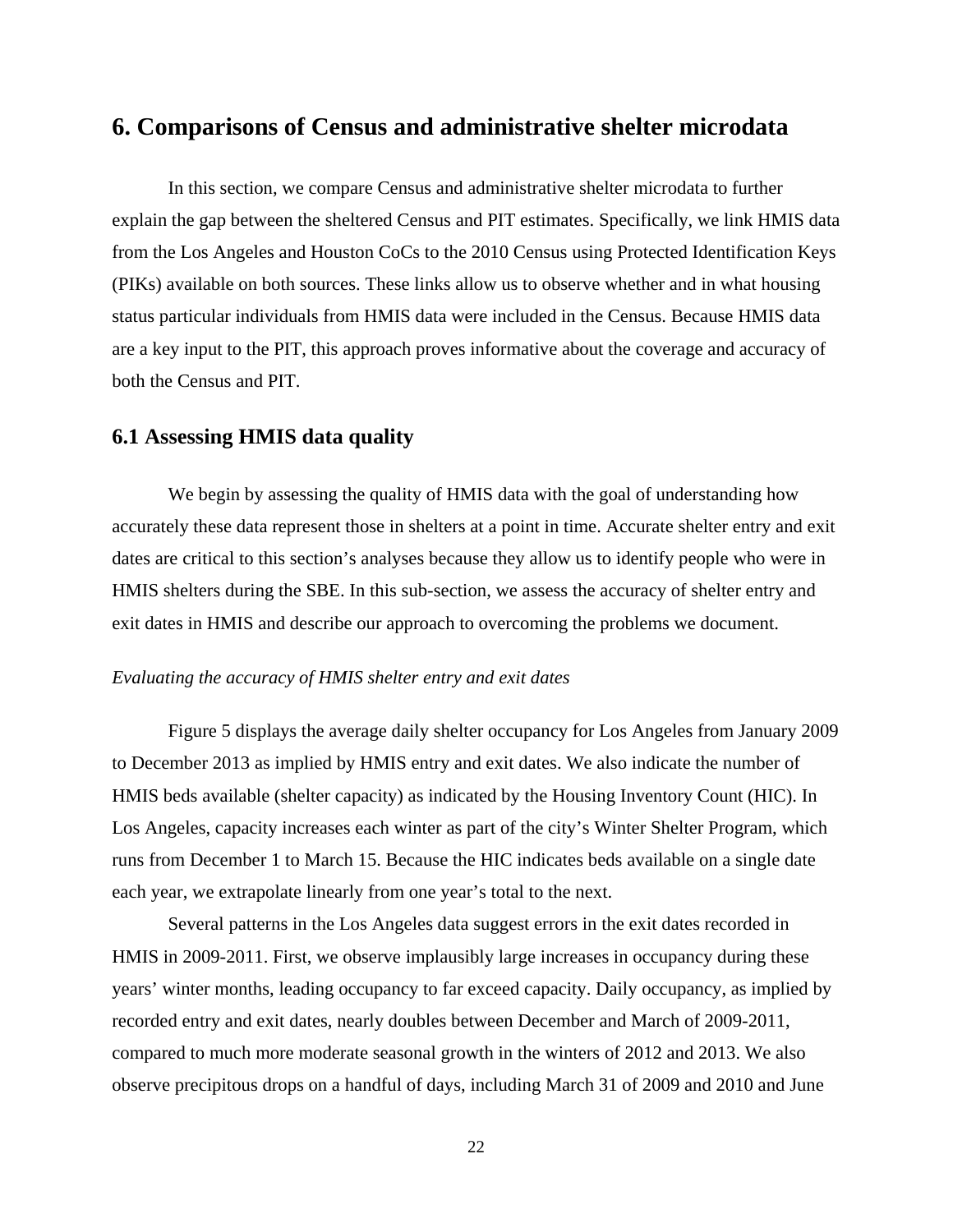15 of 2011, although we are not aware of any reason why so many people would exit shelters on these particular days.[18](#page-25-0) We suspect that HMIS administrators conducted a "purge" of open shelter spells on those dates. Analyses of shelter entry rates (per one thousand L.A. residents) and hazard rates for shelter exit (i.e., probability of exit in a given month conditional on being in the shelter at the beginning of that month) suggest that the above-described patterns are driven by incorrect exit dates, not incorrect entry dates.<sup>[19](#page-25-1)</sup>

Figure 6 displays daily occupancy and capacity in Houston HMIS data for 2009-2013. Unlike in Los Angeles data, we do not observe precipitous drops on specific dates or occupancy that exceeds capacity. We do not rule out the possibility of errors in recorded entry and exit dates in Houston, but we do observe that such errors, if they do exist, appear to arise in a less obvious and systematic fashion than in Los Angeles HMIS data.

#### *Additional evidence on errors in HMIS entry or exit date reporting*

 $\overline{a}$ 

Several other pieces of evidence point to errors in the entry and exit dates recorded in HMIS. During the 2004-2014 period, we find that 21.4 percent of individuals have at least one instance of two or more overlapping emergency and transitional shelter spells in HMIS, implying an erroneous entry or exit date for at least one of the spells. Moreover, using methods that we describe shortly, we estimate that 2.3-2.5 percent of people indicated by Los Angeles HMIS data

<span id="page-25-0"></span><sup>&</sup>lt;sup>18</sup> Los Angeles' Winter Shelter Program ends on March 15, so large drops on this day – but not other days – are consistent with the closing of seasonal shelters.

<span id="page-25-1"></span><sup>&</sup>lt;sup>19</sup> Table A11 in the appendix display HMIS shelter entry rates (as a share of the 2010 Los Angeles population) by month for 2009-2013 and HMIS shelter exit hazard rates (i.e. the probability of exiting a shelter in a given month conditional on being in the shelter at the beginning of the month). We observe similar trends in HMIS entry rates by month across years. Shelter exit hazard rates by month, by contrast, differ substantially across years. In 2009-2011, the hazard rate for exit in January or February is very low relative to 2012-2013; in March 2009-2010 and Jun 2011, in contrast, it is very high relative to those same months 2012-2013. This table suggests that it is the distribution of exit dates, rather than entry dates, that are driving excessive occupancy in the winter months of earlier years.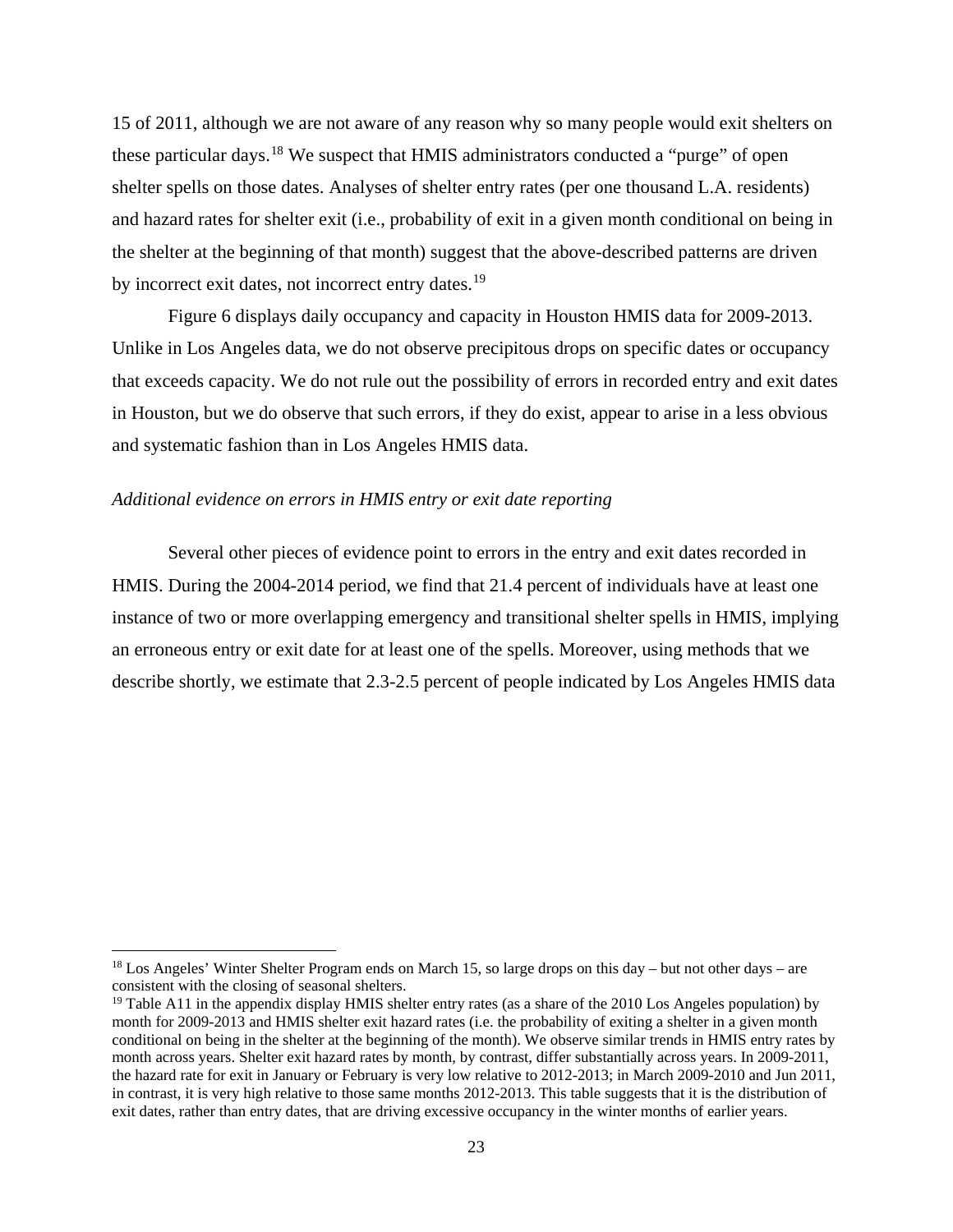as being in a shelter on April 1, 2010 were counted by the Census in local jails or state prisons on that day. $20,21$  $20,21$ 

#### *Refinements to Los Angeles HMIS data*

 $\overline{\phantom{a}}$ 

In subsequent sections, we use HMIS data to identify people who were in shelters during the Service-Based Enumeration (SBE). Given our assessment of exit date quality in Los Angeles, we make a series of refinements to HMIS data to drop individuals who we suspect were erroneously indicated by HMIS as being in a shelter on that date. The first refinement drops people with an exit date of March 31, 2010, as Figure 5 suggested a purge of open spells on that date. The second refinement further drops people recorded in a shelter with a shelter name indicating participation in the Winter Shelter Program, which ended on March 15, 2010, thereby giving us confidence that these shelter spells concluded prior to the SBE at the end of March. Finally, the third refinement drops people with entry dates prior to March 1, in accordance with our assessment that entry dates are more reliable than exits, combined with the fact that most spells are short.

## **6.2 Linking HMIS data to the Census Using Protected Identification Keys (PIKs)**

We link HMIS data to the 2010 Census using Protected Identification Keys (PIKs). The U.S. Census Bureau's Person Identification Validation System assigns PIKs to individuals who appear in survey or administrative data by searching for a matching record by Social Security Number (if available), name, date of birth, sex, and address in a reference file derived from SSA

<span id="page-26-0"></span><sup>&</sup>lt;sup>20</sup> Official HMIS documentation also acknowledges the possibility of incorrect date reporting. The 2014 HMIS data guide notes that some providers may enter clients into HMIS once they are "accepted" into a program, but prior to placing them in a bed. It also states that HMIS administrators "often forget to enter an exit date in HMIS for a client leaving the program since there is no operational trigger to remind them to do so" (U.S. Department of Housing and Urban Development 2012). The guide further states that some CoCs have a policy of auto-exiting open shelter spells after 90 days.

<span id="page-26-1"></span><sup>&</sup>lt;sup>21</sup> In Houston, in contrast, the Census records less than one percent of HMIS shelter users as being in state prisons and local jails on a date when HMIS data indicated they were in shelters.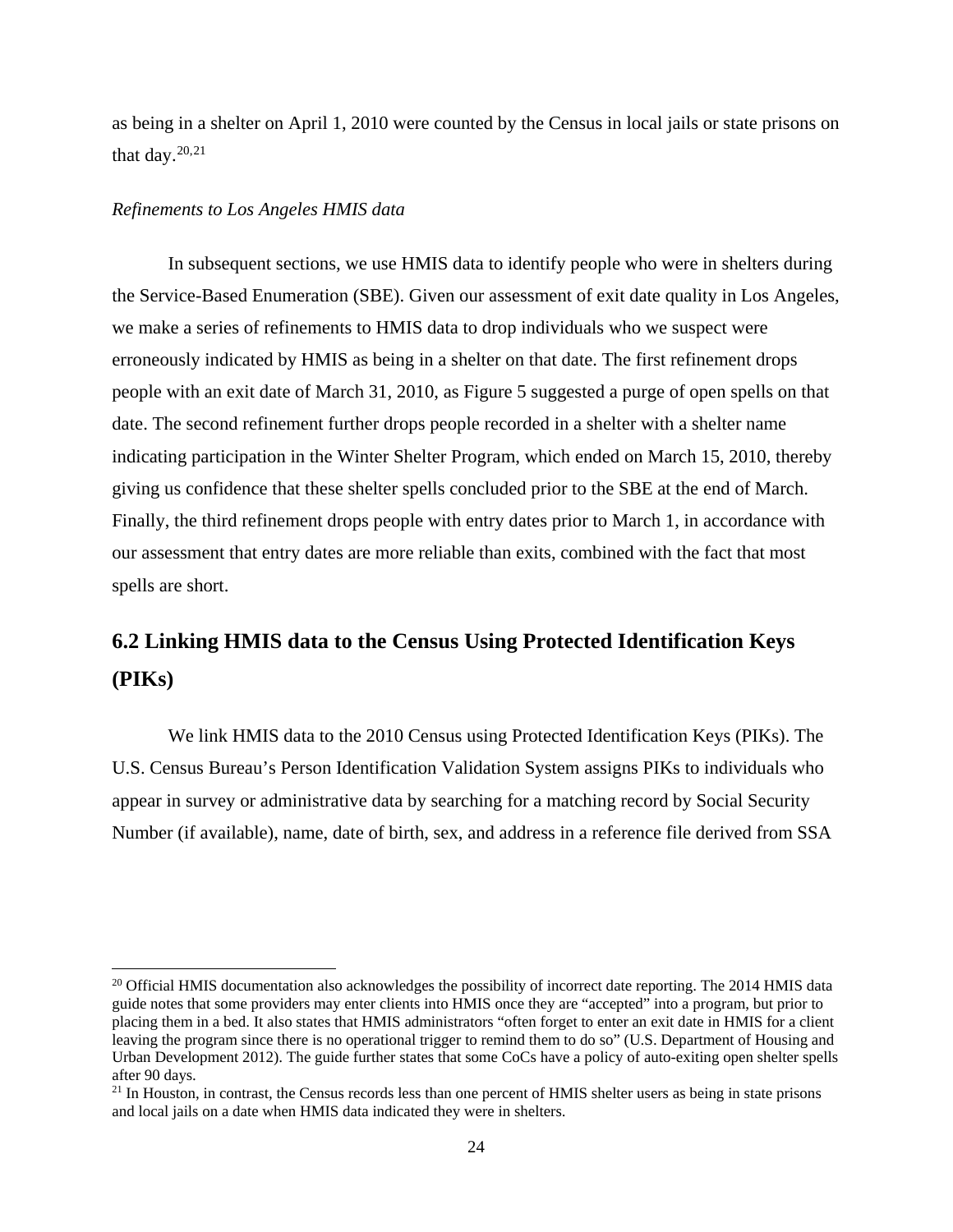records and augmented with Individual Taxpayer Identification Numbers (ITINs) and other information (Wagner and Layne 2014).

Table 5 presents the share of records in our HMIS and Census datasets that are assigned a PIK by the Census. Linkage rates are high for HMIS data because shelters frequently collect SSNs from service users. About 87.9 percent of Los Angeles HMIS shelter users and 95.5 percent of Houston HMIS shelter users in 2010 were assigned a PIK. Census data do not contain SSNs, so linkage rates depend on the completeness and accuracy of personally identifiable information provided to enumerators, the uniqueness of this information, and the coverage of the reference file. Linkage rates for the Census data vary by SBE site type. The linkage rates in the 2010 Census were 68.6 percent for the sheltered homeless, 42.4 percent for individuals at food vans, 41.8 percent for individuals at soup kitchens, and 17.2 percent for individuals at TNSOLs. In the next section, we describe the steps we take to adjust our estimates for non-linkage.

# **6.3 Methods for estimating the share of HMIS shelter users recorded in the 2010 Census**

We wish to estimate the share of people indicated by HMIS data as being in emergency or transitional shelters during the SBE who appear in the 2010 Census as sheltered homeless and in other statuses. More formally, we estimate the following target:

HMIS Shelter User Share in Status X in Census = 
$$
\frac{HMIS Shelter Users in Status X in Census}{All HMIS Shelter Users}
$$

where "*All HMIS Shelter Users*" is the number of individuals who were present in an HMIS shelter according to the CoC's records on March 30, 2010, and Status *X* represents those individuals' enumeration site in the Census (e.g. homeless shelter, unsheltered location, other group quarters type, housed).<sup>[22,](#page-27-0)[23](#page-27-1)</sup> We estimate the share with unknown status (i.e. not in the Census) by subtracting the sum of the above shares from one.

 $\overline{a}$ 

<span id="page-27-0"></span><sup>&</sup>lt;sup>22</sup> The Census's Service-Based Enumeration (SBE) took place over a three-day window, from March 29-31. Shelter administrators were able to indicate their date of preference to Census staff. We take as our SBE reference day the midpoint of the SBE, March 30. Because we think a very small share of HMIS shelter users exit or enter on a given day, we expect that this choice will introduce a minimal amount of error into our estimates.

<span id="page-27-1"></span> $23$  In some cases the Census records an individual as being in multiple statuses. The most frequent combination, by far, is for someone to be recorded as both housed and in a homeless shelter. We believe this arises because the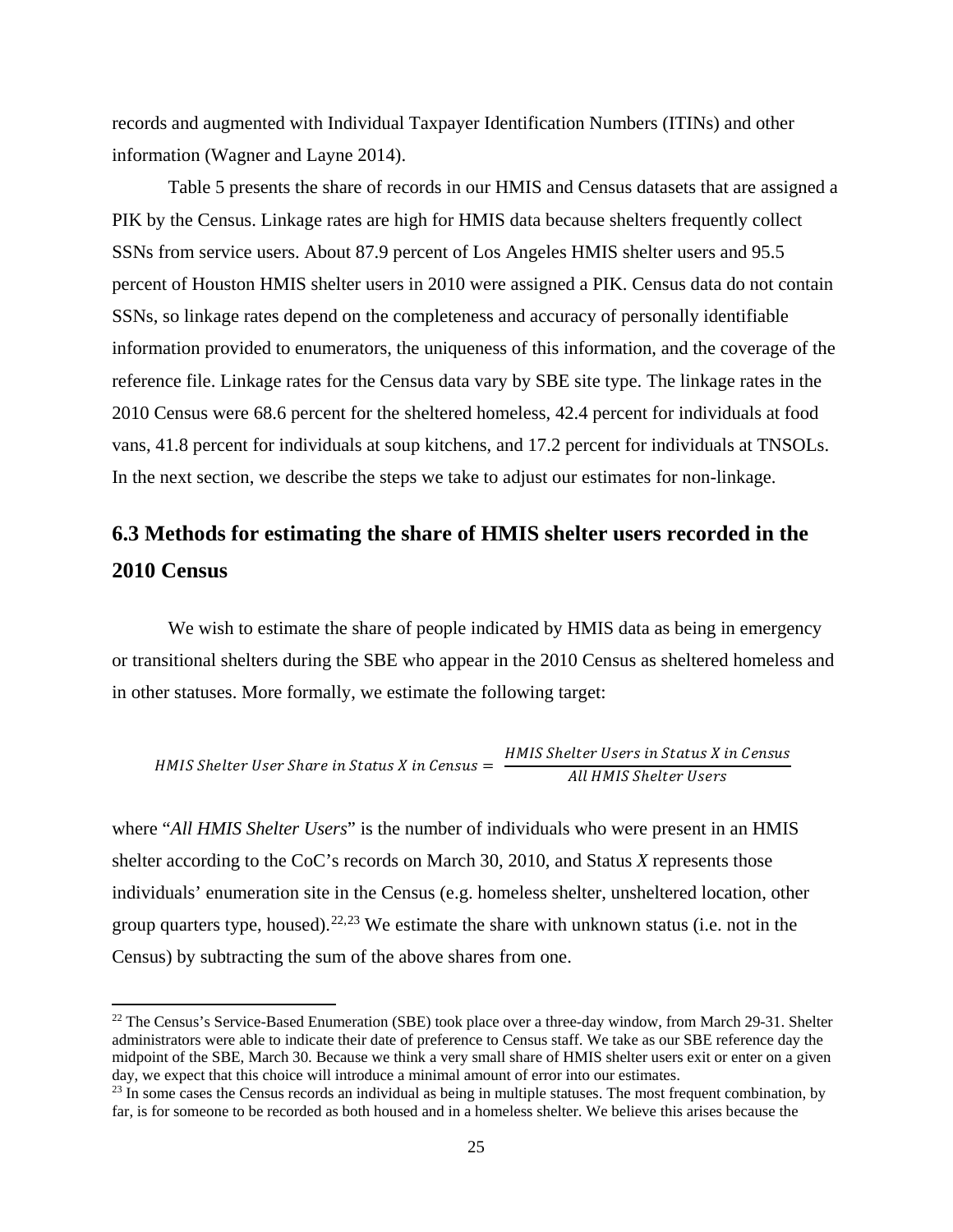We cannot directly calculate the numerator of our target, however, because we can only count the number of individuals who appeared in a given Census status and were assigned a PIK in both sources. We miss individuals who actually appeared in both sources but were not assigned a PIK in one source or both.

We calculate the numerator of our target using inverse probability weights (IPWs):

HMIS Shelter User Share in Status X in Census  $=\frac{\sum_{i\in P}I\{Status\ X\ in\ Census_i\}\omega_i}{All\ HMIS\ Shother\ Users}$ All HMIS Shelter U

where set P includes all HMIS shelter users who were assigned a PIK in both the Census and HMIS data,  $I\{Status X in Census_i\}$  is an indicator for whether individual *i* who was in an HMIS shelter on March 30, 2010 was in status X in the Census, and  $\omega_i$  is the inverse of the probability that individual *i* is PIKed in both the Census and HMIS data.

This inverse probability weighting procedure requires us to estimate the probability that an HMIS shelter user is assigned a PIK in both the Census and HMIS data conditional on observed characteristics. Our data, however, do not allow us to differentiate between HMIS shelter users who do not appear in the Census because they truly were not counted and those who were in fact counted but were not assigned a PIK. We would need to distinguish these two events in order to model the joint probability of being PIKed in both sources.

To address the above challenge, we devise a method to estimate bounds on  $\omega_i$ . Our bounds rely on the assumption that being PIKed in one source does not make an individual less likely to be PIKed in the other source, i.e.:

> $Pr_i(PIKed$  in HMIS | PIKed in Census)  $\geq Pr_i(PIKed$  in HMIS)  $Pr_i(PIKed$  in Census | PIKed in HMIS)  $\geq Pr_i(PIKed$  in Census)

Given the above assumptions, we can obtain a lower bound on the joint probability of being assigned a PIK in both sources in the following manner:

l

Census did not de-duplicate individuals between shelters and the universe of housing units. We resolve any duplicate records in the following order of preference: sheltered homeless, unsheltered homeless, other GQ, and finally housed. Table A5 in the Appendix indicates the share of HMIS shelter users with multiple statuses in Census data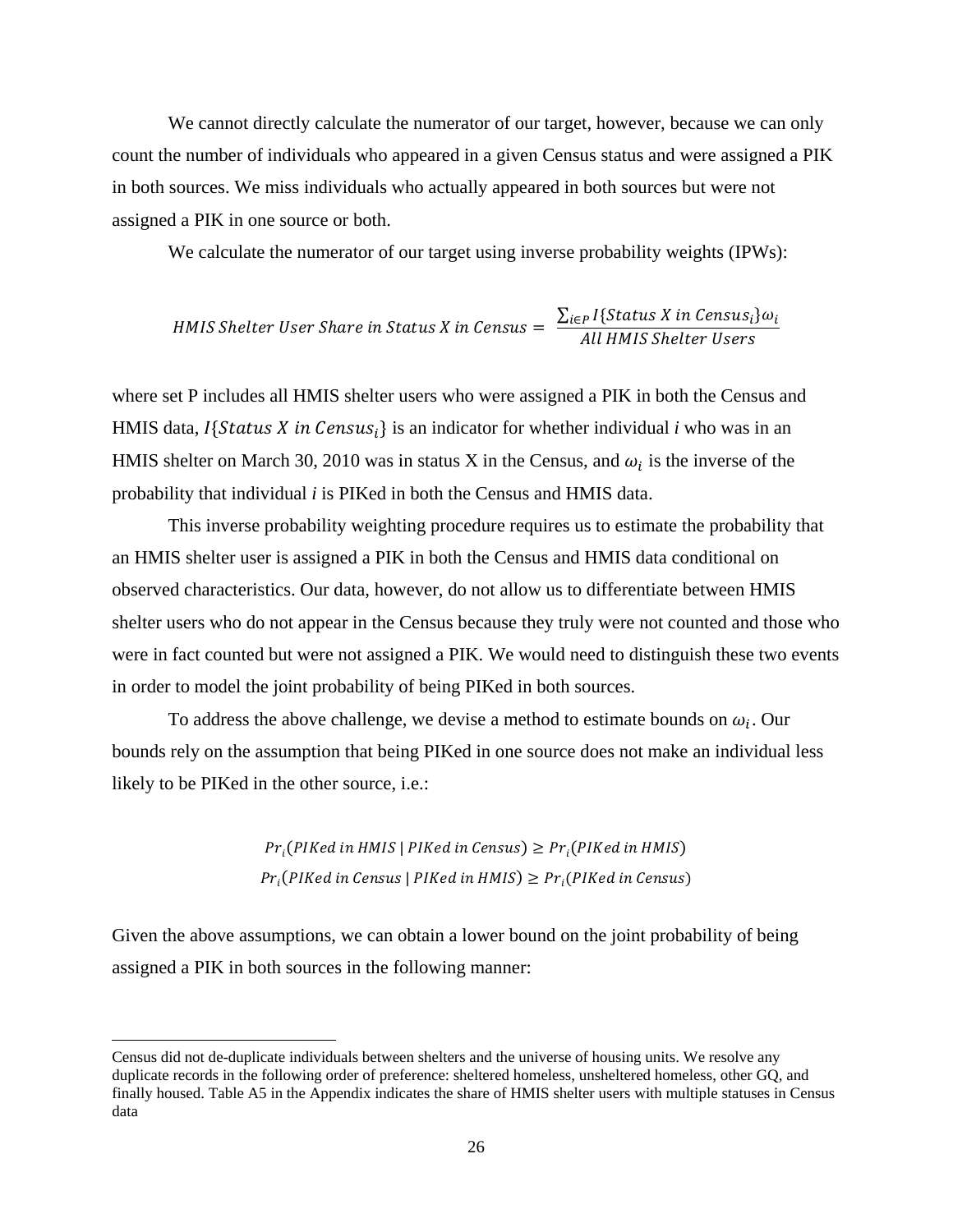$Pr_i(PIKed \text{ in H MIS and } PIKed \text{ in } Census) = Pr_i(PIKed \text{ in } HMIS \text{ } | \text{ } PIKed \text{ in } Census) \text{ } Pr_i(PIKed \text{ in } Census)$  $\geq Pr_i(PIKed$  in HMIS)  $Pr_i(PIKed$  in Census)

Thus, the product of the individual probabilities provides a lower bound on the joint probability of being assigned a PIK in both sources.[24](#page-29-0) 

We can similarly calculate an upper bound on the joint probability of being assigned a PIK in both sources as follows:

$$
Pr_i(PIKed in H MIS and PIKed in Census) = Pr_i(PIKed in Census |PIKed in H MIS) Pr_i(PIKed in H MIS)
$$
  
\n
$$
\leq Pr_i(PIKed in H MIS)
$$
  
\n
$$
Pr_i(PIKed in H MIS and PIKed in Census) = Pr_i(PIKed in H MIS |PIKed in Census) Pr_i(PIKed in Census)
$$
  
\n
$$
\leq Pr_i(PIKed in Census)
$$

Either of these individual probabilities can serve as an upper bound on

 $Pr_i(PIKed in H MIS and PIKed in Census)$  and whichever is smaller will provide a tighter bound. For each individual we take the probability that is smallest and use this to calculate our upper bound on P $r_i$ (PIKed in HMIS and PIKed in Census). $^{25}$  $^{25}$  $^{25}$  We can then calculate upper and lower bounds on  $\omega_i$ by taking the inverse of the lower and upper bounds, respectively, of

 $Pr_i$ (PIKed in HMIS and PIKed in Census).

We estimate these bounds using a probit model of PIK status on observed characteristics in each data source.<sup>[26](#page-29-2)</sup> The 2010 Census model includes indicator variables for various age and race categories, Hispanic ethnicity, sex, state dummy variables, and an indicator for residing in an urban area. For all demographic characteristics, we include interactions with indicators for whether the variable was imputed. For homeless individuals, we further include variables indicating the enumeration site (e.g. shelter, soup kitchen, etc.). For housed individuals, we also include variables indicating the building structure type (e.g. one- or multi- family housing,

l

<span id="page-29-0"></span> $24$  Alternatively, we can write:

 $Pr_i(PIKed \text{ in H MIS and PIKed in Census}) = Pr_i(PIKed \text{ in Census} \mid PIKed \text{ in H MIS}) Pr_i(PIKed \text{ in H MIS})$ <br> $\geq Pr_i(PIKed \text{ in Census}) Pr_i(PIKed \text{ in H MIS})$ 

<span id="page-29-1"></span><sup>&</sup>lt;sup>25</sup> On average, individuals are more likely to be PIKed in HMIS data than in the Census, because HMIS collects social security numbers for most users. In publicly disclosed data, we know that the probability of being PIKed in HMIS data is about 90%, and the probably of sheltered homeless individuals being PIKed in the Census is about 60%. In the vast majority of cases, we therefore use the probability of being PIKed in the Census to obtain a lower bound on  $\omega_i$ .<br><sup>26</sup> Appendix X describes our IPW models in detail.

<span id="page-29-2"></span>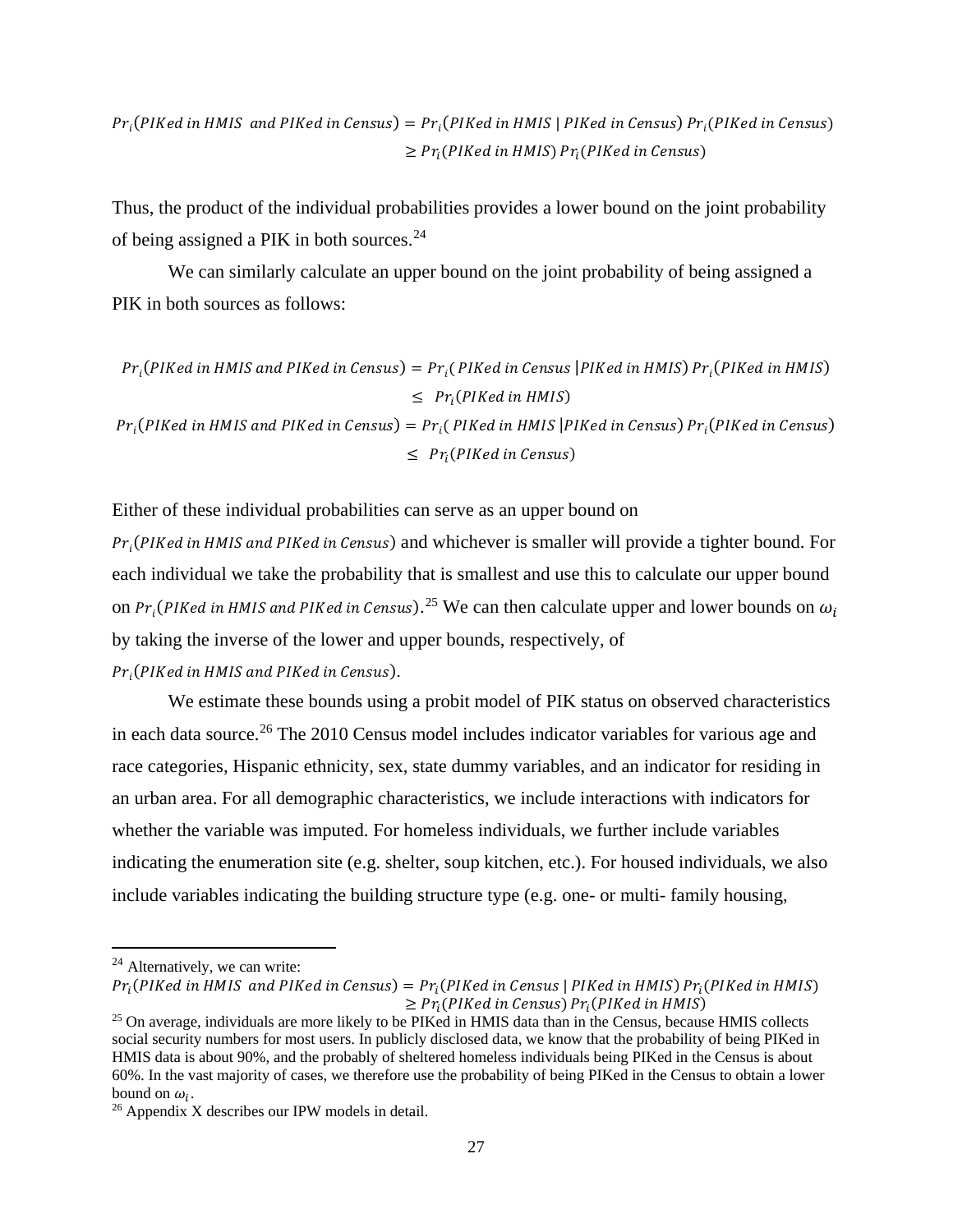mobile home), tenure type (e.g. owned, rented, occupied without rent), and household type (e.g. husband-wife family household, other family household, non-family household). The HMIS model includes indicator variables for various age and race categories, Hispanic ethnicity, sex, HMIS program type (e.g. emergency shelter, transitional housing, other types of services), number of HMIS enrollment spells over the data period, average spell length, and year of first enrollment.

#### **6.4 Results on coverage of HMIS shelter users in the Census**

#### **6.4.1 Share of HMIS shelter users in various statuses in Census in Los Angeles**

Table 6 displays estimated lower and upper bounds on the share of HMIS shelter users counted in various statuses in the Census in Los Angeles. The first two columns display the Census coverage of HMIS shelter users when we use all HMIS records for emergency and transitional shelter spells. We then present results under three sets of refinements to the HMIS data, where each refinement is intended to drop individuals with incorrect exit dates. The first refinement drops individuals with an exit date of March 31, 2010, since the shelter occupancy patterns suggest a purge of open spells on that date. The second refinement drops individuals who were in shelters with names indicating participation in L.A. winter shelter program, which ended on March 15, 2010. Refinement 3 further drops individuals with shelter entry dates prior to March 1, 2010, which is consistent with our understanding that entry dates recorded in HMIS are more reliable than exit dates.

We note that the share recorded as sheltered in the Census increases with each refinement, suggesting that we have succeeded in better identifying people who were truly in shelters during the SBE. Refinements 1 and 2 do not cause a large drop in the weighted count of people in Census shelters; most of the individuals dropped by these refinements are people who were counted as housed or had unknown status in the Census. Refinement 3, while allowing us to better identify a set of people who were truly in shelters, also causes the weighted count of people in shelters to drop substantially. We therefore suspect that most of the people dropped by refinements 1 and 2 were not in fact in HMIS shelters on March 30, 2010, whereas refinement 3 dropped a large number people who were truly in shelters on that date.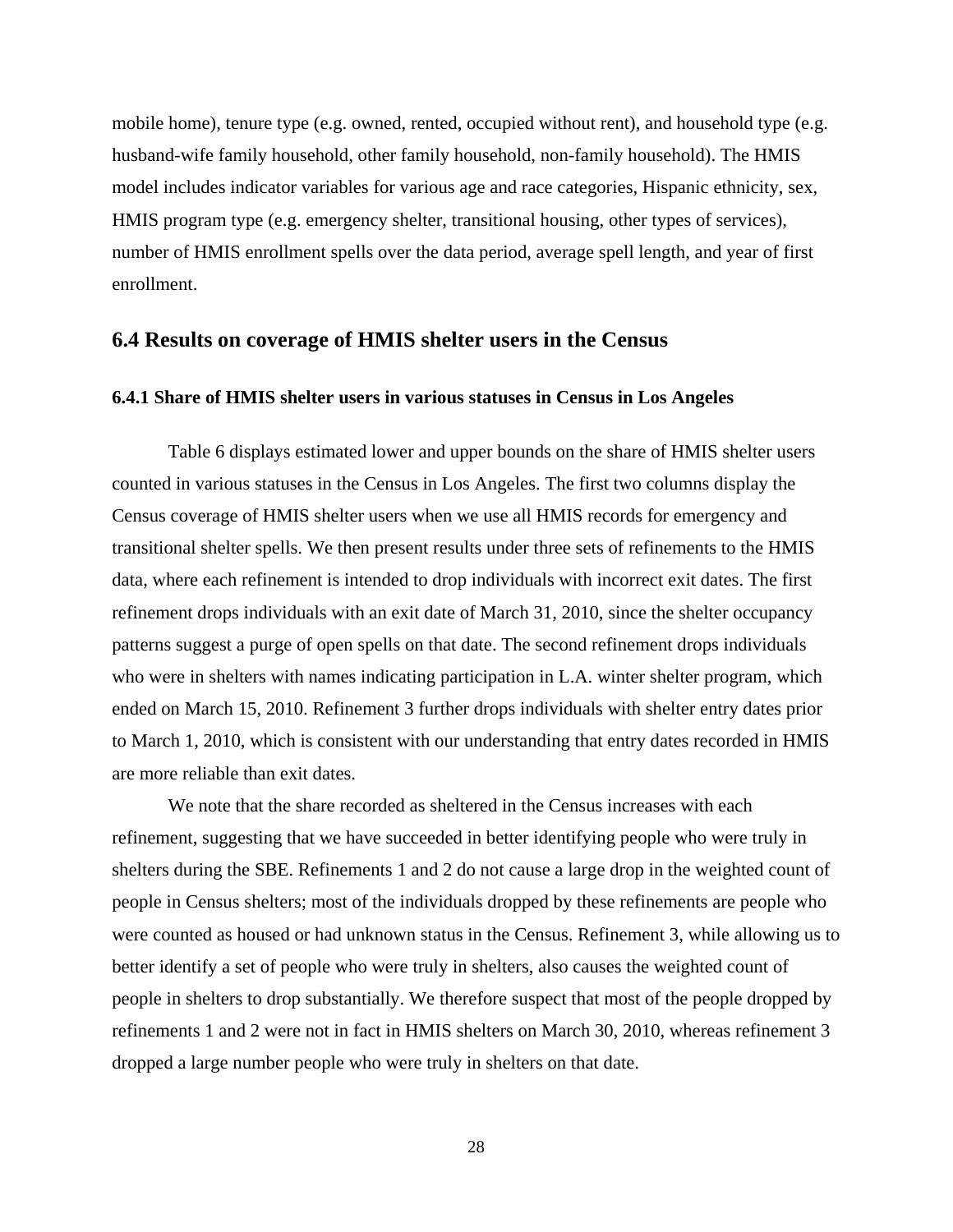Under refinement 2, we estimate that 43-46 percent of HMIS shelter users were recorded by the Census in homeless shelters during the SBE. The range comes from the upper and lower bounds derived above. About 8-9 percent were recorded in unsheltered statuses and about 7-8 percent were recorded in other group quarters facilities. About 24-25 percent were recorded as housed, and about 11-18 percent were not recorded in the Census and hence have unknown status. Our results indicate that about 82-89 percent of all people who were in HMIS shelters on that date were counted by the status in some status or another.

#### **6.4.2 Share of HMIS shelter users in various statuses in Census in Houston**

Table 7 displays bounds on the share of Houston HMIS shelter users who were recorded in various statuses in the Census. We do not make any refinements because we do not observe obvious, systematic errors in exit date reporting as we did with the Los Angeles data. We see that 35-37 percent of Houston HMIS shelter users were recorded by the Census in homeless shelters. About 4 percent were recorded as unsheltered homeless, 15-16 percent in other group quarters facilities, 22-23 percent in housing, and 21-25 percent with unknown status. These results are similar to those from Los Angeles, but with a few notable differences, including a smaller share recorded as sheltered or unsheltered homeless and a larger share with unknown status or in other GQs. We also note that the weighted total number of HMIS shelter users was only about 1,500 in Houston, compared to about 5,700 under refinement 2 in Los Angeles.

#### **6.4.3 Potential explanations for HMIS/Census status discrepancies**

We explore several potential reasons for discrepancies in individuals' statuses between HMIS data and the Census, including: Census classification of certain HMIS shelters as housing units; Census classification of certain HMIS shelters as other GQs; discrepancies arising from the timing of Census responses; and residual HMIS exit date errors.<sup>[27](#page-31-0)</sup> Residual Census coverage error likely explains much of the share with status unknown.

#### **6.4.4 Census classification of some HMIS shelters as housing units**

 $\overline{\phantom{a}}$ 

<span id="page-31-0"></span><sup>&</sup>lt;sup>27</sup> We have also considered the possibility that incorrect PIKing resulted in the observed discrepancies. Table A10 in the appendix displays the share of Los Angeles HMIS shelter users enumerated in various statuses in the Census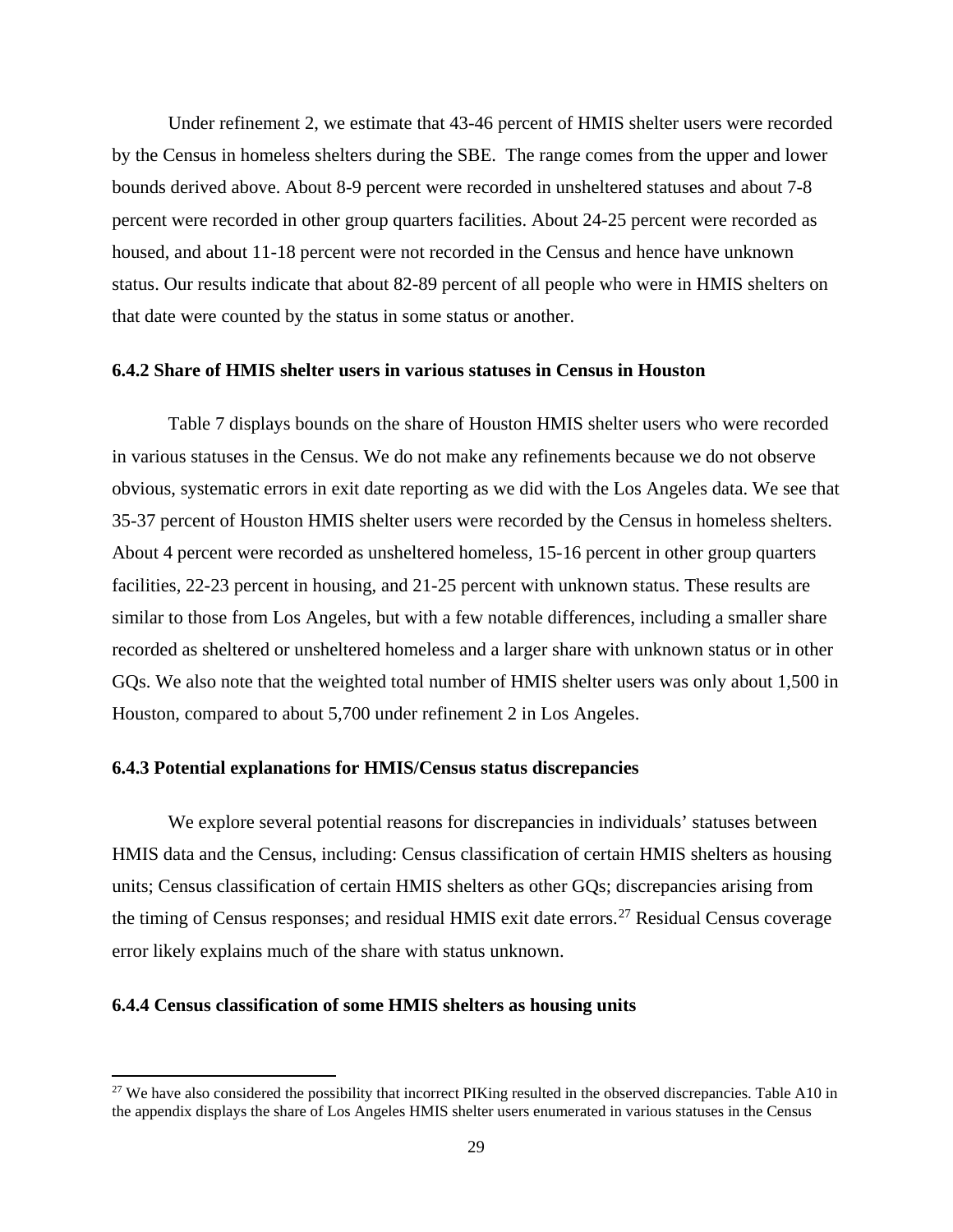Ambiguity in the Census definitions of shelters could explain why some HMIS shelter users were recorded by the Census in statuses other than sheltered homeless. In particular, the HMIS definition of transitional housing leaves open the possibility that Census would classify some of these facilities as housing units. HUD defines transitional housing as programs that "provide people experiencing homelessness a place to stay combined with supportive services for up to 24 months" (U.S. Department of Housing and Urban Development 2018). Transitional housing is designed to provide homeless individuals with interim stability and support to successfully move to permanent housing. HUD requires that transitional housing residents have a lease, sub-lease, or occupancy agreement.

Census, on the other hand, does not distinguish between emergency shelters and transitional housing in its shelter definition. It defines emergency and transitional shelters as "facilities where people experiencing homelessness stay overnight… [including] shelters where people know they have a bed for a specified period of time" (A. S. Smith, Holmberg, and Jones-Puthoff 2012).

Tables 8 and 9 offers evidence on the possible Census classification of some HMIS transitional shelters as housing units. These tables display estimates of the coverage of Los Angeles and Houston HMIS shelter users, respectively, in the 2010 Census by program type, e.g., emergency shelter versus transitional housing. In Los Angeles, about 35-37 percent of people enrolled in HMIS transitional housing facilities are recorded by the Census as being housed, compared to just 17-19 percent of those in HMIS emergency shelters.<sup>[28](#page-32-0)</sup> We observe a similar pattern in Houston, where 26-27 percent of transitional housing occupants were recorded by the Census as housed, compared to just 14-15 percent of those in emergency shelters.

Table 10 further explores potential Census classification of transitional shelters as housing. Our goal with this table is to identify the extent to which Census classified entire transitional housing facilities as housing units. The table displays the share of HMIS shelter users

l

who were found in the Census in California and in Los Angeles county. Nearly 90 percent of HMIS shelter users counted by the Census in unsheltered locations or other GQ types were found in Los Angeles, and about 97 percent were found in California. Among those counted by the Census as housed, 74.1 percent were in Los Angeles County and 84.9 percent were in California. These results suggest that incorrect PIKing may not be a major source of status discrepancies between sources.

<span id="page-32-0"></span><sup>&</sup>lt;sup>28</sup> We also observe that about 95-100 percent all of the HMIS transitional housing occupants were recorded by the Census in some status, compared to approximately 78.8 percent of HMIS emergency shelter occupants. We discuss this pattern later in the paper when we examine the characteristics of people missed by the Census.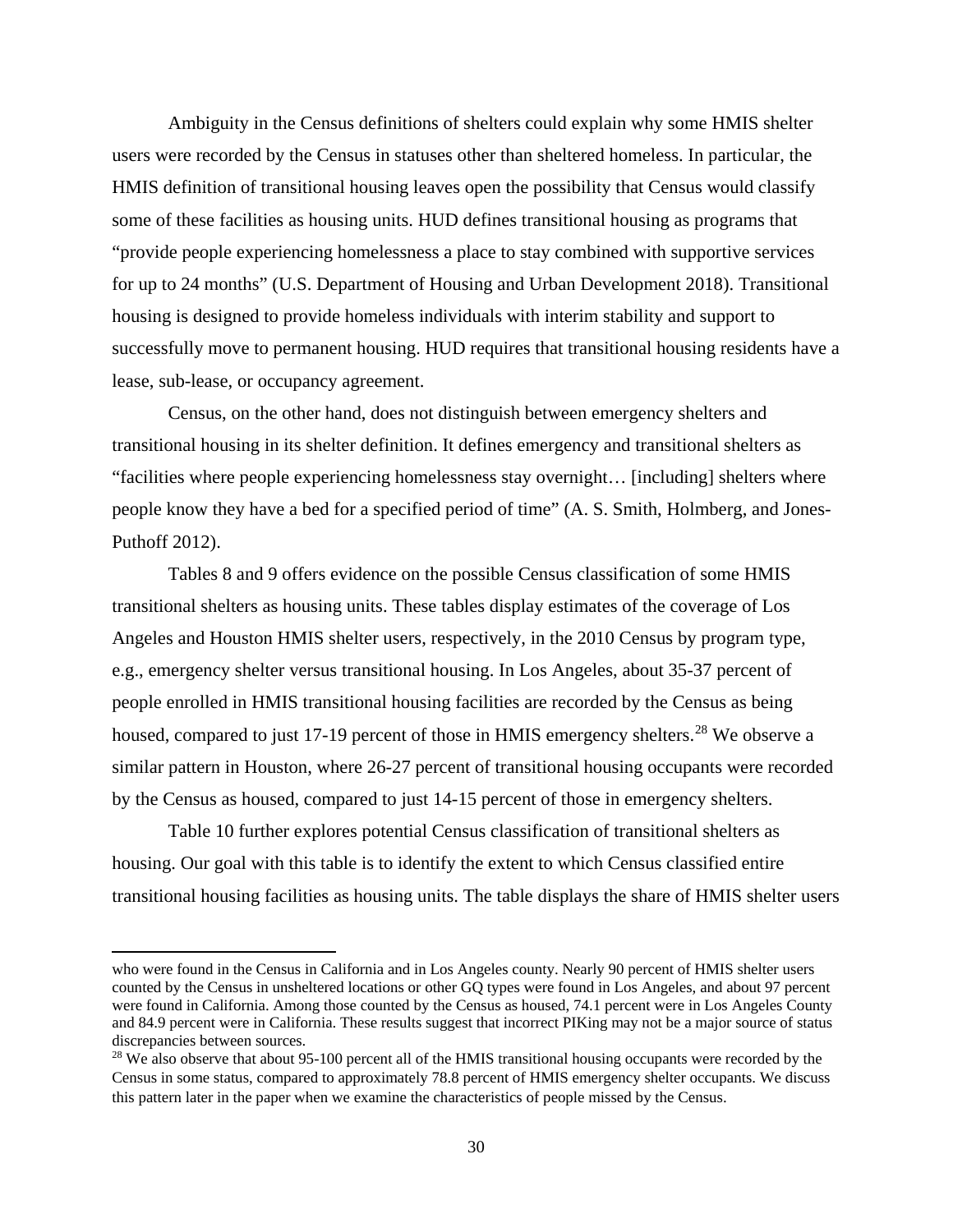in Los Angeles recorded in various Census statuses, broken down into those who are in HMIS facilities where the share recorded in the Census as sheltered ranged from 0, 0-0.5, and 0.5-1, disaggregated by HMIS shelter type.

Looking at column 5, we see that about 850 of the 1,800 people in HMIS transitional housing facilities were in facilities where no PIKed individual was recorded by the Census as being in a shelter. In column 2, we further see that about 54-55 percent of people in these facilities were recorded in the Census as being housed. That share is just 15-16 percent for people in HMIS emergency shelters. In other words, transitional shelter occupants who were recorded by the Census as housed tended to reside in facilities where *no one* was recorded by the Census as being in a homeless shelter. This lends further evidence to the hypothesis that these facilities were simply classified differently by the two sources.

#### **6.4.5 Census classification of HMIS shelters as other GQs**

Table 11 explores the possibility that the Census classified certain HMIS shelters as GQ types other than homeless shelters. In refinement 2 of the Los Angeles data, we see that of the 7- 8 percent of HMIS shelter users recorded by Census as being in other GQs, about 43 percent were recorded in residential treatment centers for adults. According to the Census definition, these centers "provide treatment on-site in a highly structured live-in environment for the treatment of drug/alcohol abuse, mental illness, and emotional/behavioral disorders." The share of HMIS shelters users in this status rises when we refine our HMIS sample to exclude people with incorrect exit dates, suggesting that ambiguity in these facilities' classification, not incorrect exit dates, explains why HMIS shelter users are recorded in this status by the Census. In the Houston column of Table 11, we see that of the about 15-16 percent of HMIS shelter users recorded in other GQ types, approximately half of them were record by the Census as being in residential treatment centers, while another quarter were recorded as being in group homes intended for adults. This latter category is defined as "community-based group living arrangements that… provide room and board and services, including behavioral, psychological, or social programs." About 19 percent were recorded in correctional facilities intended for juveniles.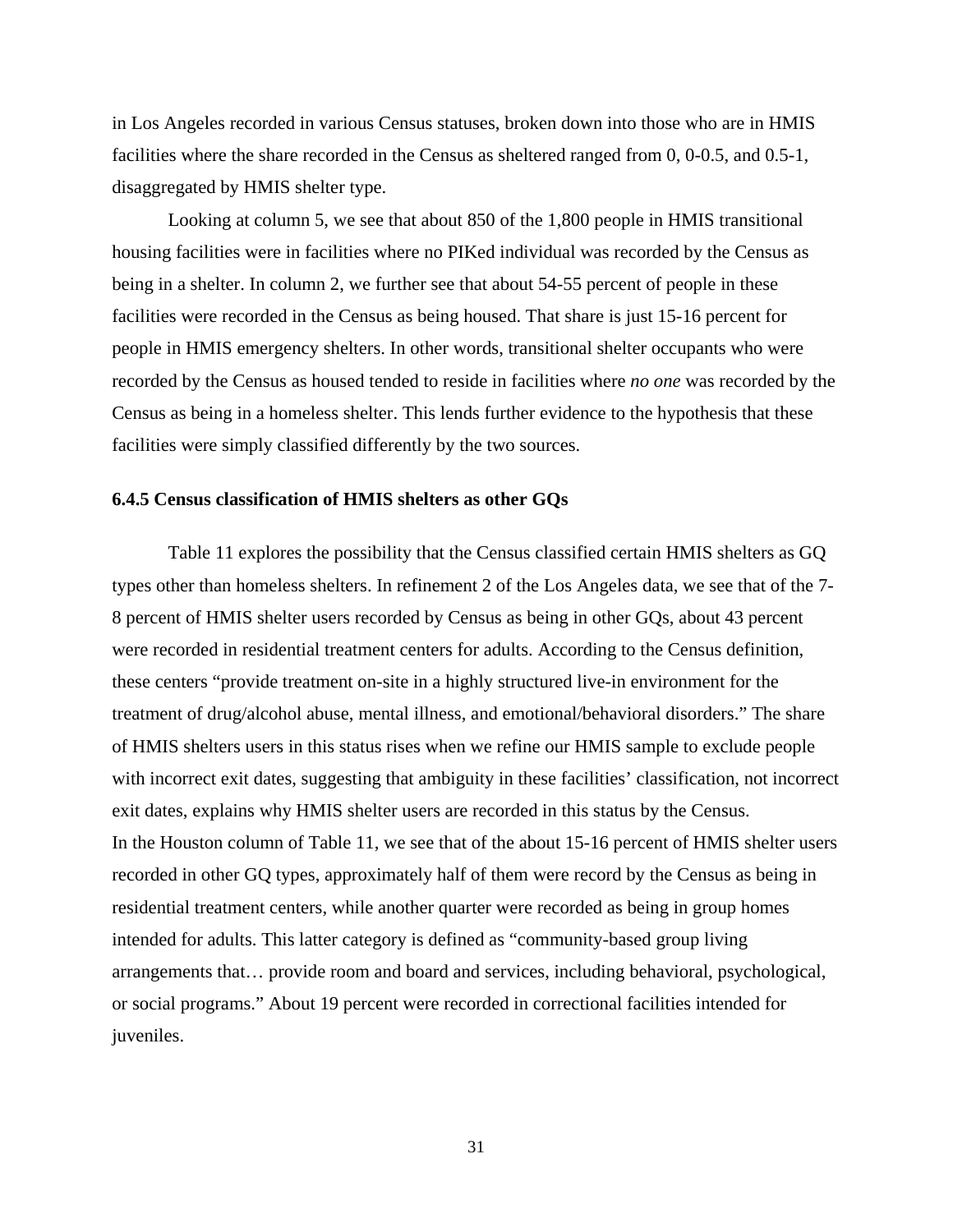#### **6.4.6 Discrepancies arising from the timing of Census responses**

Another possible explanation for discrepancies in individuals' HMIS and Census statuses lies in the timeline of Census responses from housing units. The SBE was conducted March 29- 31, 2010, and individuals were recorded based on their status on that date. The housing unit (HU) questionnaire distributed by mail asked respondents to list people who were "living our staying in this house, apartment, or mobile home on April 1, 2010."

A very small number of individuals may have truly transitioned from shelters to housing between March 29-31 and April 1. A much larger number might have responded to the Census before entering a shelter or after exiting one during the long window of potential Census response. Census questionnaires were mailed to nearly all housing units on March 15, and by March 30, around two-thirds had mailed these questionnaires back to the Census Bureau. The window of possible response also extended well beyond March 30. Nearly one-third of all households returned their questionnaires after April 1, including about 20 percent of all households during the Non-Response Follow-Up (NRFU) operation that began on May 1.

Using the distribution of Census response dates and shelter entry/exit patterns, in conjunction with the distribution of Census response dates obtained from various Census press releases and an official report on the 2010 Census Non-Response Follow-Up operation, we estimate that about 5.4 percent of HMIS shelter users might have been counted in housing before entering the shelter, and 7.5 percent might have been counted as housed after leaving the shelter.<sup>29</sup> The timing of Census responses could therefore account for as much as half of the 24.4 percent of HMIS shelter users recorded by the Census as being housed.

#### **6.4.7 Residual HMIS exit date errors**

 $\overline{\phantom{a}}$ 

Some portion of the HMIS/Census status discrepancies can likely be attributed to remaining errors in HMIS exit dates. Table 11 provides some evidence of residual HMIS exit date errors. Under refinement 2, we observe that about 23 percent of the 7-8 percent of HMIS shelter users recorded by Census in other GQs were found in state prisons and local jails.

<span id="page-34-0"></span> $29$ We use shelter entry and exit rates from 2012 because we are more confident in the accuracy of exit date reporting in this year than in 2010.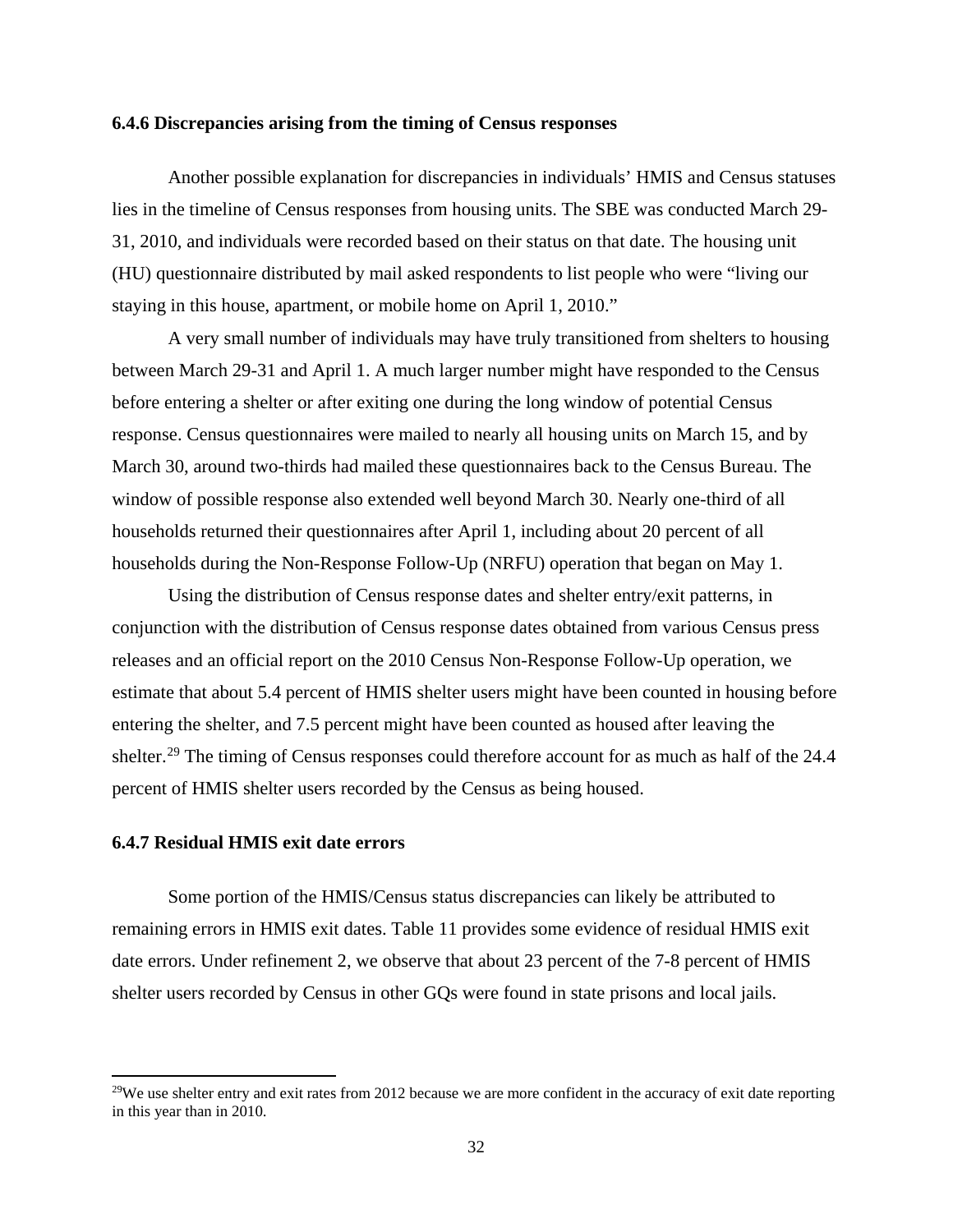Because the Census enumeration in prisons and jails relied primarily on administrative records which are likely highly accurate, we interpret this as evidence of incorrect dates in HMIS data.

#### **6.4.8 Characteristics of recent HMIS shelter occupants missed by the Census**

In Table 7, we saw that L.A. HMIS shelter users dropped by refinements 1 and 2 were disproportionately likely to have unknown status. The weighted count of people with unknown status fell from about 2,500 prior to refinements to fewer than 1,000 after refinements 1 and 2, where this weighted count is taken as the share of shelter users under a given refinement that fall into the residual category. In this section, we describe the characteristics of those individuals and discuss implications for the Census's coverage of the homeless and recently homeless population.

We know from HMIS shelter names that most of the people dropped in refinements 1 and 2 were participants in Los Angeles's Winter Shelter Program, which runs from December 1 to March 15 of each year. Unfortunately, because "status unknown" is a residual category, we do not know precisely which of the individuals dropped from the HMIS data fell into this category. We can, however, compare the overall characteristics of those who were kept and those who were dropped, as seen in Table 12. We observe that dropped individuals – i.e., those who were disproportionately likely to have unknown status – were older, more white, more Hispanic, and more male. They also had more frequent but shorter HMIS shelter spells between 2004 and 2014.

One hypothesis is that these individuals were missed by the Census because they migrated to Mexico. We do indeed find that dropped individuals are more likely to be Hispanic (39 percent) than kept individuals (30 percent), but not overwhelmingly so. Another hypothesis is that these individuals may have transitioned to marginal living situations like couch-surfing, where they might have been left off the housing unit questionnaire submitted to Census. A third hypothesis that that these individuals transitioned to unsheltered status. This hypothesis aligns with the Winter Shelter Program's primary purpose of shielding homeless individuals who would otherwise be unsheltered from the elements during the winter. Prior work has shown that unsheltered individuals tend to be older, more white, and more male that sheltered individuals, so these individuals' characteristics align with that profile (Meyer et al. 2021).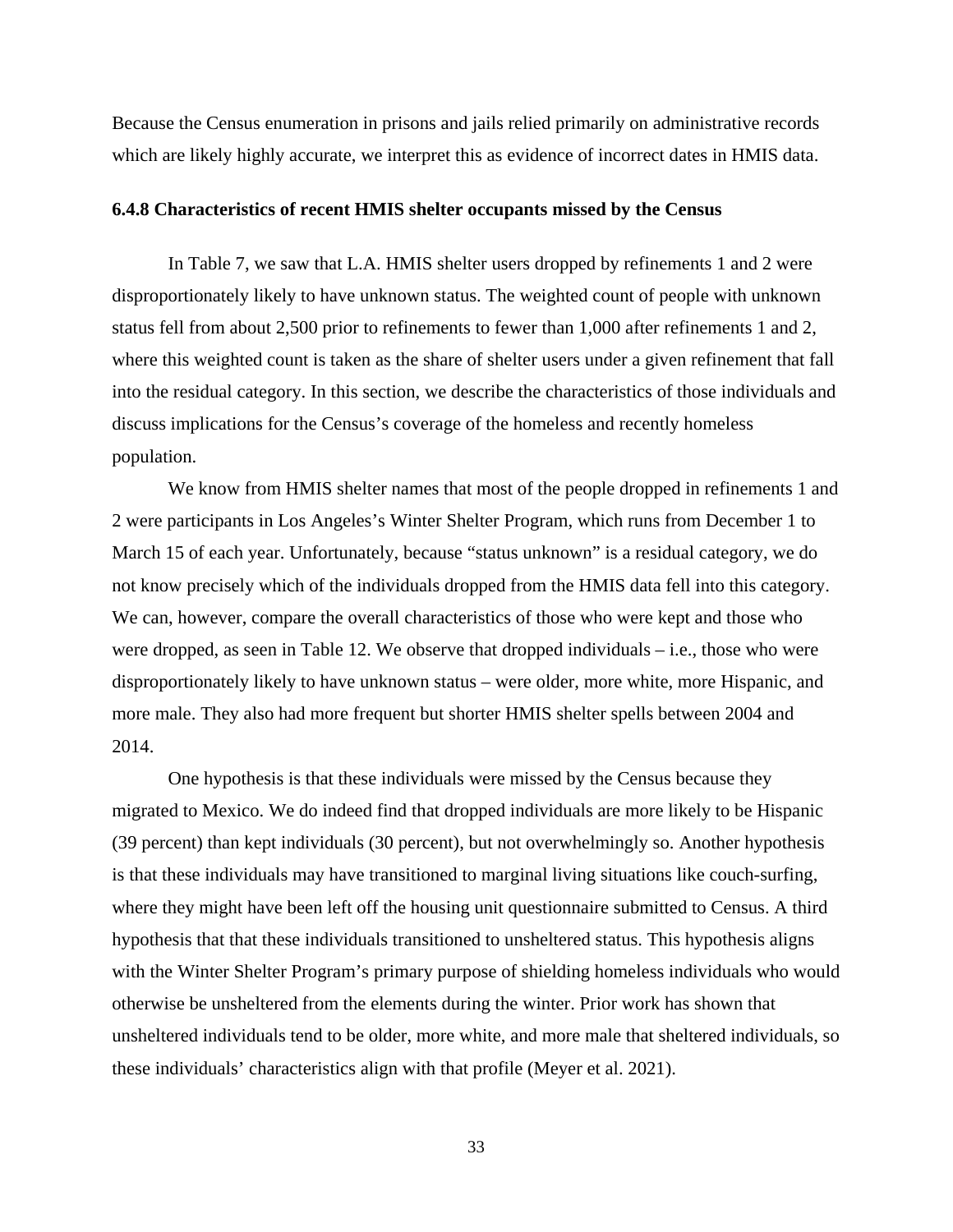Taken together, the available evidence does not provide satisfactory resolution to the puzzle of why recent participants in Los Angeles's Winter Shelter Program were disproportionately likely to be missed by the Census. This group does, however, offer concrete evidence of a subset of recent shelter occupants who were missed by the Census.

## **6.4.9 Examining the coverage of homeless children in linked HMIS-Census Data**

We also use the linked Census-HMIS data to revisit the puzzle identified in our aggregate comparisons section on the difference in the share of homeless individuals under age 18 in the PIT versus the ACS and Census. Table 13 displays the share of Los Angeles and Houston HMIS shelter users in various Census status disaggregated into those under 18 and those 18 and older. In contrast to our findings in Section 4, which suggested that children in the PIT were undercovered in the Census homeless enumeration, we see that about 48-52 percent of children in HMIS shelters were counted in homeless shelters in the Census, compared to 40-43 percent of adults. Children were also more likely to be counted as housed (30-32 percent) than adults (22- 23 percent). We note that in 2010, HMIS data would likely not have included many facilities intended for unaccompanied youth because there was a separate system for tracking shelters intended for runaway and homeless youth prior to 2015. It is also possible that the Census classified some youth shelters as non-shelter facilities, as we found to be the case for some adultoriented HMIS shelter. In Houston, we note that about 20 HMIS shelter users were counted in a single juvenile correctional facility in the Census, providing strong evidence of differential classification between sources in at least this instance.[30](#page-36-0)

## **6.4.10 Caveat on the Calculation of Housing Status Probabilities**

l

As a caveat on the preceding sections, we consider the key assumptions underlying our results and the implications of plausible deviations from those assumptions. Notably, we have assumed that being assigned a PIK is random conditional on the covariates in our inverse probability weighting (IPW) model. This means that the probability of being assigned a PIK is assumed to be the same for a randomly chosen housed or other GQ-residing person as it would

<span id="page-36-0"></span><sup>&</sup>lt;sup>30</sup> This number is rounded per Census Bureau disclosure rules and has been reviewed for unauthorized disclosure of confidential information. The Census Bureau has approved the disclosure avoidance practices applied to this release, authorization number CBDRB-FY2022-CES005-008.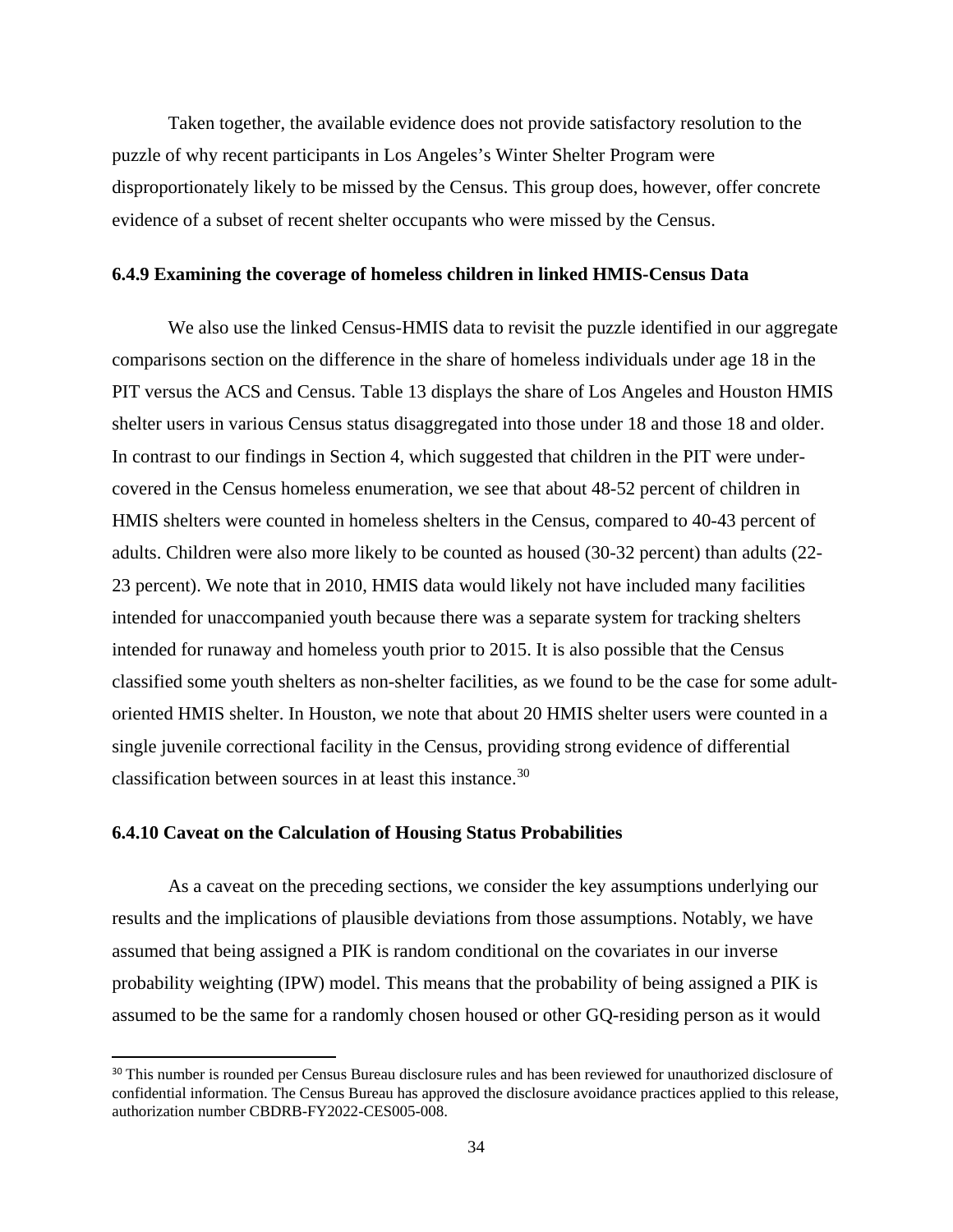be for someone who was recently in an HMIS homeless shelter but is now housed or in another GQ, given their covariates. If instead these recently homeless individuals were less likely to be assigned a PIK, then our IPW weights would be under-weighting those individuals. This tendency could explain our observation that the share with unknown status (the residual category) decreases with each sample refinement, if each refinement disproportionately drops underweighted rather than correctly weighted individuals.

Recently homeless individuals who transition to housing could be difficult to link for various reasons. For one thing, recently homeless individuals are probably less likely to be associated with their current address in the reference files used for PIKing, which could make it more difficult for the Census Bureau to link them.<sup>[31](#page-37-0)</sup> Recently homeless individuals may also be more reluctant or unwilling to provide personal information on the Census questionnaire, or they may be more likely to have a tenuous attachment to their living situation which could mean that the person responding to the Census questionnaire lacked complete or accurate information for them. Overall, various plausible hypotheses about conditional non-randomness of PIKing tend to suggest that our results would underestimate the share of HMIS shelter users recorded as housed in the Census and overestimate the share with unknown status.

# **6.5 Double-counting of homeless individuals in the Census**

 $\overline{a}$ 

In this section we assess the extent of what turns out to be frequent double-counting of homeless individuals in the Census. Table 14 displays weighted counts of HMIS shelter users from Los Angeles and Houston whose PIK appears more than once in various combinations of Census statuses.[32](#page-37-1) In Los Angeles, about 800-1,000 people, or 14-17 percent of the 5,800 HMIS shelter users under Refinement 2, were counted in multiple statuses in the Census, most

<span id="page-37-0"></span><sup>&</sup>lt;sup>31</sup> It is not necessary that the address on a Census record match an address in the reference file for that record to be assigned a PIK. Having a matching address in the reference file helps, however, because the Census Bureau's PIKing software uses addresses to narrow the scope of potential matches in the reference file and avoid duplicate matches.

<span id="page-37-1"></span><sup>&</sup>lt;sup>32</sup> In previous analyses, we de-duplicated these records giving preference to sheltered, unsheltered, other GQ, and housed statuses, in that order.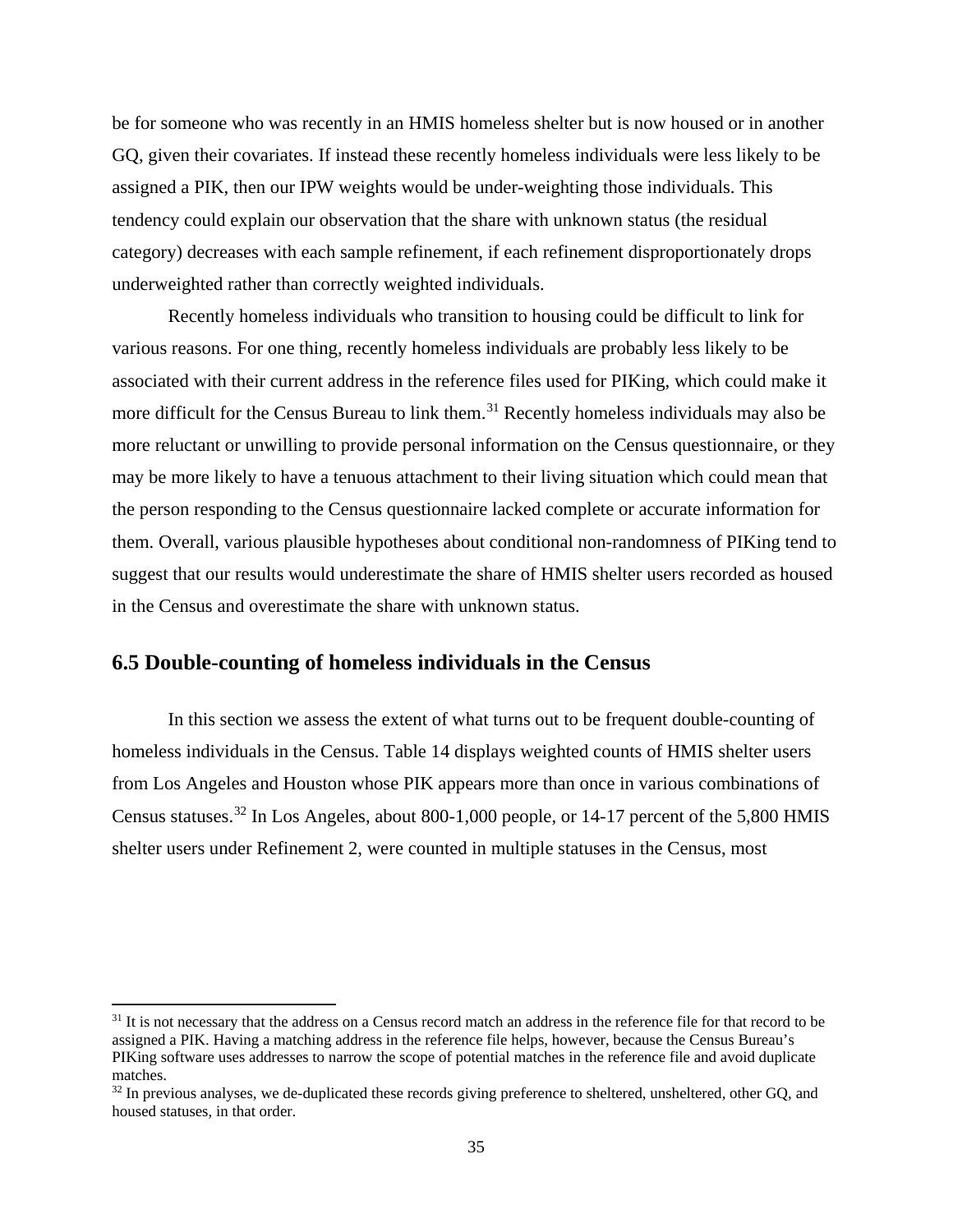frequently in two housed statuses or in one housed and one sheltered homeless status. In Houston, about 10-11 percent of HMIS shelter users have a duplicate record.

Table 15 examines duplication among all individuals counted in homeless statuses in the 2010 Census more broadly. Specifically, this table shows the share of all people counted in homeless shelters and in each of the unsheltered statuses in the Census who have at least one housed record and at least one other GQ record in addition to their homeless record, as indicated by the presence of additional records with that same PIK. We estimate that about 21-24 percent of the sheltered homeless, 45-56 percent of those in soup kitchens and food vans, and 29-35 percent of those at outdoor locations had at least one housed record in addition to their homeless record. About 1-3 percent of homeless individuals had some other GQ record in addition to their homeless record. Among those with records in other GQ facilities, the most common facility types were group homes, residential treatment centers, state prisons, and local jails.

By way of context, it is important to note that duplication is a non-trivial issue in the Census more broadly. The 2010 Census Coverage Measurement (CCM) study found that the 2010 Census had about 8.5 million erroneous estimations due to duplication, or about 2.8 percent of all people counted that year. A report from the Department of Commerce's Office of the Inspector General (OIG) described a "high risk of duplication" for homeless individuals in particular, which they attribute to official guidance that instructed enumerators to count homeless individuals even if they stated they had been previously counted. (The report also notes that this guidance was often ignored by enumerators, who chose not to count people who stated they already had been included in the Census, U.S. Department of Commerce 2011).

To understand the source of double-counting, we first explore the possibility of erroneous linkage.<sup>33</sup> Table 16 displays agreement rates for age, gender, race, Hispanic ethnicity, and county and state of residence among duplicate record pairs in the Census. Among records pairs where a given characteristic is non-imputed for both records, the individuals' sex matches in about 94 percent of cases. The individuals' age matches exactly in about 78 percent of cases and within five years in about 90 percent of cases. Race and Hispanic ethnicity matched in 85 and 89

 $\overline{\phantom{a}}$ 

<span id="page-38-0"></span><sup>&</sup>lt;sup>33</sup> We are unable to directly assess linkage quality because there is no single proxy for linkage error among records assigned a PIK by the Census Bureau's Personal Identification Verification System (PVS) (Abowd et al 2020). Layne, Wagner, and Rothhaas (2014) estimate aggregate false match rates for PVS, but these differ substantially depending on the nature of the input file and cannot be used to estimate probabilities of correct linkage at the recordto-record level.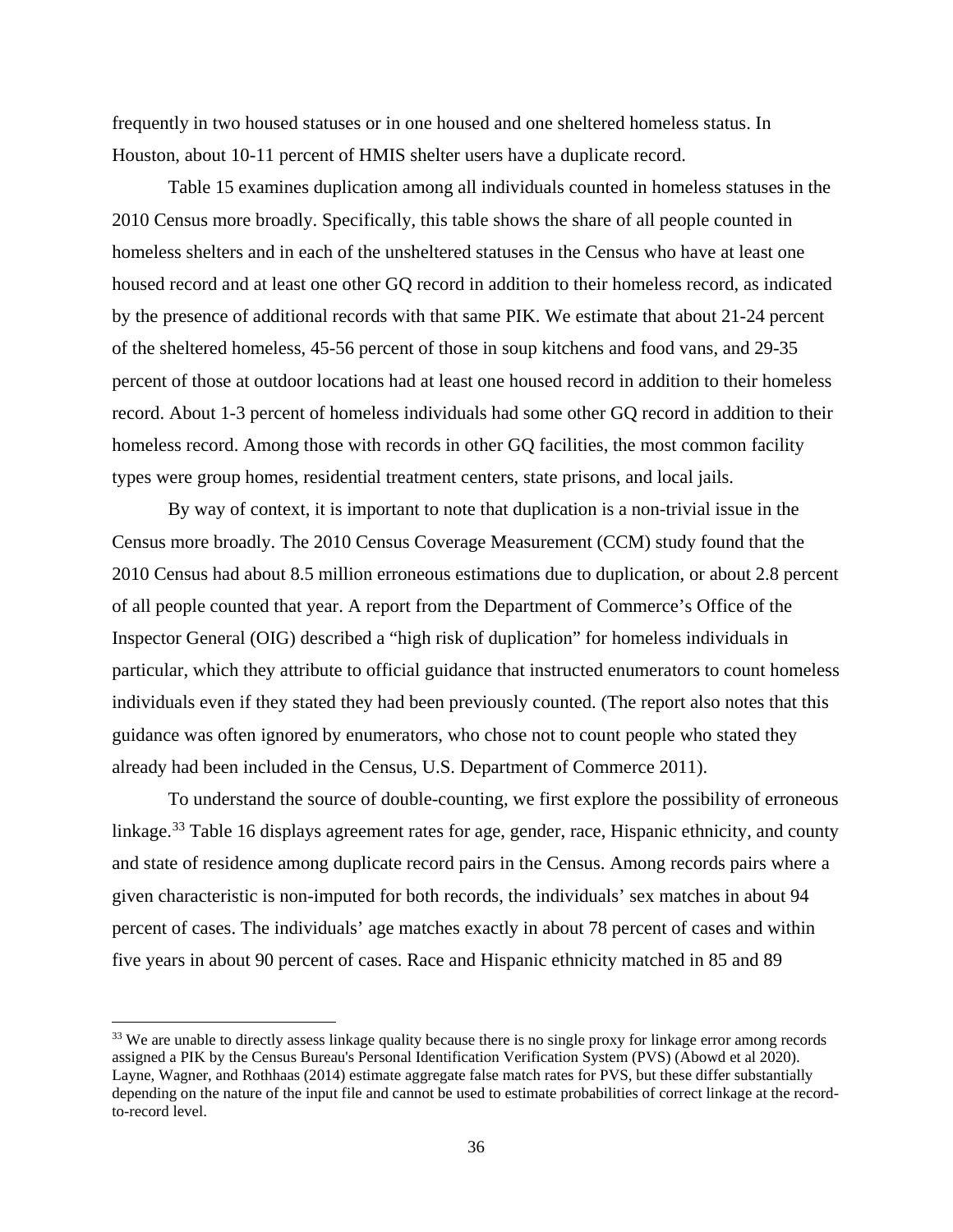percent of cases, respectively, while in 89 percent and 81 percent of cases the two records were located in the same state and county. We consider in particular the cases where sex does not match across records as possible instances of erroneous linkage. Indeed, we see in Table 16 that among different-sex duplicates, age, race, and ethnicity agreement rates are much lower than among same-sex duplicates. However, we note that these cases correspond to only about 3,500 individuals. Thus we do not interpret these results as broadly suggestive of erroneous linkage, although it is possible that errors do occasionally occur.

Beyond agreement rates for observed characteristics, several other facts give us confidence that duplication does not reflect widespread erroneous linkages. For one thing, we observe high rates of duplication even for HMIS shelter users who were counted in the Census. We have high confidence in the quality of links assigned to HMIS shelter users because those records contain social security numbers. Second, in other work we observe that the sheltered and unsheltered homeless individuals counted in the Census experience persistently low income and high rates of program receipt over the course of a decade, even relative to a comparison group of poor single adults (Meyer et al. 2021). We would not expect to see these patterns if the PIKs of housed individuals were erroneously assigned to homeless individuals.

Misclassification offers another potential explanation for duplicate records. It is possible that Census enumerators classified individuals observed in soup kitchens and food vans, in particular, as homeless when in fact those individuals were housed but happened to be using homeless services. However, we think that the potential for misclassification is quite low for people who were sleeping in homeless shelters and those counted on the streets at TNSOLs, because these individuals were classified specifically on the basis of where they spent the night. Yet the fact that we still see a large degree of duplication for these categories suggests that misclassification does not explain the majority of duplicate records.

Double-counting might also occur if homeless individuals were included on the Census form of a housed family member or acquaintance with whom they occasionally resided. As discussed in previous sections, frequent transitions between homelessness and housing during the long window of Census response are likely to occur and could lead to double-counting. Moreover, the 2010 Census questionnaire instructed respondents to count all people "who live and sleep here most of the time." It is therefore possible that some homeless individuals might be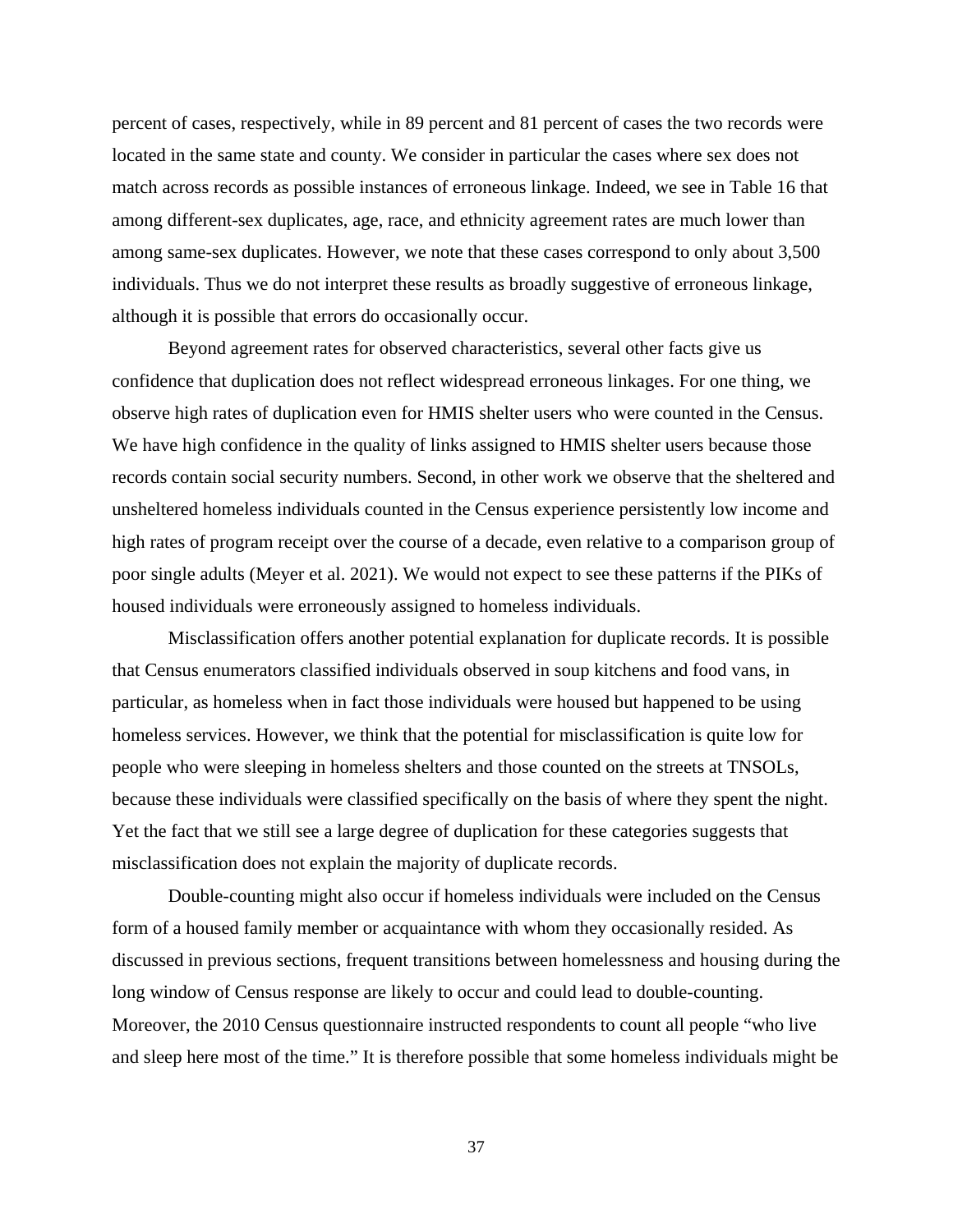counted at the residence of a relative or acquaintance where they sometimes reside, despite not having been there on the Census reference date of April 1 specifically.

We explore this possibility in Tables 17. Table 17 indicates the household characteristics of homeless individuals who are also included on a housed record. We see that about 19 percent of the sheltered homeless with a duplicate housed record are the only person residing in that housing unit, while the share ranges from 12-27 percent for the unsheltered depending on whether they were counted in a soup kitchen, food van, or TNSOL. The majority of homeless individuals with a duplicate housed record live with family. We also see that while the majority of those with a housed record appear on that record as the household head, a substantial share also appear as the child (either adult or minor) of the household head. Thus we see that in most cases, homeless individuals with duplicate housed records are not living alone and are in fact frequently living with family members. This pattern that leads us to strongly suspect that doublecounting arises primarily from these individuals' inclusion on a family member or acquaintance's Census form.

# **7. Discussion**

A key goal of this paper was to triangulate homeless population estimates across available sources to improve our understanding of the U.S. homeless population size. We found that both the 2010 PIT and Census arrived at unsheltered estimates of just over 200,000, despite their different methods. The closeness of aggregate estimates, however, masked important heterogeneity at the city and county level, a finding that recommends caution for analyses using sub-national variation in the PIT's unsheltered homeless estimates. We also note that while the Census and PIT had similar unsheltered estimates, we cannot rule out undercounting in both sources given the difficulties of recording this geographically scattered population.

Aggregate sheltered homeless estimates, in contrast, initially appeared to differ substantially across data sources, with the Census estimate about 195,000 people lower than the 2010 PIT's estimate of 405,000 people. The unadjusted ACS estimate was about half of the PIT in 2006-2010 and about three-quarters of the PIT after 2010. However, we were able to reconcile much of these apparent discrepancies by accounting for definitional differences across sources,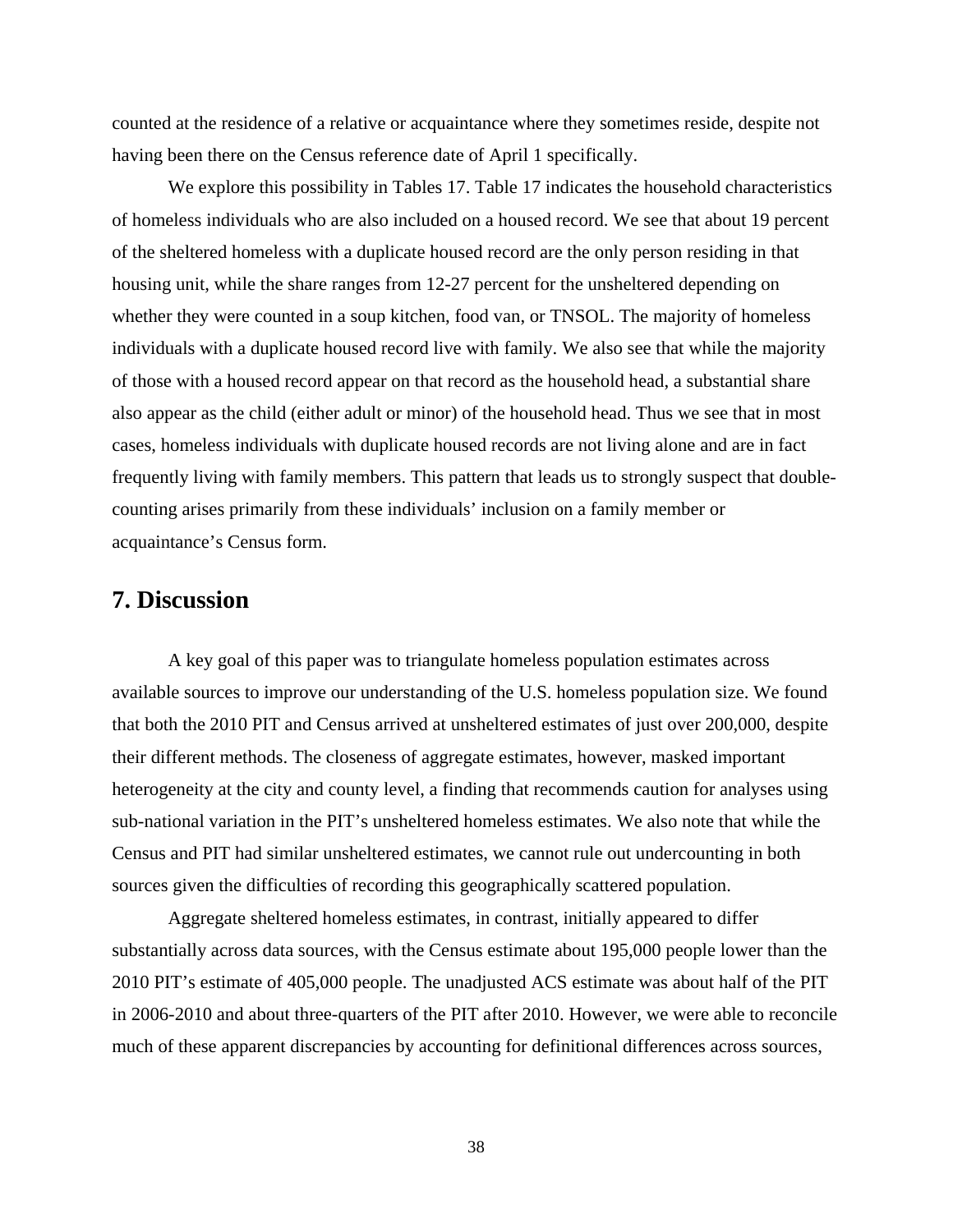bias in the ACS weighting methodology, ambiguity in the classification of certain facilities, and housing status discrepancies arising from the long window of possible Census response.

Specifically, we found that a handful of straightforward definitional differences explained about half of the initial gap between the 2010 PIT and Census. The 2010 PIT included people in domestic violence shelters (about 39,000 people), people in non-shelter facilities (about 20,000), and people in voucher-funded hotel or motel beds (about 20,000). People in these groups were counted in the 2010 Census but not classified as homeless. We also adjusted the ACS upwards to reconcile definitional differences, but then scaled down estimates by about 30 percent to correct a bias that arises from the ACS's weighting methodology. These straightforward definitional and weighting adjustments closed about half of the initial gap between the 2010 PIT and Census and left the ACS estimates at three-quarters of the PIT.

Our city and county-level analyses suggested that about one-third of the remaining difference in sheltered estimates – about 38,000 people – could be explained by the lower number of shelter addresses in the Census relative to the PIT. Linked HMIS-Census microdata comparisons suggested that the Census shelter count was lower in large part because certain facilities, primarily transitional housing units, were classified as housing rather than homeless shelters by the Census. We also found evidence that the Census considered some shelters to be group homes or residential treatment centers.

Our microdata linkage further suggested that the Census counted some people who were in shelters at the end of March as housed before they entered the shelter or after they left it. We estimate that this could be the case for as many as 12 percent of people who were in shelters at the end of March. If the patterns observed in Los Angeles's HMIS shelters held nationally and in non-HMIS shelters as well, then this would correspond to about 44,000 people.

Table 18 summarizes the above-described adjustments to the Census sheltered homeless estimates. We are left with an adjusted Census sheltered homeless estimate of about 371,000 and a remaining discrepancy of just 32,500 people, which likely reflects residual Census or PIT coverage error rather than seasonal differences in the sheltered population size.

A second major goal of this paper was to learn about the coverage of homeless individuals in the Census and HMIS microdata. Our microdata analyses revealed several apparent issues with HMIS data quality. In particular, we identified evidence of incorrect shelter exit date reporting in Los Angeles in 2009-2011. Shelter occupancy, as indicated by HMIS entry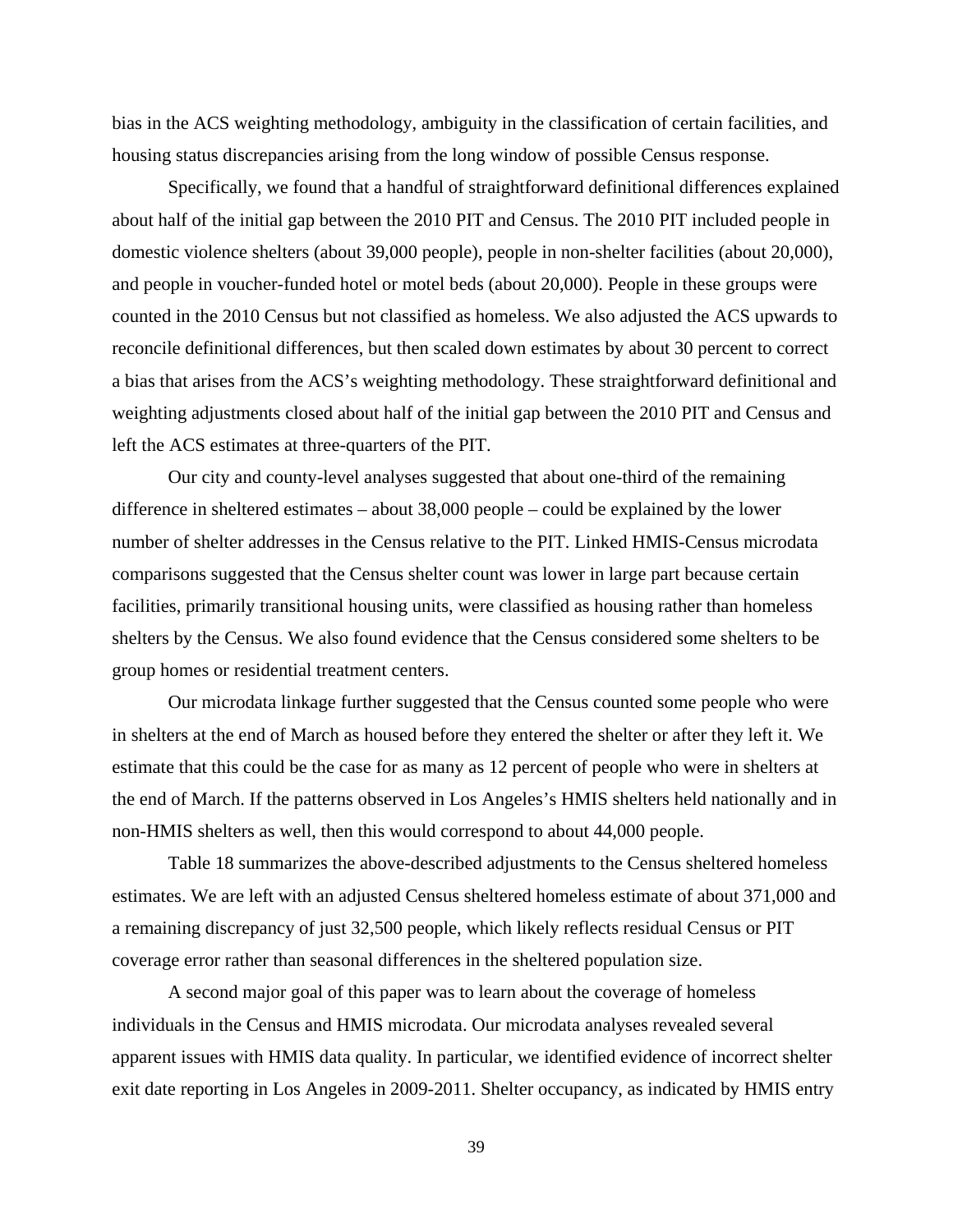and exit dates, far exceeded capacity in the winter months of those years and then dropped precipitously on a handful of dates, suggesting a purge of open shelter spells. We also found frequent instances of overlapping shelter spells. Finally, we obtained direct evidence of HMIS entry and exit date error in the form of individuals who were found in state prisons and local jails during the 2010 Census at the same time that HMIS indicated they were enrolled in the shelter.

Overall, we found that the coverage of the sheltered homeless in the 2010 Census was surprisingly good, with about 80-95 percent of people who were in HMIS shelters at the end of March appearing in the Census. About half of the HMIS users found in the Census, however, were counted in statuses other than sheltered homeless. Many were counted as housed and smaller shares were counted as unsheltered homeless or in other types of group quarters, like group homes and residential treatment centers. Ambiguity in facilities' classification between the Census and HMIS appeared to explain much of this difference. Some of the difference also appeared to arise from housing status transitions during the long window of potential Census response, with people having responded to the Census while housed before entering or after leaving a shelter.

Unexpectedly, our analyses uncovered a pattern of frequent double-counting of homeless individuals in the Census, often in a combination of housed and homeless statuses. Additional analyses suggested that most double-counting arose because people transitioned from being housed to homeless around the time of the 2010 Census or because they were included on the Census form of a family member or acquaintance with whom they sometimes resided. Incorrect linkage and misclassification of housed individuals as homeless may also explain some doublecounting but do not appear to be its primary causes. These findings suggested a pattern of frequent transitions between living situations and housed and homeless statuses for this population.

# **8. Conclusions**

Taken together, our work suggests that on any given night, there are about 500,000-600,000 people experiencing homelessness in the U.S., and that about one-third are sleeping on the streets and the rest in shelters. Unlike prior work, our estimate brings together several different sources of national homeless population estimates, each of which uses different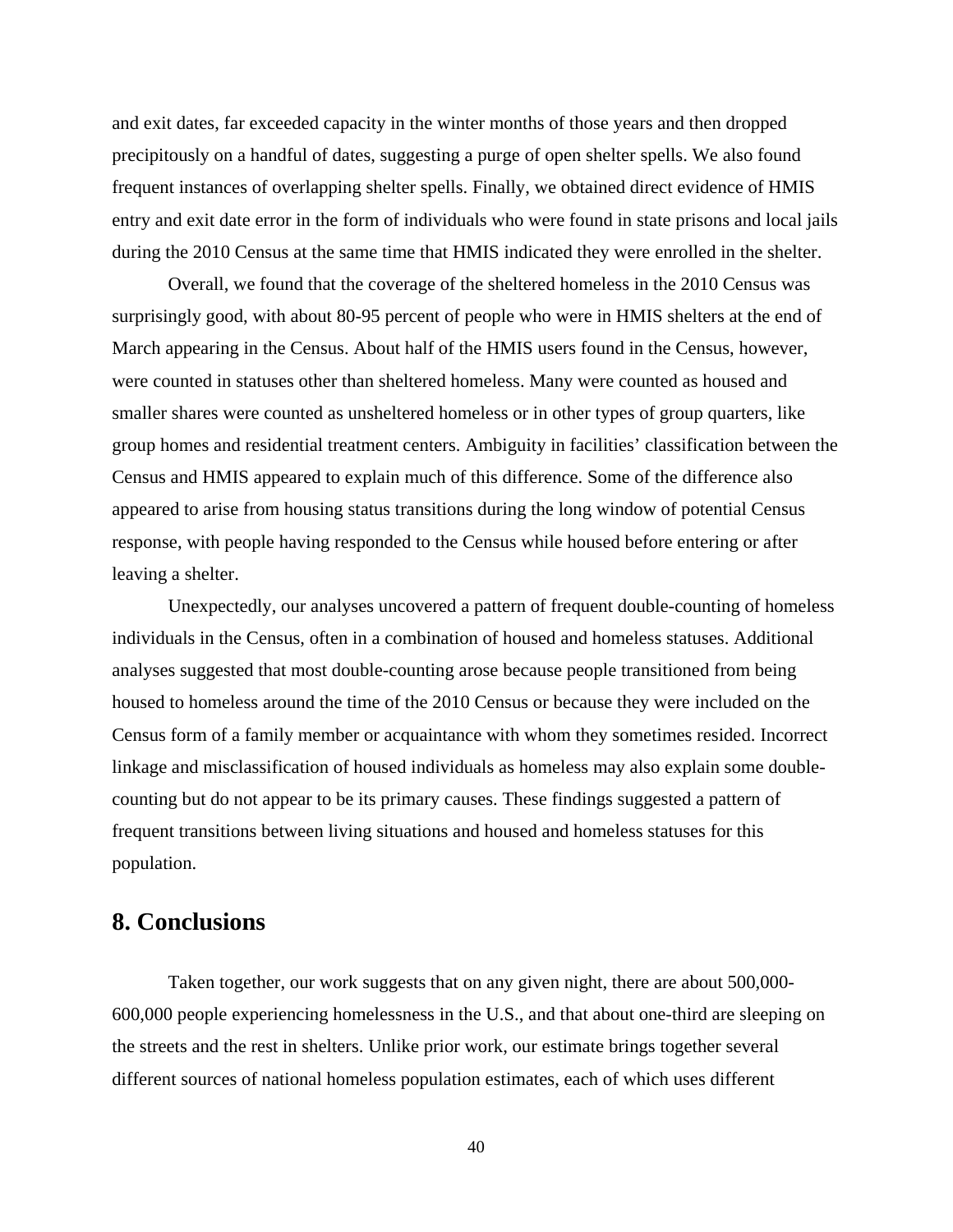methods but arrives at a similar result. These results lend new credibility to aggregate PIT estimates that had not previously been validated against independent estimates.

Our work also suggests that most homeless individuals were included in the Census, although they were oftentimes counted as housed or in other types of group quarters. We find that that a substantial share were in fact counted twice. This finding has implications for the coverage of homeless individuals in household surveys other than the ACS, like the Current Population Survey (CPS) and Survey of Income and Program Participation (SIPP), which are not intended to represent the homeless population. Given the frequency of double-counting, we suspect that homeless individuals may in fact be included in surveyed households' responses more often than previously thought.

These findings contribute to a larger emerging picture of the mobility and persistent material deprivation of the U.S. homeless populations. Even within datasets designed to convey a static picture of the U.S. population, we find evidence of transitions between housing statuses for this set of individuals. By advancing our understanding of the Census and ACS's coverage of people experiencing homelessness, these analyses lay the foundation for pathbreaking work in progress using these data sources to learn about the characteristics, income and program participation, mortality, housing transitions, and migration patterns – work that promises to advance substantially our understanding of this difficult to study population.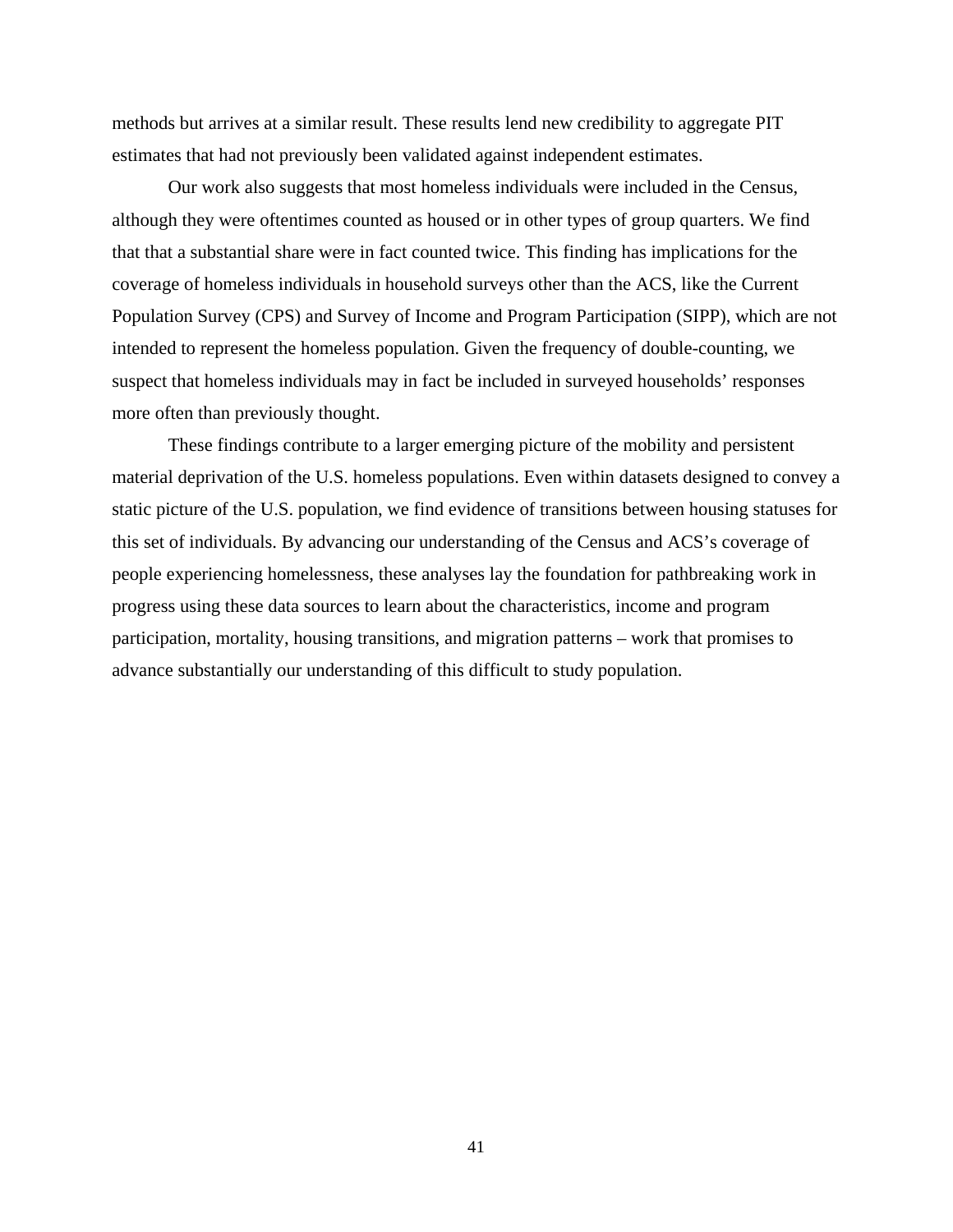# **9. Citations**

Agans, Robert P., Malcolm T. Jefferson, James M. Bowling, Donglin Zeng, Jenny Yang, and Mark Silverbush. 2014. "Enumerating the Hidden Homeless: Strategies to Estimate the Homeless Gone Missing From a Point-in-Time Count." *Journal of Official Statistics* 30 (2): 215– 29. https://doi.org/10.2478/jos-2014-0014.

Burt, Martha R, Cohen, Barbara E. 1989. "America's Homeless: Numbers, Characteristics, and Programs That Serve Them." *Urban Institute Press*.

Conroy, Stephen J., and David M. Heer. 2003. "Hidden Hispanic Homelessness in Los Angeles: The 'Latino Paradox' Revisited." *Hispanic Journal of Behavioral Sciences* 25 (4): 530–38. https://doi.org/10.1177/0739986303258126.

Corinth, Kevin C. 2015. "Street Homelessness: A Disappearing Act?" *AEI Economic Perspectives*, June.

Cronley, Courtney. 2011. "A Cross-Level Analysis of the Relationship Between Organizational Culture and Technology Use Among Homeless-Services Providers." *Cityscape: A Journal of Policy Development and Research* 13 (1): 25.

Culhane, Dennis P., Edmund F. Dejowski, Julie Ibañez, Elizabeth Needham, and Irene Macchia. 1994. "Public Shelter Admission Rates in Philadelphia and New York City: The Implications of Turnover for Sheltered Population Counts." *Housing Policy Debate* 5 (2): 107–40. https://doi.org/10.1080/10511482.1994.9521155.

Glasser, Irene, Eric Hirsch, and Anna Chan. 2013. "Ethnographic Study of the Group Quarters Population in the 2010 Census: Homeless Populations." Center for Survey Measurement Study Series (Survey Methodology #2013-14). U.S. Census Bureau.

———. 2014. "Reaching and Enumerating Homeless Populations." In *Hard-to-Survey Populations*, edited by Roger Tourangeau, Brad Edwards, Timothy P. Johnson, Kirk M. Wolter, and Nancy Bates, 180–200. New York, NY: Cambridge University Press.

Hopper, Kim, Marybeth Shinn, Eugene Laska, Morris Meisner, and Joseph Wanderling. 2008. "Estimating Numbers of Unsheltered Homeless People Through Plant-Capture and Postcount Survey Methods." *American Journal of Public Health* 98 (8): 1438–42. https://doi.org/10.2105/AJPH.2005.083600.

James, Franklin J. 1991. "Counting Homeless Persons with Surveys of Users of Services for the Homeless." *Housing Policy Debate* 2 (3): 733–53. https://doi.org/10.1080/10511482.1991.9521071.

Martin, Elizabeth. 1992. "Assessment of S-Night Street Enumeration in the 1990 Census." *Evaluation Review* 16 (4): 418–38. https://doi.org/10.1177/0193841X9201600407.

Menne, Matthew J., Imke Durre, Russell S. Vose, Byron E. Gleason, and Tamara G. Houston. 2012. "An Overview of the Global Historical Climatology Network-Daily Database." *Journal of*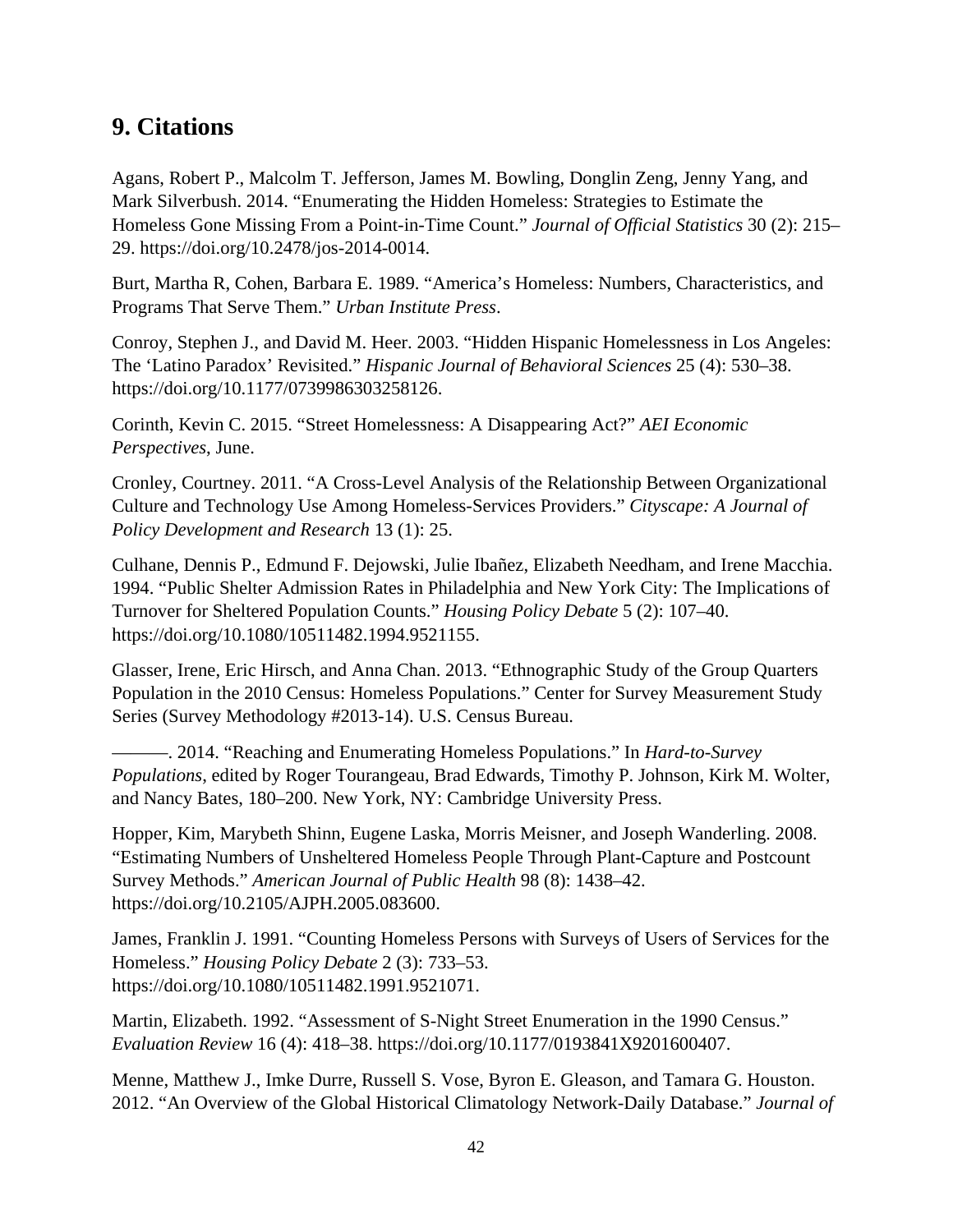*Atmospheric and Oceanic Technology* 29 (7): 897–910. https://doi.org/10.1175/JTECH-D-11- 00103.1.

Metraux, Stephen, Dennis Culhane, Stacy Raphael, Matthew White, Carol Pearson, Eric Hirsch, Patricia Ferrell, Steve Rice, Barbara Ritter, and J Stephen Cleghorn. 2001. "Assessing Homeless Population Size Through the Use of Emergency and Transitional Shelter Services in 1998: Results from the Analysis of Administrative Data from Nine US Jurisdictions." *Public Health Reports* 116: 9.

Metraux, Stephen, Nicholas Eng, Jay Bainbridge, and Dennis P. Culhane. 2011. "The Impact of Shelter Use and Housing Placement on Mortality Hazard for Unaccompanied Adults and Adults in Family Households Entering New York City Shelters: 1990–2002." *Journal of Urban Health* 88 (6): 1091–1104. https://doi.org/10.1007/s11524-011-9602-5.

Metraux, Stephen, Janna Manjelievskaia, Dan Treglia, Roy Hoffman, Dennis P. Culhane, and Bon S. Ku. 2016. "Posthumously Assessing a Homeless Population: Services Use and Characteristics." *Psychiatric Services* 67 (12): 1334–39. https://doi.org/10.1176/appi.ps.201500388.

Meyer, Bruce D., Angela Wyse, Alexa Grunwaldt, Carla Medalia, and Derek Wu. 2021. "Learning about Homelessness Using Linked Survey and Administrative Data." w28861. Cambridge, MA: National Bureau of Economic Research. https://doi.org/10.3386/w28861.

National Research Council. 2012. *Small Populations, Large Effects: Improving the Measurement of the Group Quarters Population in the American Community Survey*. Washington, D.C.: National Academies Press. https://doi.org/10.17226/13387.

O'Flaherty, Brendan. 2019. "Homelessness Research: A Guide for Economists (and Friends)." *Journal of Housing Economics* 44 (June): 1–25. https://doi.org/10.1016/j.jhe.2019.01.003.

Peressini, Tracy, Lynn McDonald, and J. David Hulchanski. 2010. "Towards a Strategy for Counting the Homeless." In *Finding Home: Policy Options for Addressing Homelessness in Canada*. Cities Centre Press.

Roncarati, Jill S., Travis P. Baggett, James J. O'Connell, Stephen W. Hwang, E. Francis Cook, Nancy Krieger, and Glorian Sorensen. 2018. "Mortality Among Unsheltered Homeless Adults in Boston, Massachusetts, 2000-2009." *JAMA Internal Medicine* 178 (9): 1242. https://doi.org/10.1001/jamainternmed.2018.2924.

Rossi, Peter H., James D. Wright, Gene A. Fisher, and Georgianna Willis. 1987. "The Urban Homeless: Estimating Composition and Size." *Science* 235 (4794): 1336–41.

Russell, Deborah, and Diane Barrett. 2013. "2010 Census Service-Based Enumeration Assessment Report." U.S. Census Bureau.

Shlay, Anne B., and Peter H. Rossi. 1992. "Social Science Research and Contemporary Studies of Homelessness." *Annual Review of Sociology* 18: 129–60.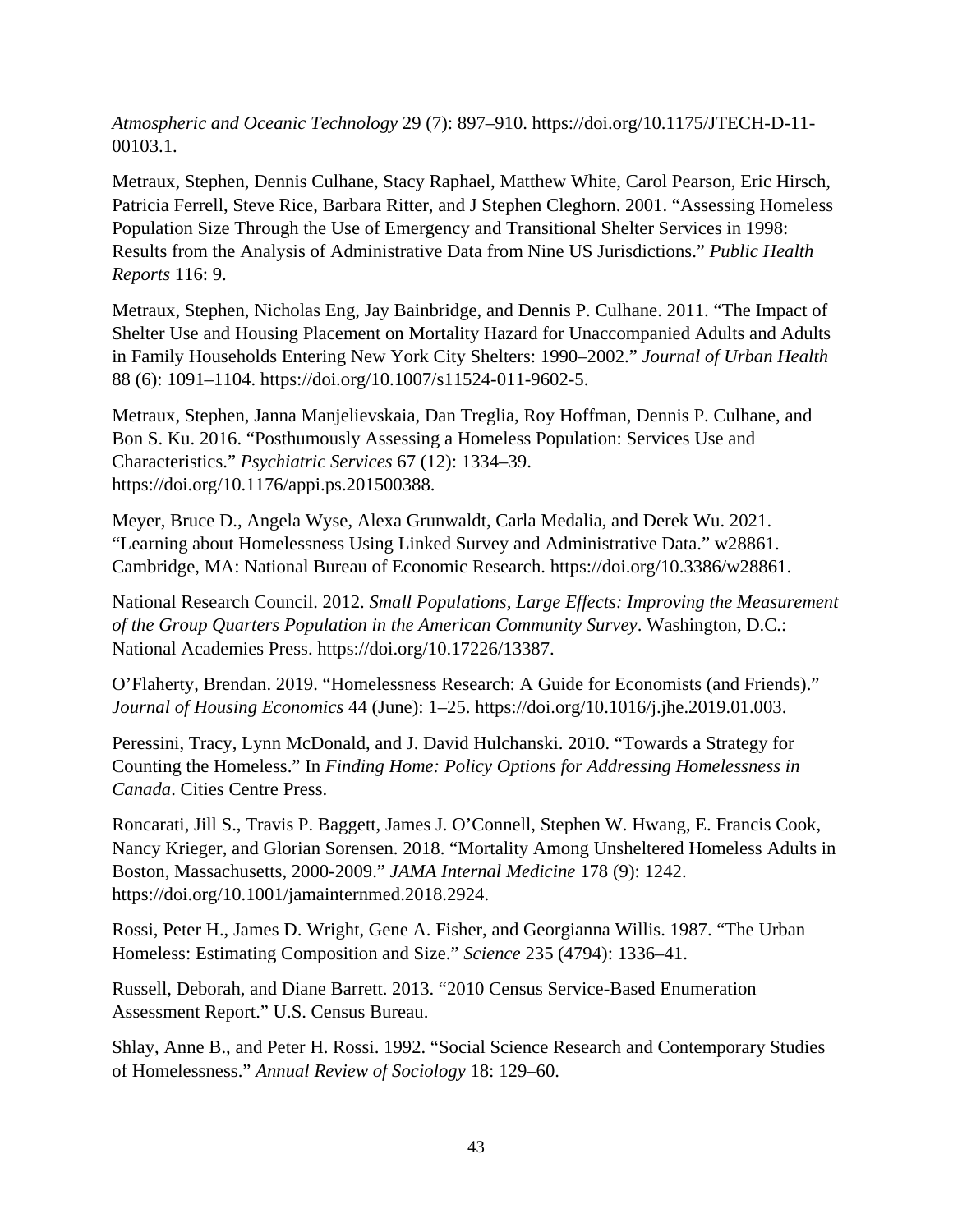Smith, Amy Symens, Charles Holmberg, and Marcella Jones-Puthoff. 2012. "The Emergency and Transitional Shelter Population: 2010," September, 22.

Smith, Annetta C., and Denise Smith. 2001. "Emergency and Transitional Shelter Population: 2000." *U.S. Census Bureau*, October.

U.S. Census Bureau. 2013. "2010 Census Group Quarters Enumeration Assessment Report," January.

U.S. Department of Commerce. 2011. "Census 2010: Final Report to Congress," June.

U.S. Department of Housing and Urban Development. 2010. "The 2009 Annual Homeless Assessment Report."

———. 2012. "A Guide to Counting Sheltered Homeless People (Third Revision)," January.

———. 2014. "Point-in-Time Count Methodology Guide."

———. 2018. "The 2018 Annual Homeless Assessment Report (AHAR) to Congress, Part 1: Point-in-Time Estimates of Homelessness," December.

U.S. General Accounting Office. 1985. "Homelessness: A Complex Problem and the Federal Response."

Wagner, Deborah, and Mary Layne. 2014. "The Person Identification Validation System (PVS): Applying the Center for Administrative Records Research and Applications' (CARRA) Record Linkage Software." CARRA Working Paper Series #2014-01. Washington, D.C: U.S. Census Bureau. https://www.census.gov/content/dam/Census/library/working-papers/2014/adrm/carrawp-2014-01.pdf.

Wright, James D., and Joel A. Devine. 1992. "Counting the Homeless: The Census Bureau's 'S-Night' in Five U.S. Cities." *Evaluation Review* 16 (4): 355–64. https://doi.org/10.1177/0193841X9201600401.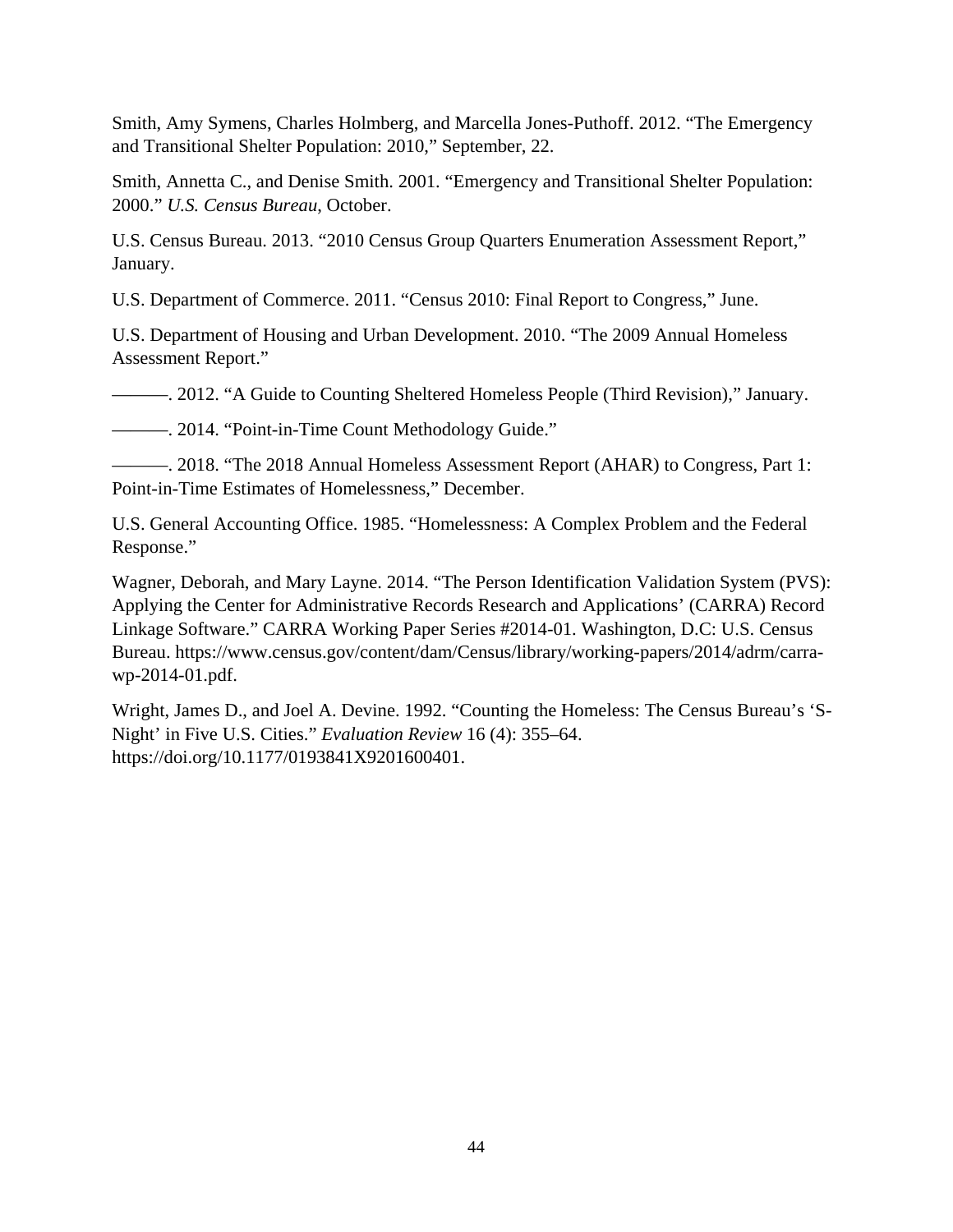| Year | <b>PIT</b> | <b>Safe Haven</b> |              | <b>Domestic Violence</b> |              | <b>Voucher-Based</b> |              |          | <b>Non-Shelters</b> |  |
|------|------------|-------------------|--------------|--------------------------|--------------|----------------------|--------------|----------|---------------------|--|
|      |            | Estimate          | <b>Share</b> | Estimate                 | <b>Share</b> | Estimate             | <b>Share</b> | Estimate | Share               |  |
|      | (I)        | (2)               | (3)          | (4)                      | (5)          | (8)                  | (9)          | (6)      | (7)                 |  |
| 2008 | 386,361    | $\theta$          | 0.000        | 39,818                   | 0.103        | 20,854               | 0.054        | 19,655   | 0.051               |  |
| 2009 | 403,308    | $\Omega$          | 0.000        | 39.156                   | 0.097        | 20,902               | 0.052        | 19.655   | 0.049               |  |
| 2010 | 403,543    | 1,345             | 0.003        | 38.704                   | 0.096        | 20,902               | 0.052        | 19.656   | 0.049               |  |
| 2011 | 392.316    | 1.898             | 0.005        | 37.127                   | 0.095        | 21,757               | 0.055        | 16.041   | 0.041               |  |
| 2012 | 390,155    | 1,991             | 0.005        | 36,439                   | 0.093        | 44,780               | 0.115        | 19,775   | 0.051               |  |
| 2013 | 394.698    | 2,025             | 0.005        | 35.431                   | 0.090        | 20,602               | 0.052        | 20,797   | 0.053               |  |
| 2014 | 401.051    | 2.014             | 0.005        | 35.118                   | 0.088        | 22,540               | 0.056        | 23,787   | 0.059               |  |
| 2015 | 391.440    | 1.861             | 0.005        | 34.483                   | 0.088        | 20,202               | 0.052        | 22,387   | 0.057               |  |
| 2016 | 373,571    | 1,686             | 0.005        | 34.475                   | 0.092        | 15,551               | 0.042        | 20.661   | 0.055               |  |
| 2017 | 360,867    | 1,463             | 0.004        | 34,241                   | 0.095        | 14,277               | 0.040        | 27.729   | 0.077               |  |
| 2018 | 358,363    | 1.947             | 0.005        | 34.292                   | 0.096        | 16,428               | 0.046        | 11.430   | 0.032               |  |
| 2019 | 356,422    | 1,933             | 0.005        | 34,469                   | 0.097        | 12,636               | 0.035        | 14.494   | 0.041               |  |

**Table 1: Population Estimates in PIT-Only Categories**

**Source:** 2008-2019 Official PIT Files, 2008-2019 HIC Files

| Table 2: Population of Other Non-Institutional (ONI) Group Quarters (GQ) Types in |
|-----------------------------------------------------------------------------------|
| the 2010 Census                                                                   |

|                                            | Population in 2010 Census |
|--------------------------------------------|---------------------------|
| <b>A: Census and ACS Scope</b>             |                           |
| Homeless Shelters                          | 210,036                   |
| Group Homes                                | 307,129                   |
| <b>Residential Treatment Centers</b>       | 142,406                   |
| Workers' Living Quarters                   | 169,107                   |
| Religious Group Quarters (Est.)*           | 75,684                    |
| Total                                      | 904,362                   |
| <b>B: Census Scope Only</b>                |                           |
| Soup Kitchens and Food Vans                | 175,434                   |
| <b>TNSOLs</b>                              | 37,502                    |
| Maritime Vessels                           | 51,864                    |
| <b>Natural Disaster Shelters</b>           | 26                        |
| Domestic Violence Shelters (Est.)*         | 25,204                    |
| Total                                      | 290,030                   |
| <b>ACS Scaling Factor</b>                  |                           |
| (total of A plus B, divided by total of A) | 1.321                     |

**Source:** 2010 Census Service-Based Enumeration Assessment Report, 2010 Census Group Quarters Enumeration Assessment Report

**Notes:** Table displays the population counts for various ONI GQ types in the 2010 Census, divided into those that are in-scope for both the Census and ACS and those that are in-scope for the Census only. \*Indicates that these are estimates, not counts. The Census pools together religious GQs and domestic violence shelters in both public counts and restricted data. In the 2010 Census, this combined group had 100,888 people. We divide the group into a religious GQ estimate and a domestic violence estimate by assuming the ratio of the overall sheltered homeless population to the DV population is the same in the PIT and the Census.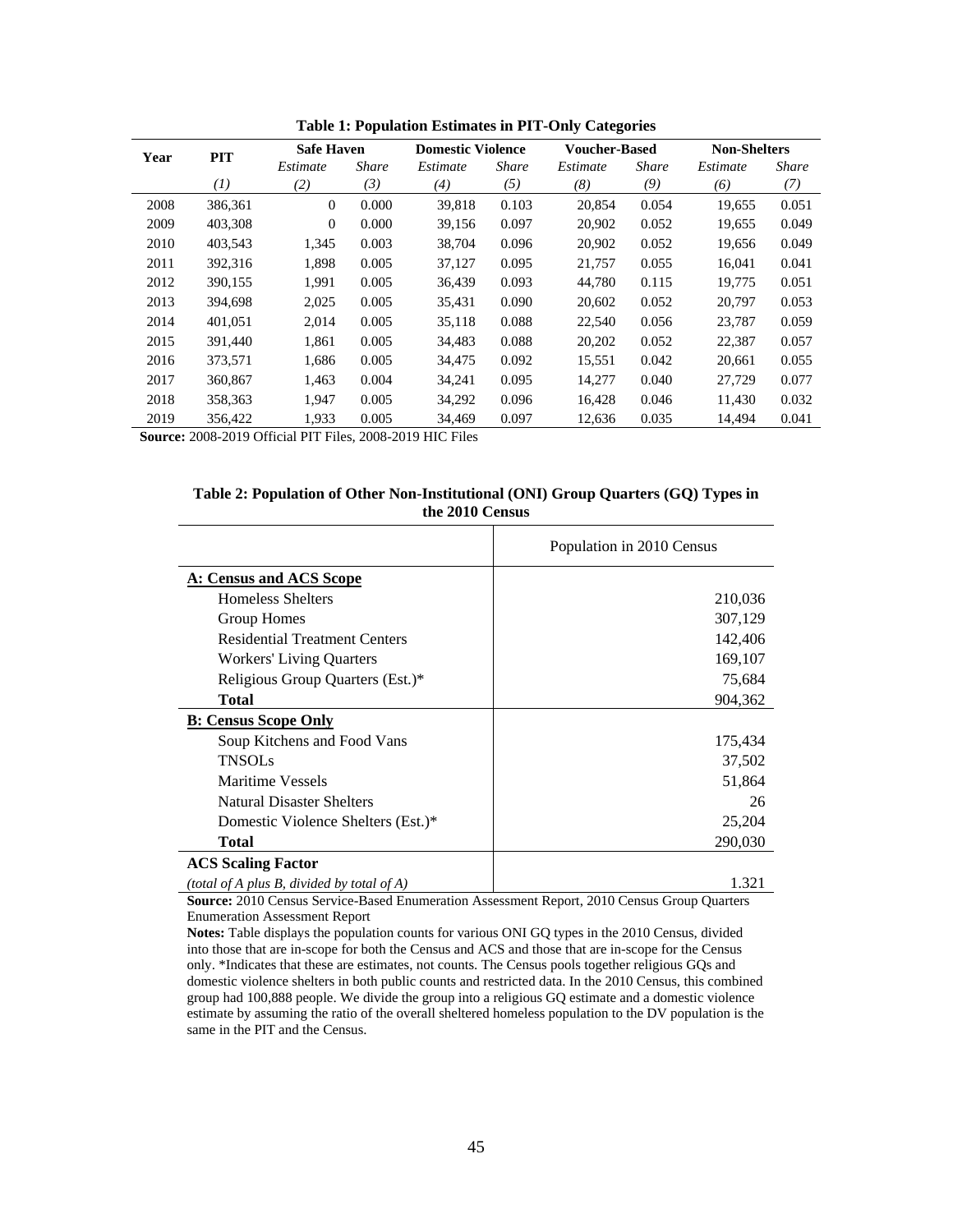| <u>Source</u>                                                                | ACS            | PIT   |
|------------------------------------------------------------------------------|----------------|-------|
| <i>Includes Domestic Violence?</i>                                           | N <sub>O</sub> | Yes   |
| Age                                                                          |                |       |
| Under 18                                                                     | 0.122          | 0.291 |
| 18 and Older                                                                 | 0.878          | 0.709 |
| Gender/Sex*                                                                  |                |       |
| Male                                                                         | 0.606          | 0.554 |
| Female                                                                       | 0.394          | 0.444 |
| <b>Other Gender</b>                                                          |                | 0.002 |
| Race                                                                         |                |       |
| White                                                                        | 0.430          | 0.439 |
| <b>Black</b>                                                                 | 0.454          | 0.451 |
| Asian                                                                        | 0.018          | 0.009 |
| Am Ind/Pac Isl                                                               | 0.038          | 0.033 |
| Other Race (incl multiple)                                                   | 0.060          | 0.067 |
| <b>Hispanic Ethnicity</b>                                                    |                |       |
| Hispanic                                                                     | 0.224          | 0.233 |
| Non-Hispanic                                                                 | 0.776          | 0.767 |
| $\mathbf{S_{\OmegaUrgest, \LambdaCS, 2016 and year estimates, 2016 DIT file$ |                |       |

**Table 3: Characteristics of Sheltered Homeless in PIT and ACS (2016)** 

**Sources:** ACS 2016 one-year estimates, 2016 PIT file

**Notes:** ACS results approved for disclosure, CBDRB-FY20-ERD002- 004. PIT and HMIS results obtained from public sources. \*ACS collects data on sex. PIT collects data on gender, including transgender and gender non-conforming.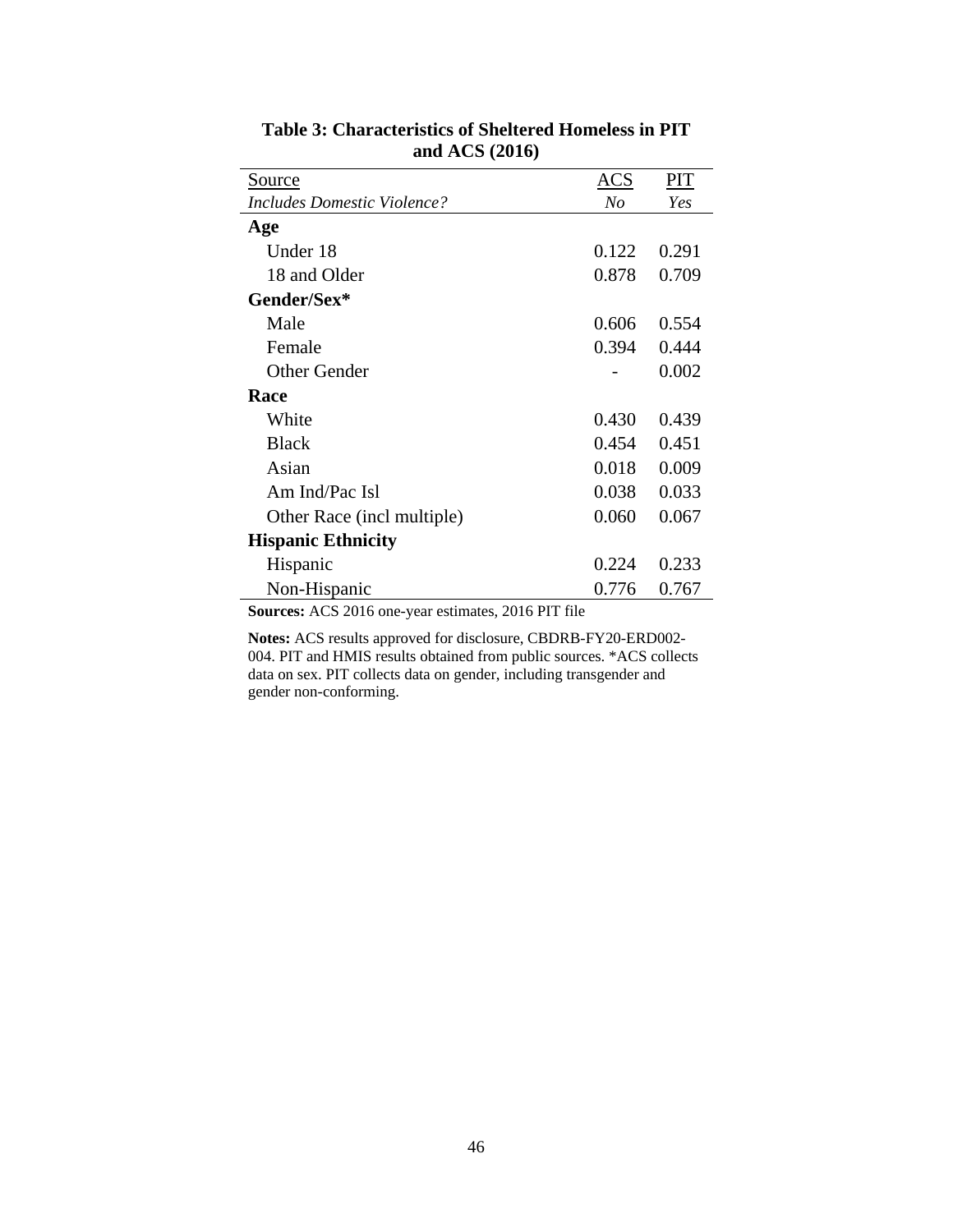|                     | 2006  | 2007  | 2008  | 2009  | 2010  | 2011  | 2012  | 2013  | 2014  | 2015  | 2016  | 2017  | 2018  | 2019  |
|---------------------|-------|-------|-------|-------|-------|-------|-------|-------|-------|-------|-------|-------|-------|-------|
| <b>Under Age 18</b> |       |       |       |       |       |       |       |       |       |       |       |       |       |       |
| $\mathbf{ACS}$      | 0.178 | 0.189 | 0.159 | 0.131 | 0.153 | 0.135 | 0.104 | 0.133 | 0.158 | 0.128 | 0.122 |       |       |       |
| <b>Census</b>       |       |       |       |       | 0.202 |       |       |       |       |       |       |       |       |       |
| PIT                 |       |       |       |       |       |       |       |       |       | 0.292 | 0.291 | 0.286 | 0.282 | 0.273 |
| Female              |       |       |       |       |       |       |       |       |       |       |       |       |       |       |
| $\mathbf{ACS}$      | 0.384 | 0.426 | 0.364 | 0.369 | 0.379 | 0.388 | 0.364 | 0.403 | 0.397 | 0.374 | 0.394 |       |       |       |
| <b>Census</b>       |       |       |       |       | 0.379 |       |       |       |       |       |       |       |       |       |
| <b>PIT</b>          |       |       |       |       |       |       |       |       |       | 0.445 | 0.444 | 0.445 | 0.447 | 0.441 |
|                     |       |       |       |       |       |       |       |       |       |       |       |       |       |       |

**Table 4: Share Under 18 and Share Female of Sheltered Homeless in ACS, Census, and PIT**

**Sources:** 2006-2016 ACS one-year estimates, 2010 Census, 2015-2019 PIT

**Notes:** Table displays the share of sheltered homeless individuals in the 2006-2016 ACS, 2010 Census, and 2015-2019 PIT who fall into a given age or gender category. The ACS shares are weighted using survey weights prior to 2011. From 2011 onwards, we include only non-imputed ACS records, which are scaled up by a constant such that the new weighted count of non-imputed observations is equal to the old weighted sum of imputed and non-imputed records. All results were approved for release by the Census Bureau, authorization number CBDRB-FY20-ERD002-004.

| Table 5: Linkage (PIK) Rates in Census and HMIS Data |       |       |       |       |       |       |       |       |       |       |       |
|------------------------------------------------------|-------|-------|-------|-------|-------|-------|-------|-------|-------|-------|-------|
|                                                      | 2004  | 2005  | 2006  | 2007  | 2008  | 2009  | 2010  | 2011  | 2012  | 2013  | 2014  |
| <b>HMIS</b>                                          |       |       |       |       |       |       |       |       |       |       |       |
| $\text{Los Angeles}^1$                               | 1.000 | 0.895 | 0.939 | 0.945 | 0.870 | 0.861 | 0.879 | 0.906 | 0.922 | 0.923 | 0.925 |
| $H$ ouston <sup>2</sup>                              | 0.800 | 0.949 | 0.979 | 0.967 | 0.955 | 0.956 | 0.955 | 0.961 | 0.962 | 0.965 | 0.965 |
| <b>Census</b>                                        |       |       |       |       |       |       |       |       |       |       |       |
| Shelter                                              |       |       |       |       |       |       | 0.686 |       |       |       |       |
| Soup Kitchen                                         |       |       |       |       |       |       | 0.418 |       |       |       |       |
| Food Van                                             |       |       |       |       |       |       | 0.424 |       |       |       |       |
| <b>TNSOL</b>                                         |       |       |       |       |       |       | 0.172 |       |       |       |       |

**Sources:** 2010 Decennial Census, 2004-2014 Los Angeles CoC HMIS Data, 2004-2014 Houston CoC HMIS Data

Notes: Table reports the share of sheltered and unsheltered homeless individuals who are PIKed in the 2010 Census by GQ type. All results were approved for release by the Census Bureau, authorization number CBDRB-FY20-ERD002-004.

<sup>1</sup>Los Angeles Housing Management Information System (HMIS) data contains demographic and shelter use information for individuals who enrolled in emergency or transitional shelters in the Los Angeles CoC in 2004-2014. This CoC encompasses shelters in Los Angeles excluding Glendale, Long Beach, and Pasadena.

2Houston Housing Management Information System (HMIS) data contains demographic and shelter use information for individuals who enrolled in emergency or transitional shelters in the Houston CoC in years 2004-2015. This CoC encompasses shelters in Houston, Harris, Fort Bend, and Montgomery Counties.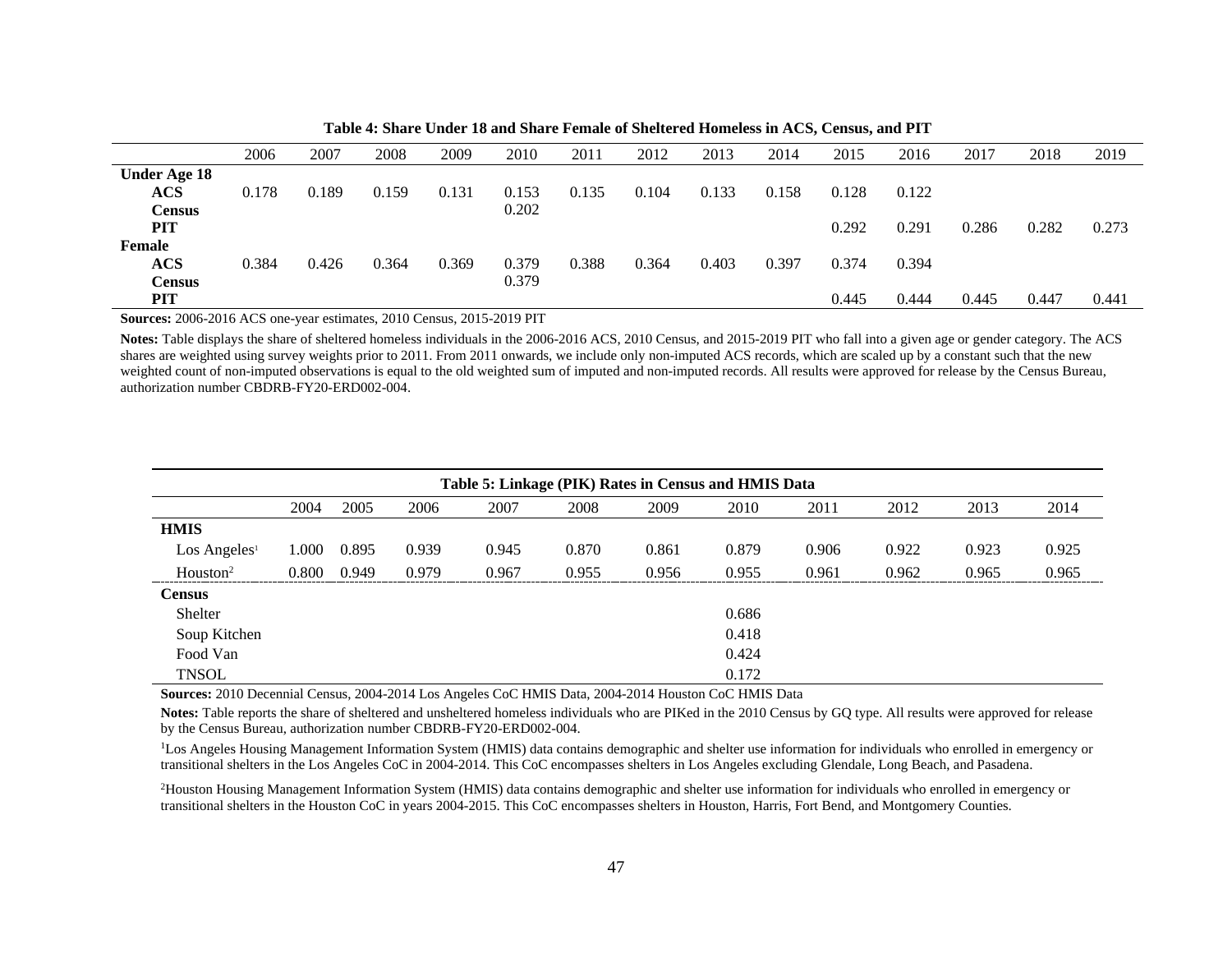|                                    | All Records |       | Refinement 1:<br>Excluding 3/31 Exits |       | Refinement 2:<br>Excluding 3/31 Exits<br>and Winter Shelter<br>Program |       | Refinement 3: Excl<br>3/31 Exits, WSP,<br>Entries Before 3/1 |       |
|------------------------------------|-------------|-------|---------------------------------------|-------|------------------------------------------------------------------------|-------|--------------------------------------------------------------|-------|
| Census Status                      | Lower       | Upper | Lower                                 | Upper | Lower                                                                  | Upper | Lower                                                        | Upper |
| Sheltered                          | 0.273       | 0.299 | 0.367                                 | 0.398 | 0.428                                                                  | 0.464 | 0.497                                                        | 0.539 |
| Unsheltered                        | 0.106       | 0.119 | 0.105                                 | 0.116 | 0.085                                                                  | 0.092 | 0.156                                                        | 0.170 |
| Other GO                           | 0.077       | 0.088 | 0.068                                 | 0.076 | 0.071                                                                  | 0.079 | 0.047                                                        | 0.054 |
| Housed                             | 0.267       | 0.292 | 0.236                                 | 0.253 | 0.236                                                                  | 0.252 | 0.193                                                        | 0.205 |
| Status Unknown (not in Census)     | 0.202       | 0.277 | 0.158                                 | 0.225 | 0.114                                                                  | 0.181 | 0.032                                                        | 0.107 |
|                                    |             |       |                                       |       |                                                                        |       |                                                              |       |
| Unweighted Total                   | 10500       |       | 7000                                  |       | 5800                                                                   |       | 1300                                                         |       |
| Share and PIKed in HMIS            | 0.876       |       | 0.886                                 |       | 0.897                                                                  |       | 0.923                                                        |       |
| Share PIKed and in HMIS and Census | 0.522       |       | 0.548                                 |       | 0.577                                                                  |       | 0.583                                                        |       |
| Weighted Total                     | 10420       |       | 6901                                  |       | 5738                                                                   |       | 1258                                                         |       |

#### **Table 6: Coverage of Los Angeles HMIS Shelter Users in the 2010 Census**

**Sources:** LA (CA-600, 2004-2014) HMIS administrative data, 2010 Census

**Notes:** Table displays the weighted share of individuals who were present in an emergency or transitional shelter in HMIS data on March 30, 2010, according to HMIS records, who appeared in the 2010 Census in various GQ types or as housed. Where exit dates were missing in HMIS data, we imputed an exit date based on the median stay length for users of that shelter type. Lower and upper bound weights calculated using methods described in the text. All shares and counts are rounded per Census Bureau disclosure rules. The Census Bureau has reviewed this data product for unauthorized disclosure of confidential information and has approved the disclosure avoidance practices applied to this release, authorization number CBDRB-FY2022-CES005-006.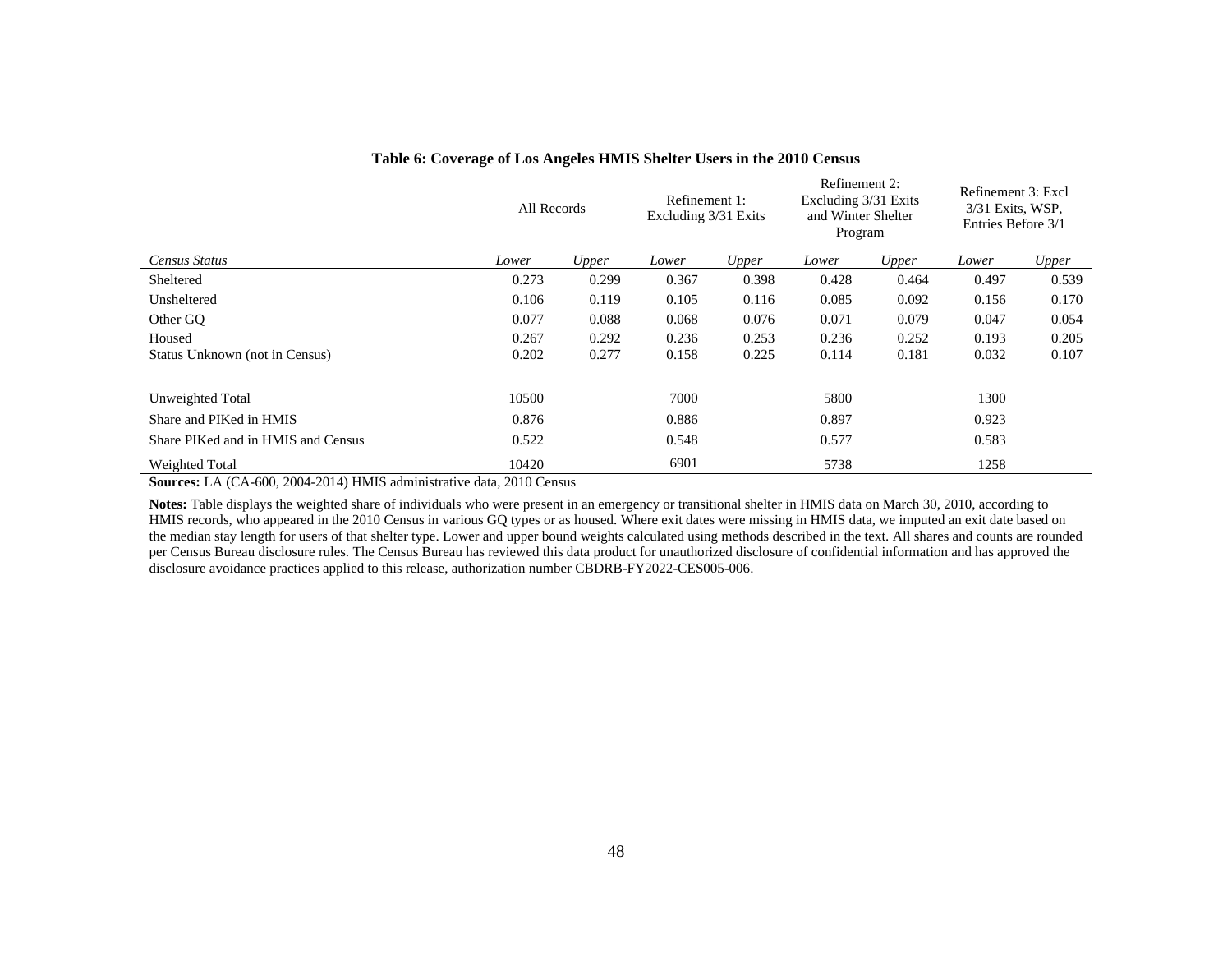| Census Status                                                                            | Lower | Upper |
|------------------------------------------------------------------------------------------|-------|-------|
| Sheltered                                                                                | 0.351 | 0.371 |
| Unsheltered                                                                              | 0.035 | 0.037 |
| Other GQ                                                                                 | 0.151 | 0.160 |
| Housed                                                                                   | 0.218 | 0.226 |
| Status Unknown (not in Census)                                                           | 0.207 | 0.245 |
|                                                                                          |       |       |
| Unweighted Total                                                                         | 1400  |       |
| Share and PIKed in HMIS                                                                  | 1.000 |       |
| Share PIKed and in HMIS and Census                                                       | 0.536 |       |
| Weighted Total<br>$\alpha$ II $\alpha$ (FIX 700.0001.0015) IB (IQ 1 $\beta$ ) $\beta$ 1. | 1480  |       |

**Table 7: Coverage of Houston HMIS Shelter Users in the 2010 Census**

**Sources:** Houston (TX-700, 2004-2015) HMIS administrative data, 2010 Census

**Notes:** Table displays the weighted share of individuals who were present in an emergency or transitional shelter in HMIS data on March 30, 2010, according to HMIS records, who appeared in the 2010 Census in various GQ types or as housed. Where exit dates were missing in HMIS data, we imputed an exit date based on the median stay length for users of that shelter type. Lower and upper bound weights calculated using methods described in the text. All shares and counts are rounded per Census Bureau disclosure rules. The Census Bureau has reviewed this data product for unauthorized disclosure of confidential information and has approved the disclosure avoidance practices applied to this release, authorization number CBDRB-FY2022-CES005-006.

|                                |                           | Refinement 2: Excluding 3/31 Exits and Winter<br><b>Shelter Program</b> |                             |       |  |  |  |  |
|--------------------------------|---------------------------|-------------------------------------------------------------------------|-----------------------------|-------|--|--|--|--|
|                                | <b>Emergency Shelters</b> |                                                                         | <b>Transitional Housing</b> |       |  |  |  |  |
| Census Status                  | Lower                     | Upper                                                                   | Lower                       | Upper |  |  |  |  |
| Sheltered                      | 0.399                     | 0.438                                                                   | 0.481                       | 0.512 |  |  |  |  |
| Unsheltered                    | 0.108                     | 0.118                                                                   | 0.041                       | 0.045 |  |  |  |  |
| Other GO                       | 0.070                     | 0.080                                                                   | 0.072                       | 0.076 |  |  |  |  |
| Housed                         | 0.172                     | 0.185                                                                   | 0.351                       | 0.372 |  |  |  |  |
| Status Unknown (not in Census) | 0.177                     | 0.248                                                                   | $-0.006$                    | 0.055 |  |  |  |  |
| Weighted Total                 | 3697                      |                                                                         | 2042                        |       |  |  |  |  |

#### **Table 8: Coverage of Los Angeles HMIS Shelter Users in the 2010 Census by HMIS Program Type**

**Sources:** LA (CA-600, 2004-2014) HMIS administrative data, 2010 Census

**Notes:** Table displays the weighted share of individuals who were present in an emergency or transitional shelter in HMIS data on March 30, 2010, according to HMIS records, who appeared in the 2010 Census in various GQ types or as housed. Where exit dates were missing in HMIS data, we imputed an exit date based on the median stay length for users of that shelter type. Lower and upper bound weights calculated using methods described in the text. All shares and counts are rounded per Census Bureau disclosure rules. The Census Bureau has reviewed this data product for unauthorized disclosure of confidential information and has approved the disclosure avoidance practices applied to this release, authorization number CBDRB-FY2022-CES005-006.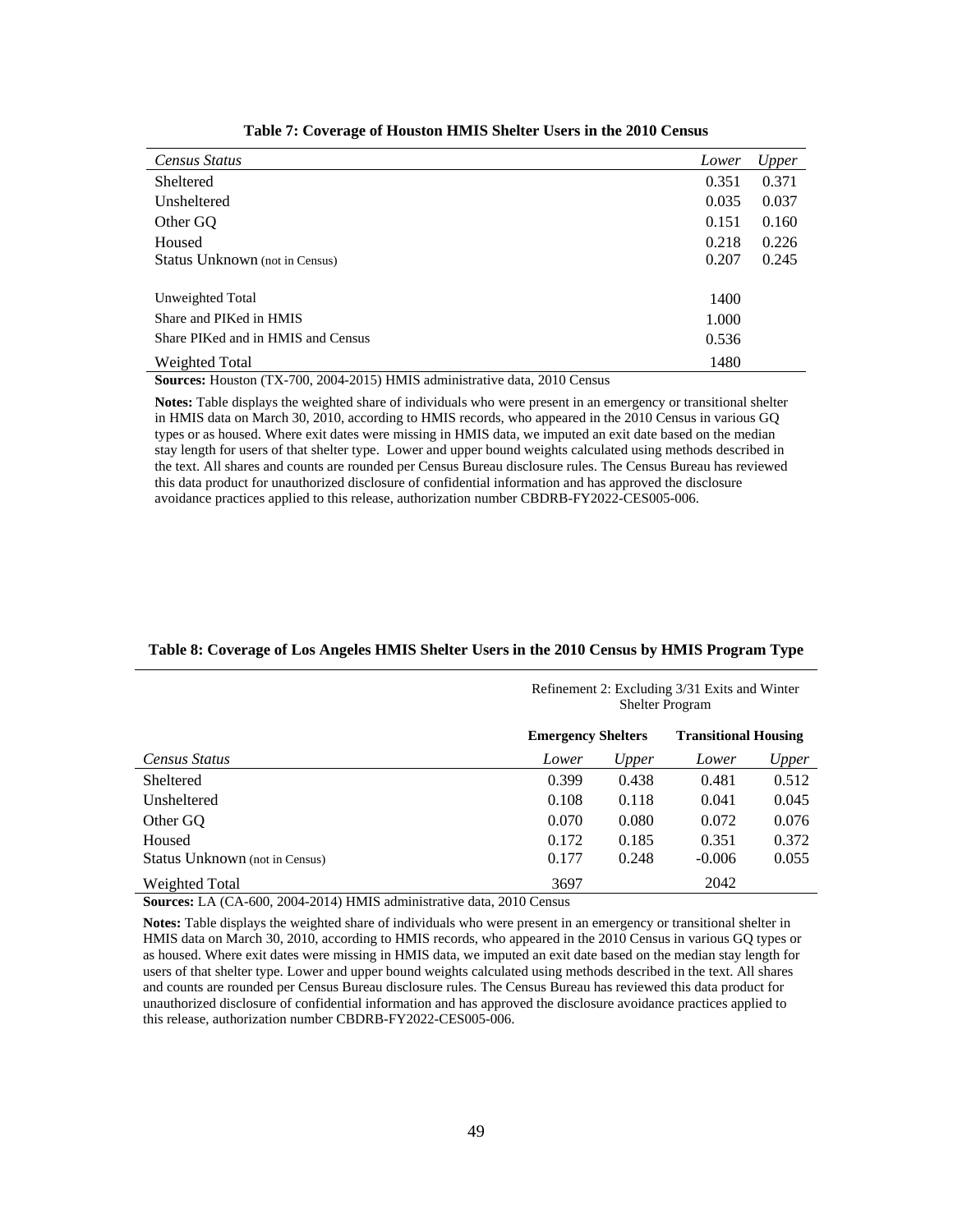|                                | <b>Emergency Shelters</b> |       | <b>Transitional</b><br><b>Housing</b> |       |  |
|--------------------------------|---------------------------|-------|---------------------------------------|-------|--|
| Census Status                  | Lower                     | Upper | Lower                                 | Upper |  |
| Sheltered                      | 0.349                     | 0.370 | 0.353                                 | 0.371 |  |
| Unsheltered                    | 0.062                     | 0.065 | 0.020                                 | 0.021 |  |
| Other GO                       | 0.011                     | 0.012 | 0.225                                 | 0.237 |  |
| Housed                         | 0.143                     | 0.151 | 0.260                                 | 0.269 |  |
| Status Unknown (not in Census) | 0.402                     | 0.435 | 0.102                                 | 0.143 |  |
| Weighted Total                 | 533                       |       | 148                                   |       |  |

**Table 9: Coverage of Houston HMIS Shelter Users in the 2010 Census by Program Type**

**Sources:** Houston/Harris County (TX-700) HMIS administrative data (2004-2015), 2010 Census

**Notes:** Table displays the weighted share of individuals who were present in an emergency or transitional shelter in HMIS data on March 30, 2010, according to HMIS records, who appeared in the 2010 Census in various GQ types or as housed. Where exit dates were missing in HMIS data, we imputed an exit date based on the median stay length for users of that shelter type. Lower and upper bound weights calculated using methods described in the text. All shares and counts are rounded per Census Bureau disclosure rules. The Census Bureau has reviewed this data product for unauthorized disclosure of confidential information and has approved the disclosure avoidance practices applied to this release, authorization number CBDRB-FY2022- CES005-006.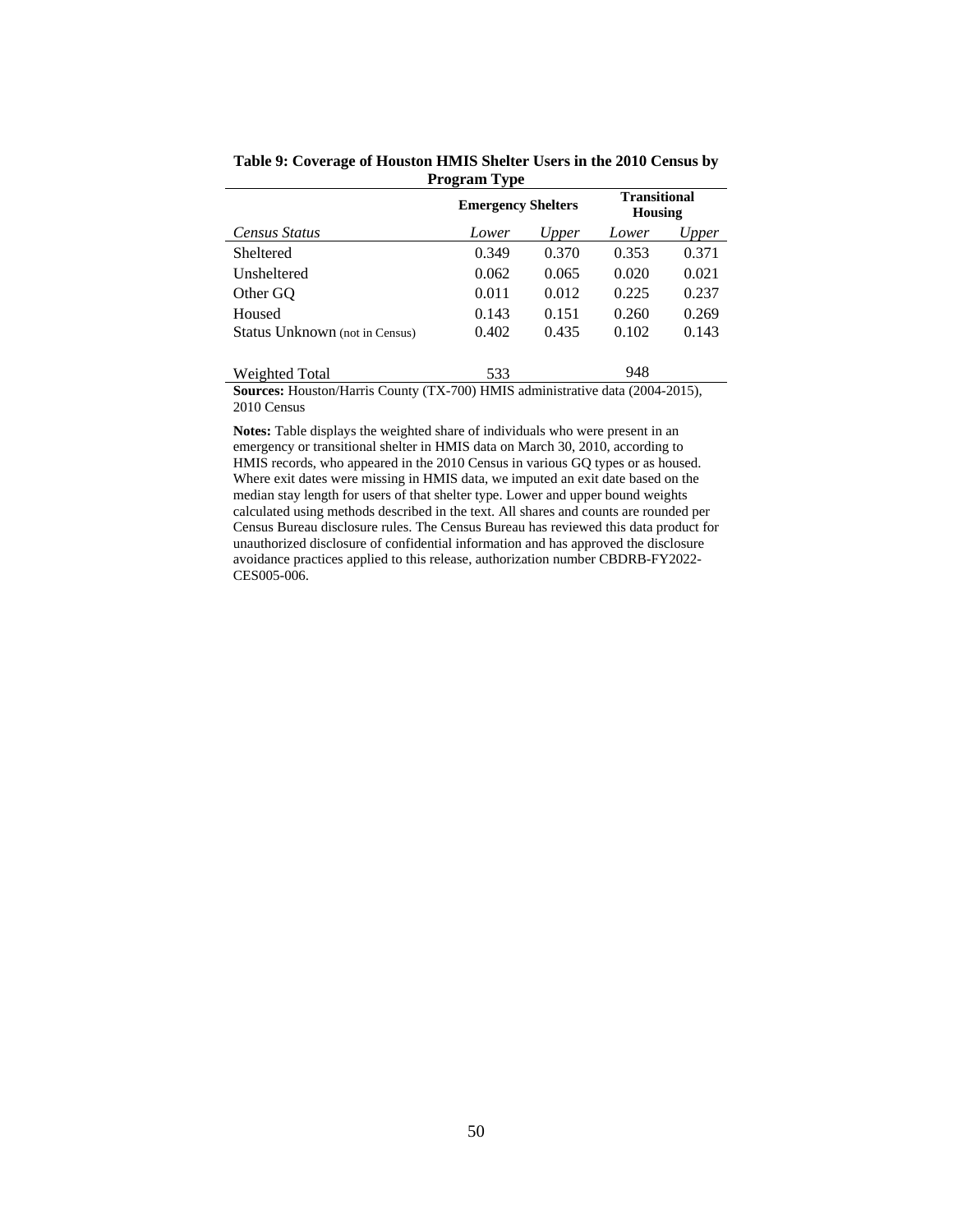|                             |                                |                     | <b>Share of People in Census Status</b> |        |                                  |                          |                 |  |
|-----------------------------|--------------------------------|---------------------|-----------------------------------------|--------|----------------------------------|--------------------------|-----------------|--|
| <b>HMIS Shelter</b><br>Type | Census<br>recorded<br>share in | <b>Bound</b>        | Shelter                                 | Housed | Other<br>Census<br><b>Status</b> | <b>Status</b><br>Unknown | Total<br>People |  |
|                             | shelter                        |                     | (I)                                     | (2)    | (3)                              | (4)                      | (5)             |  |
| Emergency                   |                                | Lower               |                                         | 0.163  | 0.363                            | 0.435                    | 80              |  |
|                             | $\overline{0}$                 | Upper               |                                         | 0.146  | 0.419                            | 0.475                    |                 |  |
| Transitional                |                                | Lower               |                                         | 0.537  | 0.113                            | 0.336                    | 850             |  |
|                             |                                | Upper               |                                         | 0.548  | 0.116                            | 0.350                    |                 |  |
| Emergency                   |                                | Lower               | 0.231                                   | 0.170  | 0.161                            | 0.417                    | 2700            |  |
|                             | $0$ to $.5$                    | Upper               | 0.240                                   | 0.174  | 0.169                            | 0.437                    |                 |  |
| Transitional                |                                | Lower               | 0.363                                   | 0.152  | 0.136                            | 0.335                    | 350             |  |
|                             |                                | Upper               | 0.369                                   | 0.153  | 0.143                            | 0.349                    |                 |  |
| Emergency                   |                                | Lower               | 0.811                                   | 0.016  | 0.047                            | 0.115                    | 550             |  |
|                             | $0.5$ to $1$                   | Upper               | 0.819                                   | 0.016  | 0.051                            | 0.125                    |                 |  |
| Transitional                |                                | Lower               | 0.874                                   | 0.031  | 0.007                            | 0.083                    | 600             |  |
| 2010A<br>$\sim$             |                                | Upper<br>0.00100117 | 0.880                                   | 0.030  | 0.006                            | 0.089                    |                 |  |

## **Table 10: HMIS Sheltered Individuals by Share Sheltered in Census and Census Status (Los Angeles)**

**Sources:** 2010 Census, 2004-2014 Los Angeles HMIS data

**Notes:** Sample is restricted to shelters with greater than ten occupants. Lower and upper bound weights calculated using methods described in the text. All shares and counts are rounded per Census Bureau disclosure rules. The Census Bureau has reviewed this data product for unauthorized disclosure of confidential information and has approved the disclosure avoidance practices applied to this release, authorization number CBDRB-FY2022-CES005-006.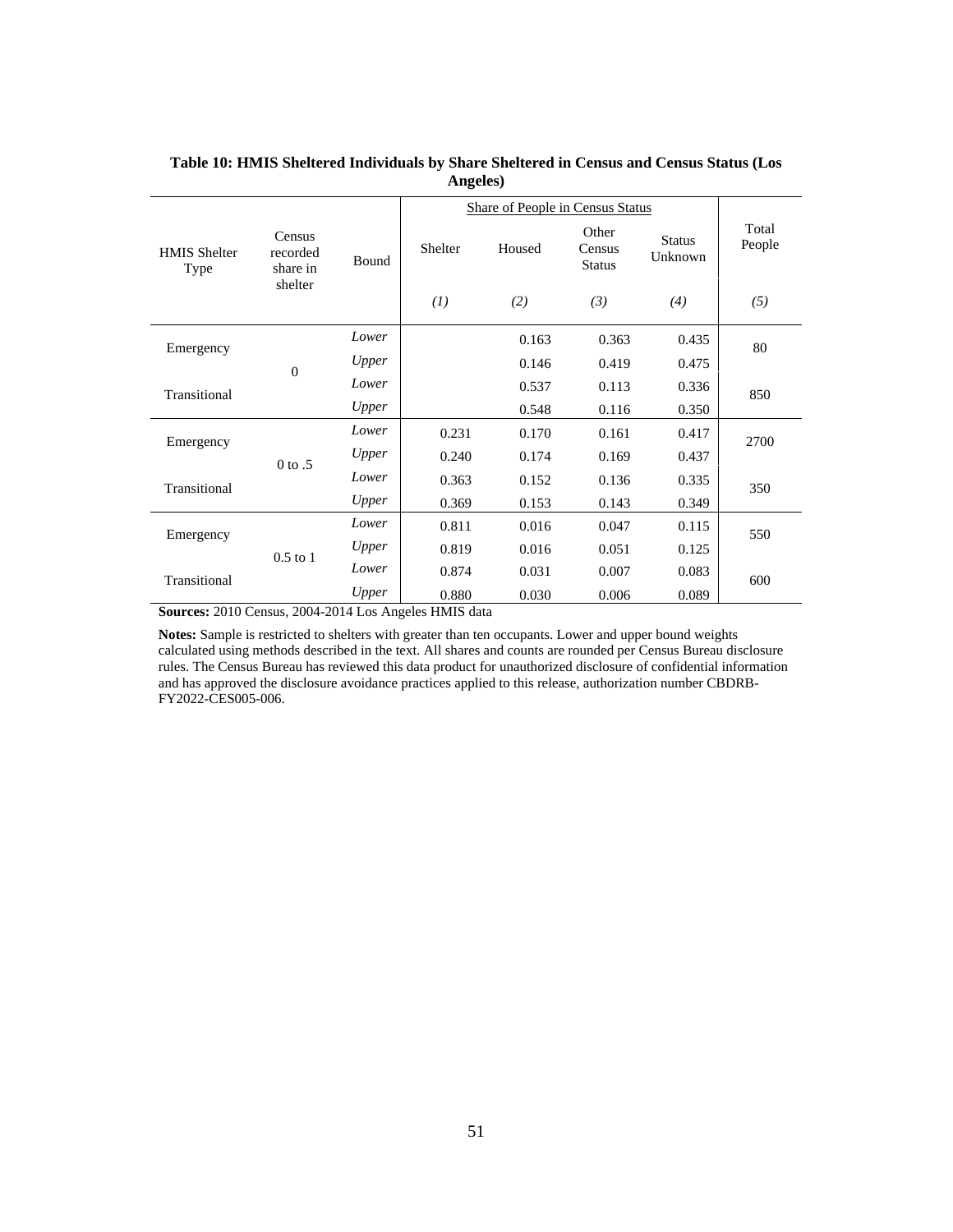|            |                                                 |                | Los Angeles                      | Houston                                     |                |
|------------|-------------------------------------------------|----------------|----------------------------------|---------------------------------------------|----------------|
| GQ<br>Code | Category                                        | A11<br>records | Refinement 1:<br>Excl 3/31 exits | Refinement 2:<br>Excl 3/31 exits<br>and WSP | A11<br>records |
| 103        | <b>State Prisons</b>                            | 0.130          | 0.106                            | 0.093                                       |                |
| 104        | Local Jails                                     | 0.313          | 0.253                            | 0.228                                       |                |
| 301        | <b>Nursing Facilities</b>                       | 0.063          | 0.073                            | 0.089                                       |                |
| 203        | Correctional Facilities for Juveniles           |                |                                  |                                             | 0.191          |
| 801        | Group Homes for Adults                          |                |                                  |                                             | 0.261          |
| 802        | <b>Residential Treatment Centers for Adults</b> | 0.278          | 0.407                            | 0.430                                       | 0.513          |
|            |                                                 |                |                                  |                                             |                |
|            | All Other GQ Codes                              | 0.217          | 0.161                            | 0.160                                       | 0.035          |
|            | Overall share in Other GQs (midpoint of bounds) | 0.083          | 0.072                            | 0.075                                       | 0.155          |

# **Table 11: Distribution of GQ Codes for HMIS Shelter Users Appearing in "Other GQ" Types in Census**

**Sources:** L.A. and Houston HMIS administrative data, 2010 Census

**Notes:** "HMIS shelter user" is defined as an individual who was in an HMIS shelter on March 30, 2010, according to HMIS administrative records. Dashed lines indicate categories that have been included in the "All Other GQ Codes" category due to the small number of observations in that category. All shares and counts are rounded per Census Bureau disclosure rules. The Census Bureau has reviewed this data product for unauthorized disclosure of confidential information and has approved the disclosure avoidance practices applied to this release, authorization number CBDRB-FY2022-CES005-006.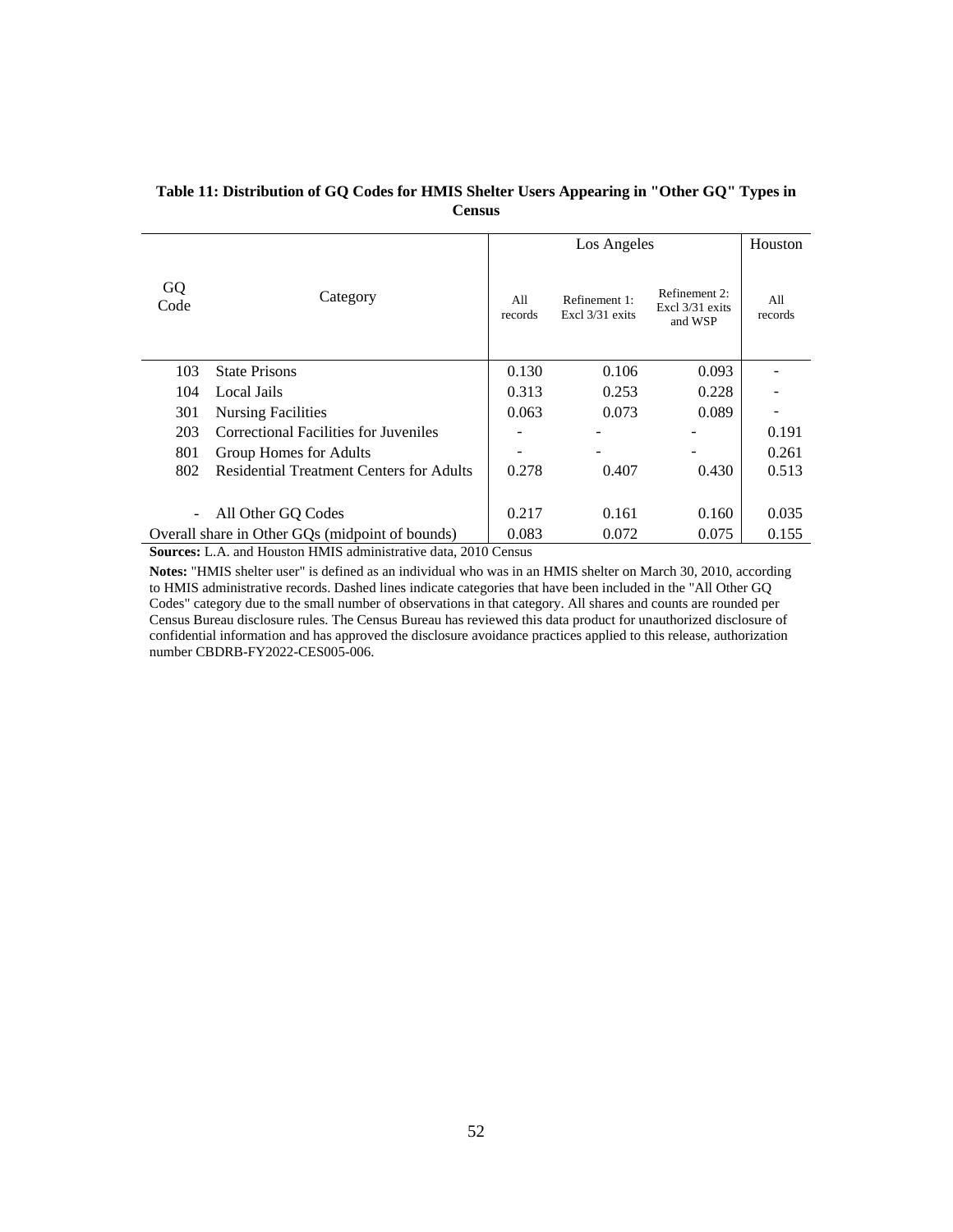|                                       | Kept   | Dropped |
|---------------------------------------|--------|---------|
| Age at First Entry (Mean)             | 35.60  | 40.52   |
| White (Share)                         | 0.39   | 0.52    |
| Black (Share)                         | 0.52   | 0.35    |
| Other Race (Share)                    | 0.09   | 0.13    |
| Hispanic (Share)                      | 0.30   | 0.39    |
| Female (Share)                        | 0.41   | 0.27    |
| Enrolled in Emergency Shelter (Share) | 0.61   | 0.99    |
| Number of Spells (2004-2014) (Mean)   | 3.74   | 4.29    |
| Average Spell Length (Mean)           | 216.70 | 75.35   |

**Table 12: Characteristics of People Kept and Dropped in Refinements 1 and 2**

**Sources:** LA (CA-600, 2004-2014) HMIS administrative data

**Notes:** All shares and counts are rounded per Census Bureau disclosure rules. The Census Bureau has reviewed this data product for unauthorized disclosure of confidential information and has approved the disclosure avoidance practices applied to this release, authorization number CBDRB-FY2022-CES005-006.

|                                |       | Children $(Age < 18)$ |       | Adults (Age $18+$ ) |
|--------------------------------|-------|-----------------------|-------|---------------------|
| Census Status                  | Lower | Upper                 | Lower | Upper               |
| Sheltered                      | 0.482 | 0.524                 | 0.403 | 0.434               |
| Unsheltered                    | 0.001 | 0.001                 | 0.086 | 0.094               |
| Other GO                       | 0.082 | 0.088                 | 0.089 | 0.097               |
| Housed                         | 0.299 | 0.316                 | 0.218 | 0.232               |
| Status Unknown (not in Census) | 0.071 | 0.136                 | 0.142 | 0.203               |
|                                |       |                       |       |                     |
| Share of HMIS users            | 0.175 |                       | 0.825 |                     |
| Weighted Total                 | 1226  |                       | 5770  |                     |

**Table 13: Coverage of HMIS Shelter Users in the 2010 Census by Child/Adult (L.A. and Houston Combined)**

**Sources:** LA (2004-2014) HMIS administrative data, Houston (2004-2015) HMIS administrative data, 2010 Census

**Notes:** Table displays the weighted share of individuals who were present in an emergency or transitional shelter in HMIS data on March 30, 2010, according to HMIS records, who appeared in the 2010 Census in various GQ types or as housed. For L.A., sample consists of HMIS shelter users under Refinement 2. Where exit dates were missing in HMIS data, we imputed an exit date based on the median stay length for users of that shelter type. Bounds are calculated per methods described in the text. For L.A., the analysis is based on HMIS shelter users under Refinement 2. All shares and counts are rounded per Census Bureau disclosure rules. The Census Bureau has reviewed this data product for unauthorized disclosure of confidential information and has approved the disclosure avoidance practices applied to this release, authorization number CBDRB-FY2022-CES005-008.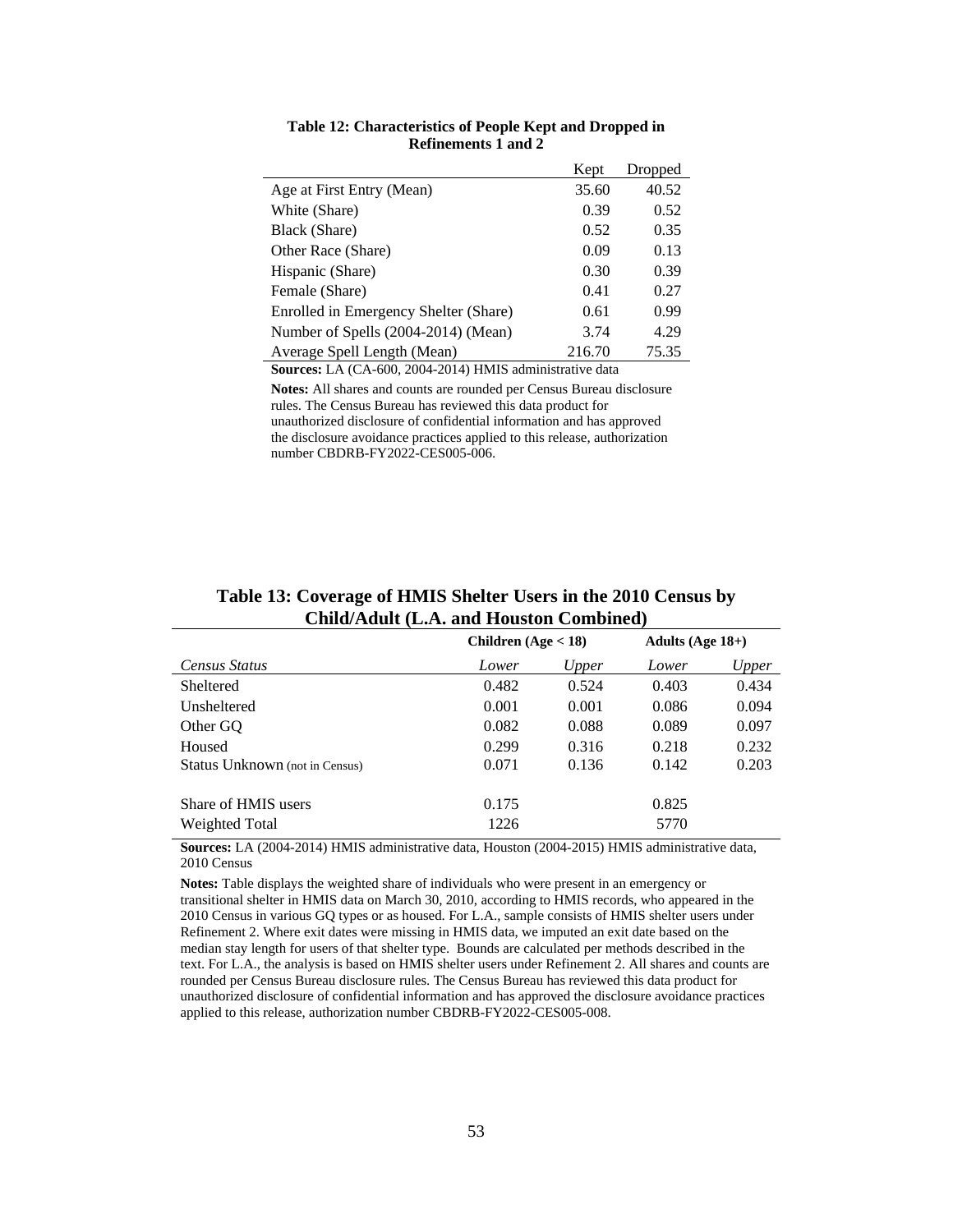|                    |                     |            |       | Housed +                 |          | Sheltered + |                        | Unshel. $+$              |                          |                  |                           |                                               |                  |
|--------------------|---------------------|------------|-------|--------------------------|----------|-------------|------------------------|--------------------------|--------------------------|------------------|---------------------------|-----------------------------------------------|------------------|
|                    |                     | Housed +   | Shelt | Unshelt                  | Other GQ | Sheltered   | Unshelt                | Other GQ                 | Unshelt                  | More<br>than two | Other<br>comb-<br>ination | Shelter<br>Users with<br>Duplicate<br>Records | Total<br>Records |
|                    | All records         |            |       |                          |          |             |                        |                          |                          |                  |                           |                                               |                  |
|                    | Lower bound         | 247        | 376   | 131                      | 144      | 19          | 37                     | 86                       | 16                       | 91               | 24                        | 1172                                          | 10500            |
| <b>Los Angeles</b> | Upper bound         | 289        | 479   | 188                      | 199      | 20          | 57                     | 134                      | 19                       | 139              | 48                        | 1570                                          | 10500            |
|                    | <b>Refinement 2</b> |            |       |                          |          |             |                        |                          |                          |                  |                           |                                               |                  |
|                    | Lower bound         | 78         | 351   | 61                       | 69       | 13          | 34                     | 82                       | $\overline{\phantom{a}}$ | 79               | 16                        | 782                                           | 5800             |
|                    | Upper bound         | 83         | 448   | 84                       | 87       | 14          | 51                     | 126                      |                          | 120              | 26                        | 1037                                          | 5800             |
|                    |                     | $Housed +$ | Shelt | $Housed +$<br>Unshelt    | Other GQ | Sheltered   | Sheltered +<br>Unshelt | Other GQ                 | Unshel. $+$<br>Unshelt   | More<br>than two | Other<br>comb-<br>ination | Shelter<br>Users with<br>Duplicate<br>Records | Total<br>Records |
|                    | All records         |            |       |                          |          |             |                        |                          |                          |                  |                           |                                               |                  |
| <b>Houston</b>     | Lower bound         | 22         | 67    | $\overline{a}$           | 19       |             |                        | $\overline{\phantom{a}}$ |                          |                  | 31                        | 139                                           | 1400             |
|                    | Upper bound         | 23         | 71    | $\overline{\phantom{a}}$ | 20       |             |                        |                          |                          |                  | 32                        | 147                                           | 1400             |

#### **Table 14: HMIS Shelter Users with Multiple Statuses in Census**

**Sources:** Los Angeles HMIS data (2004-2014), Houston HMIS data (2004-2015)

Note: Table displays weighted counts of unique HMIS shelter users (as of 3/30/2010, without any restrictions) found in multiple statuses in the Census. In Los Angeles, in about 80% of cases the individuals' ages matched exactly, and about 90% of cases the individuals ages matched within five years. In about 95% of cases the individuals' sex matched. In about 92% of cases both individuals lived in California, and in about 88% of cases both individuals lived in L.A. county. All shares and counts are rounded per Census Bureau disclosure rules. The Census Bureau has reviewed this data product for unauthorized disclosure of confidential information and has approved the disclosure avoidance practices applied to this release, authorization numbers CBDRB-FY2022-CES005-006 and CBDRB-FY2022-CES005-008.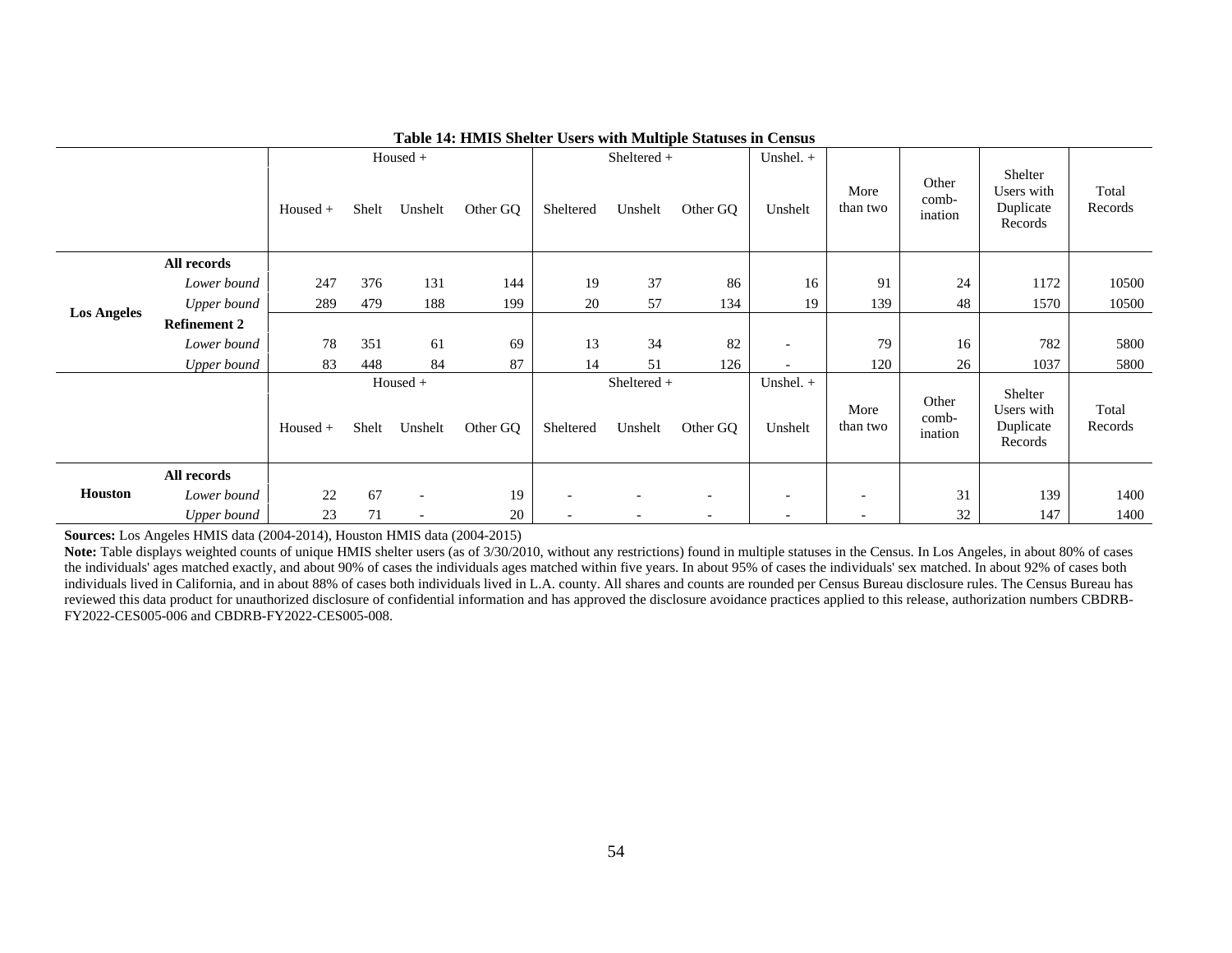| Table 15. Homeless with unplicate housed of other GQ Fecorus in Census |                      |                       |                                                                  |                 |       |                                    |                                                     |       |  |
|------------------------------------------------------------------------|----------------------|-----------------------|------------------------------------------------------------------|-----------------|-------|------------------------------------|-----------------------------------------------------|-------|--|
|                                                                        | All people           |                       | Has at least one housed record                                   |                 |       |                                    | Has at least one other (non-<br>homeless) GQ record |       |  |
| Homeless type                                                          | Number of<br>Records | Unique<br><b>PIKs</b> | Weighted<br>population<br>estimate<br>Unique PIKs<br>Unique PIKs |                 |       | Weighted<br>population<br>estimate |                                                     |       |  |
|                                                                        |                      |                       |                                                                  | $\overline{LB}$ | UB    |                                    | LB                                                  | UB    |  |
| Shelter                                                                | 209000               | 143000                | 26500                                                            | 43280           | 49020 | 1400                               | 2235                                                | 3002  |  |
| Soup Kitchen                                                           | 162000               | 67000                 | 29000                                                            | 72670           | 84800 | 1200                               | 2924                                                | 4078  |  |
| Food Van                                                               | 11500                | 4900                  | 2300                                                             | 5588            | 6399  | 80                                 | 229                                                 | 305   |  |
| <b>TNSOL</b>                                                           | 36500                | 6300                  | 1900                                                             | 10660           | 12830 | 100                                | 586                                                 | 835   |  |
| Homeless type                                                          |                      |                       |                                                                  | Share of all    |       |                                    | Share of all                                        |       |  |
|                                                                        |                      |                       |                                                                  | records         |       |                                    | records                                             |       |  |
|                                                                        |                      |                       |                                                                  | LB              | UB    |                                    | LB                                                  | UB    |  |
| Shelter                                                                |                      |                       |                                                                  | 0.207           | 0.235 |                                    | 0.011                                               | 0.014 |  |
| Soup Kitchen                                                           |                      |                       |                                                                  | 0.449           | 0.523 |                                    | 0.018                                               | 0.025 |  |
| Food Van                                                               |                      |                       |                                                                  | 0.486           | 0.556 |                                    | 0.020                                               | 0.027 |  |
| <b>TNSOL</b>                                                           |                      |                       |                                                                  | 0.292           | 0.352 |                                    | 0.016                                               | 0.023 |  |

**Table 15: Homeless with duplicate housed or other GQ records in Census**

**Source:** 2010 Census

**Notes:** Upper and lower bound weights estimated using methods described in the text. Among those with duplicate records in other GQ types, the most common GQ types for the sheltered homeless are state prisons (9.2%), local jails (23.1%), group homes (15.4%), and residential treatment centers (23.1%). The most common GQ types for the unsheltered homeless are state prisons (7.7%), local jails (23.1%), group homes (30.7%), and residential treatment centers (15.4%). All shares and counts are rounded per Census Bureau disclosure rules. The Census Bureau has reviewed this data product for unauthorized disclosure of confidential information and has approved the disclosure avoidance practices applied to this release, authorization numbers CBDRB-FY2022-CES005-006 and CBDRB-FY2022-CES005-008.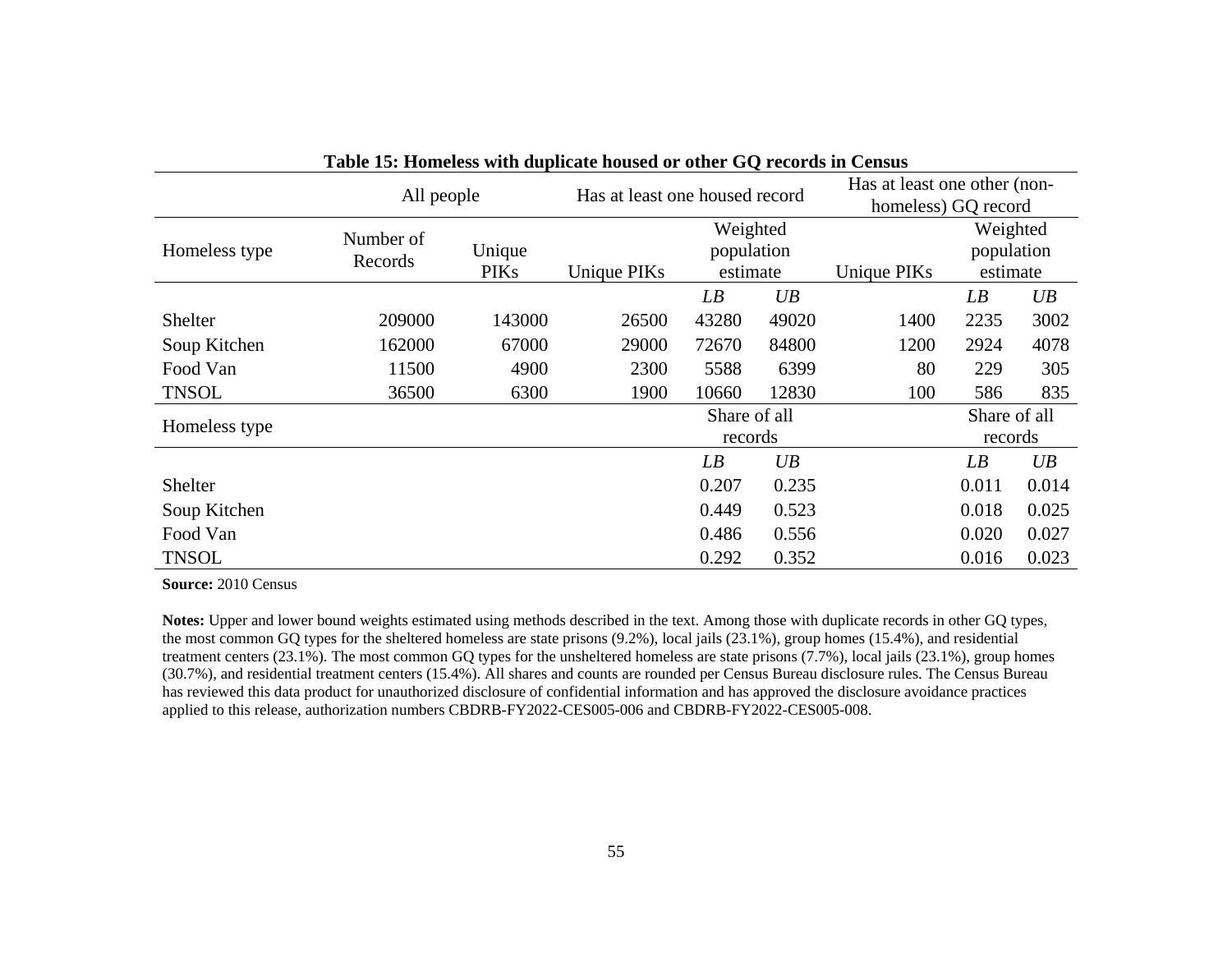|                       | Imputed and Non-<br>Imputed |             |              | Non-Imputed Only |              | Non-Imputed Only    |              | Non-Imputed Only            |  |
|-----------------------|-----------------------------|-------------|--------------|------------------|--------------|---------------------|--------------|-----------------------------|--|
|                       |                             | All records |              | All records      |              | Same sex duplicates |              | Different sex<br>duplicates |  |
|                       | <b>Share</b>                | N           | <b>Share</b> | N                | <b>Share</b> | N                   | <b>Share</b> | N                           |  |
| Same sex              | 0.937                       | 59500       | 0.939        | 57000            |              | 53500               |              | 3500                        |  |
| Age exactly the same  | 0.709                       | 59500       | 0.775        | 53000            | 0.819        | 47500               | 0.099        | 3100                        |  |
| Age within one year   | 0.756                       | 59500       | 0.811        | 53000            | 0.855        | 47500               | 0.120        | 3100                        |  |
| Age within five years | 0.867                       | 59500       | 0.903        | 53000            | 0.942        | 47500               | 0.299        | 3100                        |  |
| Same race             | 0.812                       | 59500       | 0.851        | 51000            | 0.862        | 46000               | 0.670        | 2800                        |  |
| Same Hispanic status  | 0.874                       | 59500       | 0.890        | 48000            | 0.900        | 43500               | 0.762        | 2800                        |  |
| Same state            | 0.893                       | 59500       | 0.893        | 59500            | 0.893        | 53500               | 0.890        | 3500                        |  |
| Same county           | 0.806                       | 59500       | 0.806        | 59500            | 0.805        | 53500               | 0.808        | 3500                        |  |

**Table 16: Agreement Rates for Characteristics of Duplicate Housed/Homeless Pairs in 2010 Census**

**Source:** 2010 Census

**Note:** Table displays the share of duplicate housed/homeless pairs of records in Census for which the given characteristic is the same (or within a given interval) for both records**.** "Non-imputed" is defined here as having a flag indicating that a given characteristic was preserved "as reported" - i.e. not altered in any way (edited for consistency, allocated from hot deck). Sample includes only duplicate pairs where all characteristics are non-missing in both sources. All shares and counts are rounded per Census Bureau disclosure rules. The Census Bureau has reviewed this data product for unauthorized disclosure of confidential information and has approved the disclosure avoidance practices applied to this release, authorization number CBDRB-FY2022-CES005-008.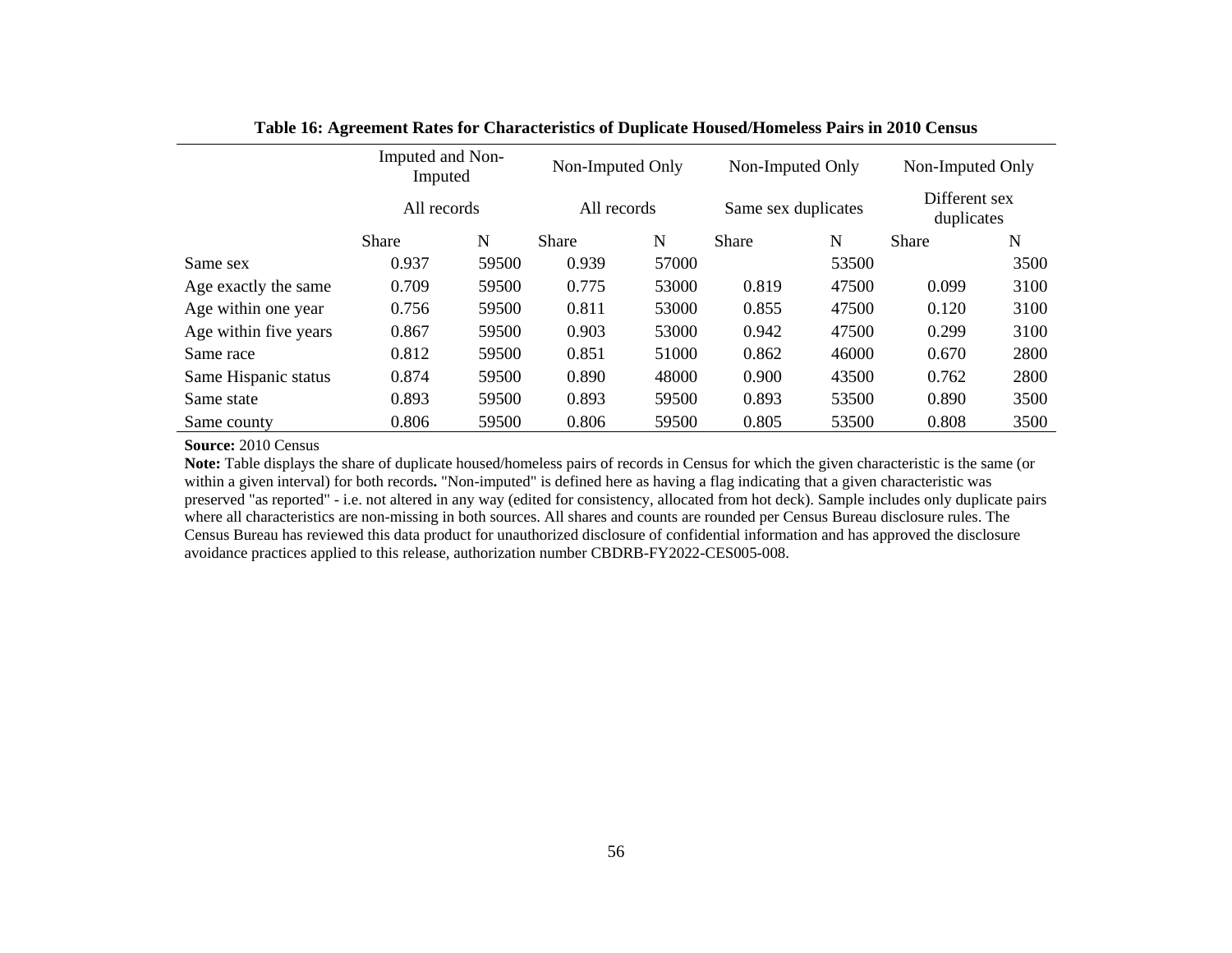|                         | Relationship to household head |                      |                          |                   |                      |             | Household type       |                          |       |
|-------------------------|--------------------------------|----------------------|--------------------------|-------------------|----------------------|-------------|----------------------|--------------------------|-------|
| Homeless<br>Record Type | Household<br>head              | Spouse or<br>partner | Child (adult<br>or minor | Other<br>relative | Other<br>nonrelative | Lives alone | Lives with<br>family | Lives with<br>non-family | N     |
| Shelter                 | 0.382                          | 0.095                | 0.318                    | 0.125             | 0.080                | 0.185       | 0.728                | 0.087                    | 26500 |
| Soup<br>Kitchen         | 0.516                          | 0.120                | 0.183                    | 0.100             | 0.081                | 0.268       | 0.616                | 0.117                    | 29000 |
| Food Van                | 0.483                          | 0.161                | 0.197                    | 0.096             | 0.063                | 0.198       | 0.713                | 0.089                    | 2300  |
| <b>TNSOL</b>            | 0.386                          | 0.146                | 0.271                    | 0.111             | 0.086                | 0.115       | 0.790                | 0.095                    | 1900  |

#### **Table 17: Household Characteristics of Homeless Individuals with a Duplicate Housed Record in 2010 Census**

**Source:** 2010 Census

**Note:** Sample includes all homeless individuals from 2010 Census with a single duplicate housed record. All shares and counts are rounded per Census Bureau disclosure rules. The Census Bureau has reviewed this data product for unauthorized disclosure of confidential information and has approved the disclosure avoidance practices applied to this release, authorization number CBDRB-FY2022-CES005-008.

# **Table 18: Summarizing Adjustments to Census Sheltered Homeless Estimates**

| <b>Unadjusted Census</b>                             | 209,000 |
|------------------------------------------------------|---------|
| Adjustments to Census Sheltered Estimate             |         |
| Domestic violence adjustment                         | 40,000  |
| Voucher and non-shelter adjustment                   | 40,000  |
| Shelter count adjustment <i>(includes shelters</i> ) | 38,000  |
| missing from Census and classified as housing or     |         |
| $other\,GQ$ )                                        |         |
| Housed at time of Census response                    | 43,000  |
| <b>Total Adjustments</b>                             | 161,000 |
| <b>Adjusted Census</b>                               | 370,000 |
| Sheltered PIT                                        | 403,500 |
| Residual Census underestimate or PIT overestimate    | 33,500  |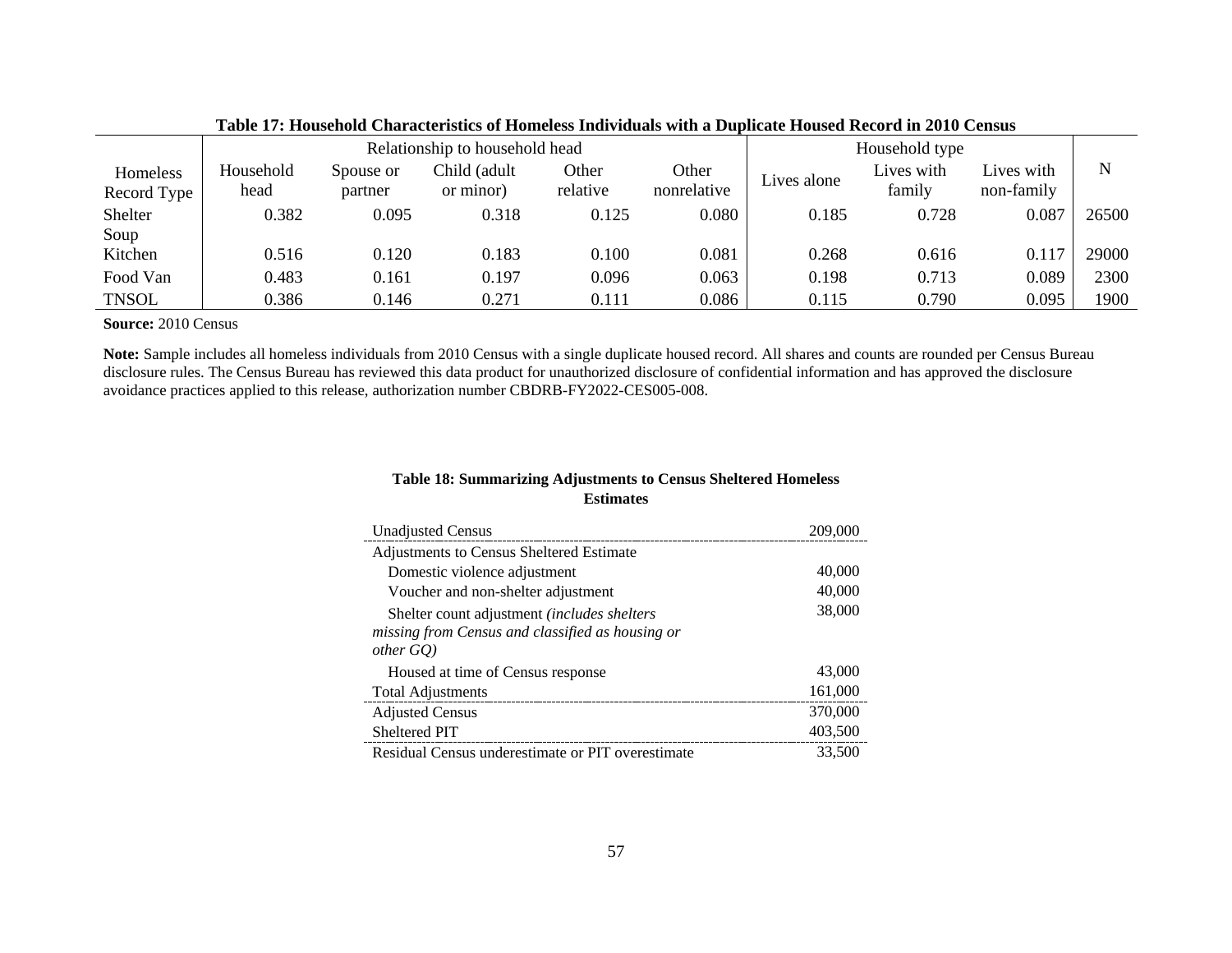| <b>Census/PIT Sheltered Estimates</b>            |            |
|--------------------------------------------------|------------|
| Census/PIT Shelter Count Ratio                   | $0.395***$ |
|                                                  | (0.0596)   |
| Characteristics (Urban, Poor, Density, Rent)     |            |
| <i>p-value from test of joint insignificance</i> | 0.2933     |
| Weather (Day-of and Month-of Temp and Prcp)      |            |
| <i>p-value from test of joint insignificance</i> | 0.0704     |
| Intercept                                        | $0.456***$ |
|                                                  | (0.162)    |
|                                                  |            |
| N                                                | 328        |
| R-squared                                        | 0.241      |
| F-statistic                                      | 5.922      |
| p-value                                          | 7.91e-10   |

### **Table A1: Results on Relative Magnitude of Sheltered Estimates**

White standard errors in parentheses; weighted for heteroskedasticity.

\* p<0.10 \*\* p<0.05 \*\*\* p<0.01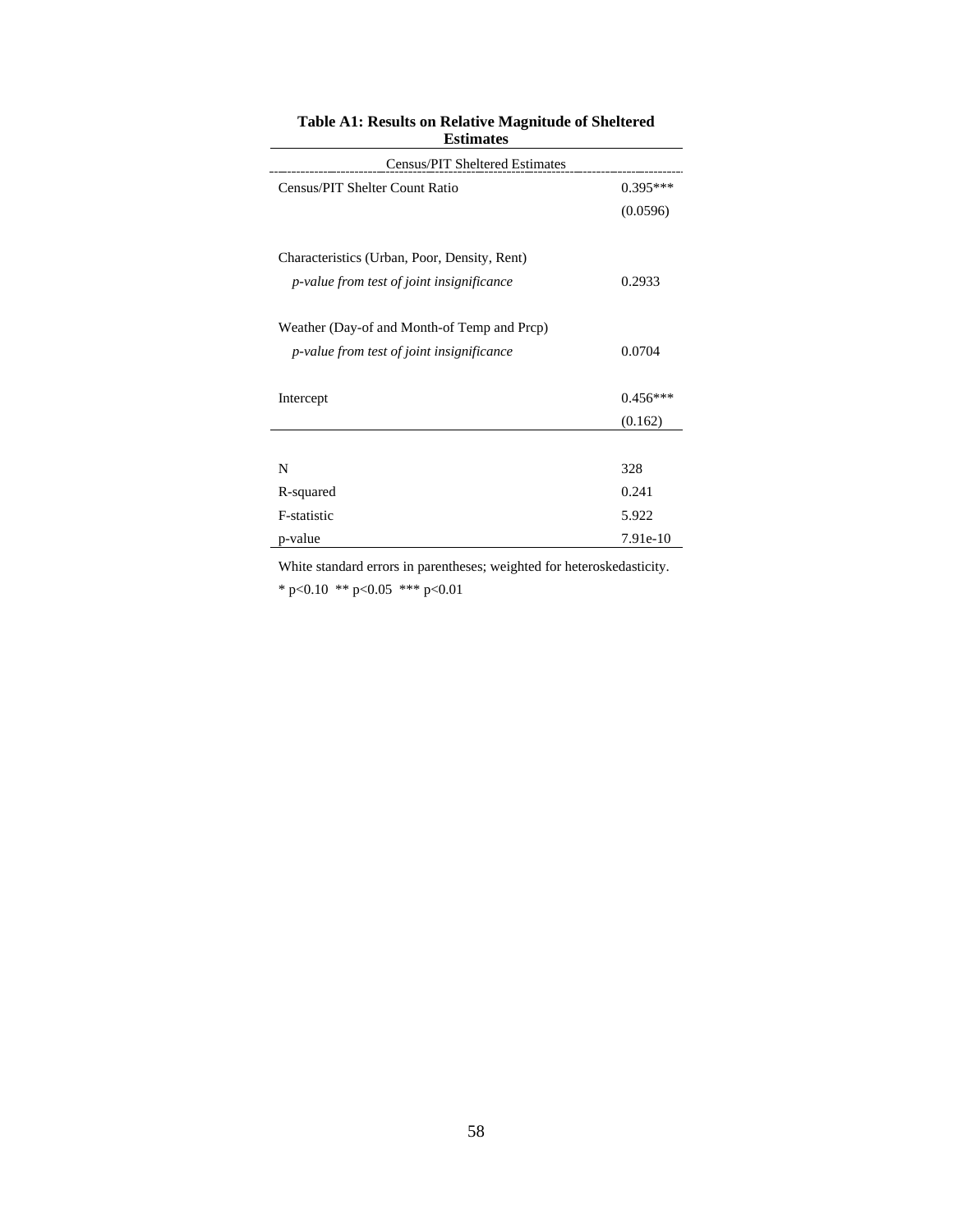|                                      | (I)         | (2)                |  |
|--------------------------------------|-------------|--------------------|--|
| <b>Weather Model:</b>                | Level Terms | Level and Sq Terms |  |
| <b>Day-of-Count Weather</b>          |             |                    |  |
| Census Min Temp (F)                  | 0.0177      | 0.0409             |  |
| Prediction: $(+)$                    | (0.0401)    | (0.0403)           |  |
| PIT Day Temp (F)                     | 0.0299      | 0.0152             |  |
| Prediction: $(+)$                    | (0.0207)    | (0.0207)           |  |
| Census Total Precip (mm)             | 0.0398      | 0.0093             |  |
| Prediction: (-)                      | (0.0267)    | (0.0321)           |  |
| PIT Total Precip (mm)                | $0.0385*$   | 0.0334             |  |
| Prediction: $(+)$                    | (0.0220)    | (0.0612)           |  |
| <b>Month-of-Count Weather</b>        |             |                    |  |
| Census Min Temp (F)                  | 0.0213      | 0.0102             |  |
| Prediction: $(+)$                    | (0.0509)    | (0.0622)           |  |
| PIT Min Temp (F)                     | $-0.120***$ | $-0.1223***$       |  |
| Prediction: (-)                      | (0.0291)    | (0.0314)           |  |
| Census Avg Daily Precip (mm)         | 0.0661      | $0.2728**$         |  |
| Prediction: (-)                      | (0.0906)    | (0.1252)           |  |
| PIT Avg Daily Precip (mm)            | $-0.157***$ | $-0.2610**$        |  |
| Prediction: $(+)$                    | (0.0591)    | (0.1310)           |  |
| <b>CoC Characteristics</b>           |             |                    |  |
| p-value from test of joint insignif. | 0.1092      | 0.2080             |  |
| <b>Intercept</b>                     | 2.484       | 7.595***           |  |
|                                      | (1.60)      | (2.26)             |  |
| N                                    | 239         | 239                |  |
| R-squared                            | 0.281       | 0.33               |  |
| F-statistic                          | 6.169       | 6.341              |  |
| p-value                              | 2.29E-09    | 2.51E-13           |  |

| <b>Table A2: Results on Relative Magnitude of Unsheltered Estimates</b> |  |
|-------------------------------------------------------------------------|--|
| Census/PIT Unsheltered Estimates - Marginal Effect at Mean              |  |

White standard errors in parentheses; weighted for heteroskedasticity.

\* p<0.10 \*\* p<0.05 \*\*\* p<0.01

**Notes:** All estimates are rounded per Census Bureau disclosure rules. The Census Bureau has reviewed this data product for unauthorized disclosure of confidential information and has approved the disclosure avoidance practices applied to this release, authorization number CBDRB-FY2022-CES005-006.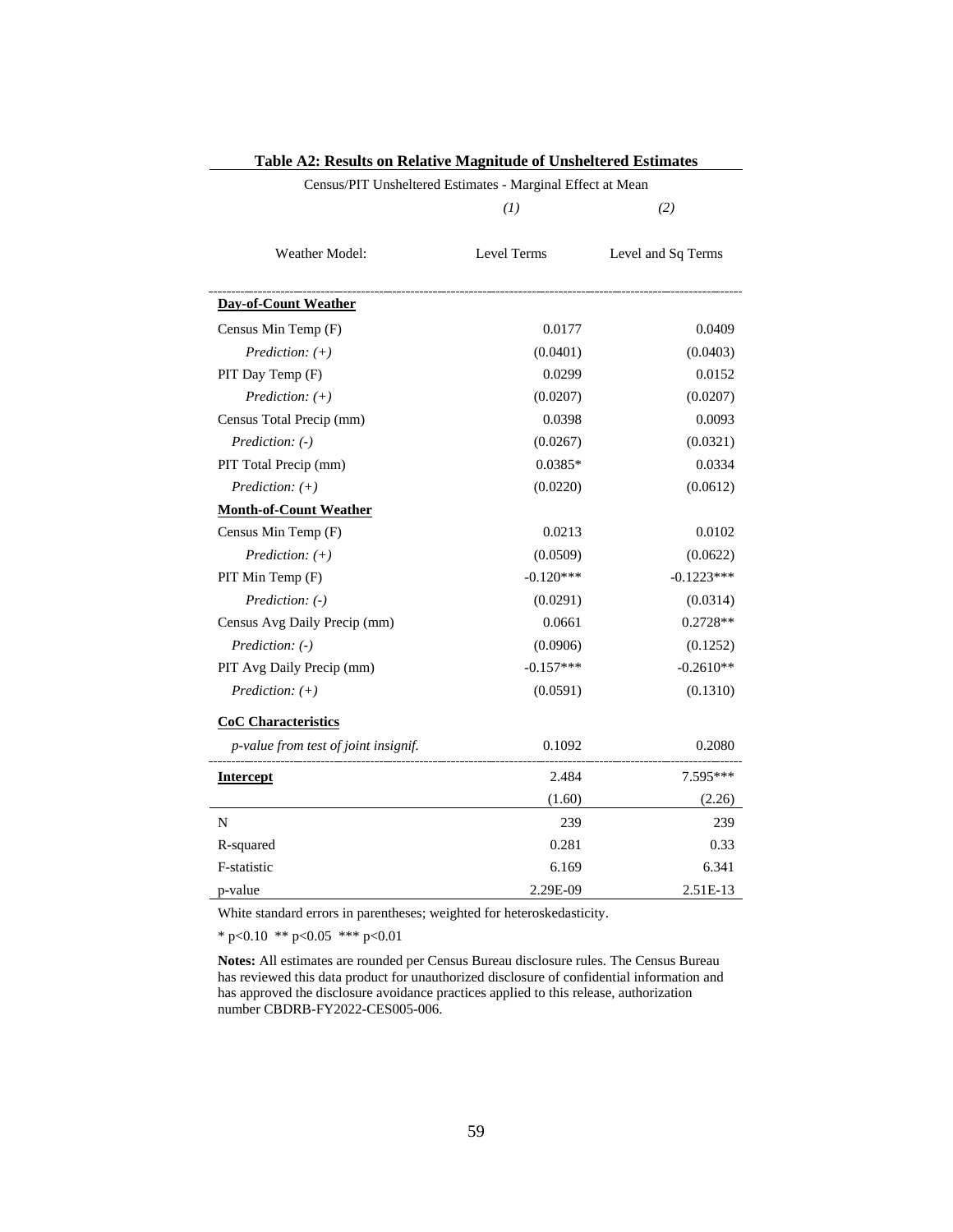#### **Table A3: Results from Imprecision Regressions**

Sheltered Abs Percent Difference Unsheltered Abs Percent Difference

|                                      | <b>Limited Sample</b> | All CoCs    | <b>Limited Sample</b> | All $CoCs$  |
|--------------------------------------|-----------------------|-------------|-----------------------|-------------|
|                                      | (1)                   | (2)         | (3)                   | (4)         |
| Ln Population                        | $-0.0100$             | $-0.0423**$ | $-0.00987$            | $-0.0702**$ |
|                                      | (0.0168)              | (0.0174)    | (0.0364)              | (0.0311)    |
| <b>HMIS</b> Participation            | $-0.146*$             | $-0.186**$  | $-0.107$              | $-0.141$    |
| Sheltered prediction: $(-)$          | (0.0836)              | (0.0864)    | (0.156)               | (0.133)     |
| Sheltered PIT in 2010                | $-0.0468$             | $-0.0917**$ |                       |             |
| Sheltered prediction: (-)            | (0.0438)              | (0.0444)    |                       |             |
| Variable Sheltered PIT               | 0.0236                | 0.0210      |                       |             |
| Sheltered prediction: $(+)$          | (0.0725)              | (0.0706)    |                       |             |
| Unsheltered PIT in 2010              |                       |             | 0.103                 | 0.0175      |
| Unsheltered prediction: (-)          |                       |             | (0.0677)              | (0.0622)    |
| Variable Unsheltered PIT             |                       |             | 0.00833               | $0.185***$  |
| Unsheltered prediction: $(+)$        |                       |             | (0.0696)              | (0.0615)    |
| CoC Characteristics                  |                       |             |                       |             |
| p-value from test of joint insignif. | 0.0174                | 0.0812      | 0.2648                | 0.0003      |
| Intercept                            | $0.488*$              | $1.264***$  | 1.156*                | 2.892 ***   |
|                                      | (0.264)               | (0.272)     | (0.597)               | (0.486)     |
|                                      |                       |             |                       |             |
| N                                    | 328                   | 385         | 239                   | 385         |
| R-squared                            | 0.0618                | 0.0817      | 0.0254                | 0.104       |
| F-statistic                          | 2.393                 | 3.639       | 1.118                 | 6.679       |
| p-value                              | 0.0162                | 0.000428    | 0.352                 | 3.49e-08    |

White standard errors in parentheses; regressions weighted for heteroskedasticity.

\* p<0.10  $*$  p <0.05  $*$   $*$  p  $\leq 0.01$ 

**Notes:** All estimates are rounded per Census Bureau disclosure rules. The Census Bureau has reviewed this data product for unauthorized disclosure of confidential information and has approved the disclosure avoidance practices applied to this release, authorization number CBDRB-FY2022-CES005-006.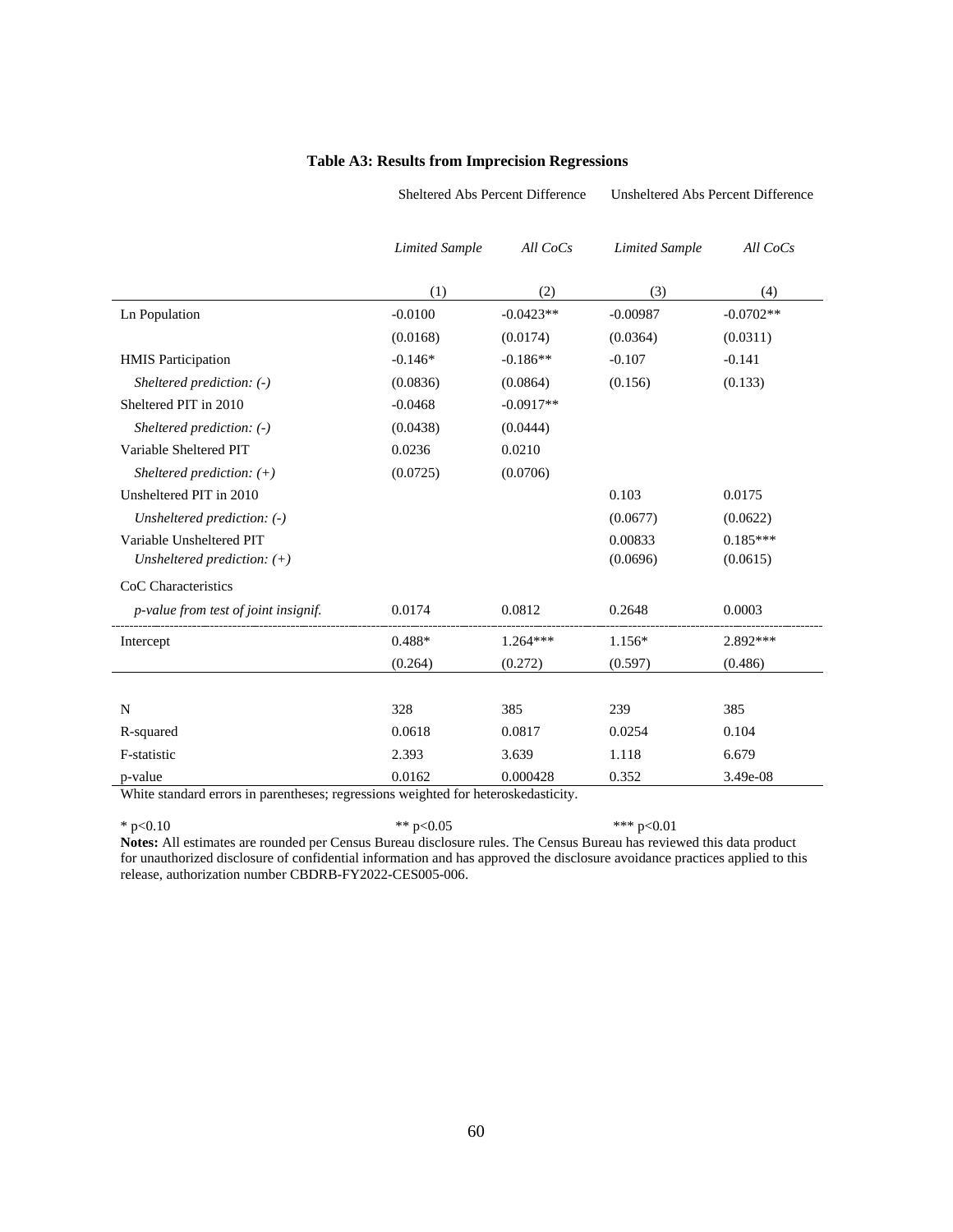|                                                                          | (I)         | (2)                          |
|--------------------------------------------------------------------------|-------------|------------------------------|
| Weather Model:                                                           | Level Terms | Level and Sq<br><b>Terms</b> |
| Predicted Effect on Aggregate Census Sheltered Estimate                  |             |                              |
| Actual Census Estimate                                                   | 279,000     | 279,000                      |
| Predicted Census Estimate with PIT Weather                               | 313,800     | 311,600                      |
| <b>Predicted Percent Change</b>                                          | 12.47%      | 11.68%                       |
| Predicted Effect on Mean Census/PIT Ratio                                |             |                              |
| Actual Mean Census/PIT Ratio<br>Predicted Mean Census/PIT Ratio with PIT | 0.765       | 0.766                        |
| Weather                                                                  | 0.847       | 0.846                        |
| <b>Predicted Percent Change</b>                                          | 10.62%      | 10.49%                       |

#### **Table A4: Predicted Effect of Setting Census Day Weather Equal to PIT Day Weather on Census Sheltered Estimate and Mean Census/PIT Ratio**

**Sources:** 2010 PIT, 2010 Census

**Notes:** Table displays the predicted sheltered Census estimate and the predicted mean Census/PIT ratio that would occur if we set the temperature and precipitation on the day of and in the month of the Census equal to that of the PIT. We include only the subset of CoCs where the minimum of the PIT and Census sheltered count was greater than or equal to 100. The Census Bureau has reviewed this data product for unauthorized disclosure of confidential information and has approved the disclosure avoidance practices applied to this release, authorization number CBDRB-FY2022-CES005-006.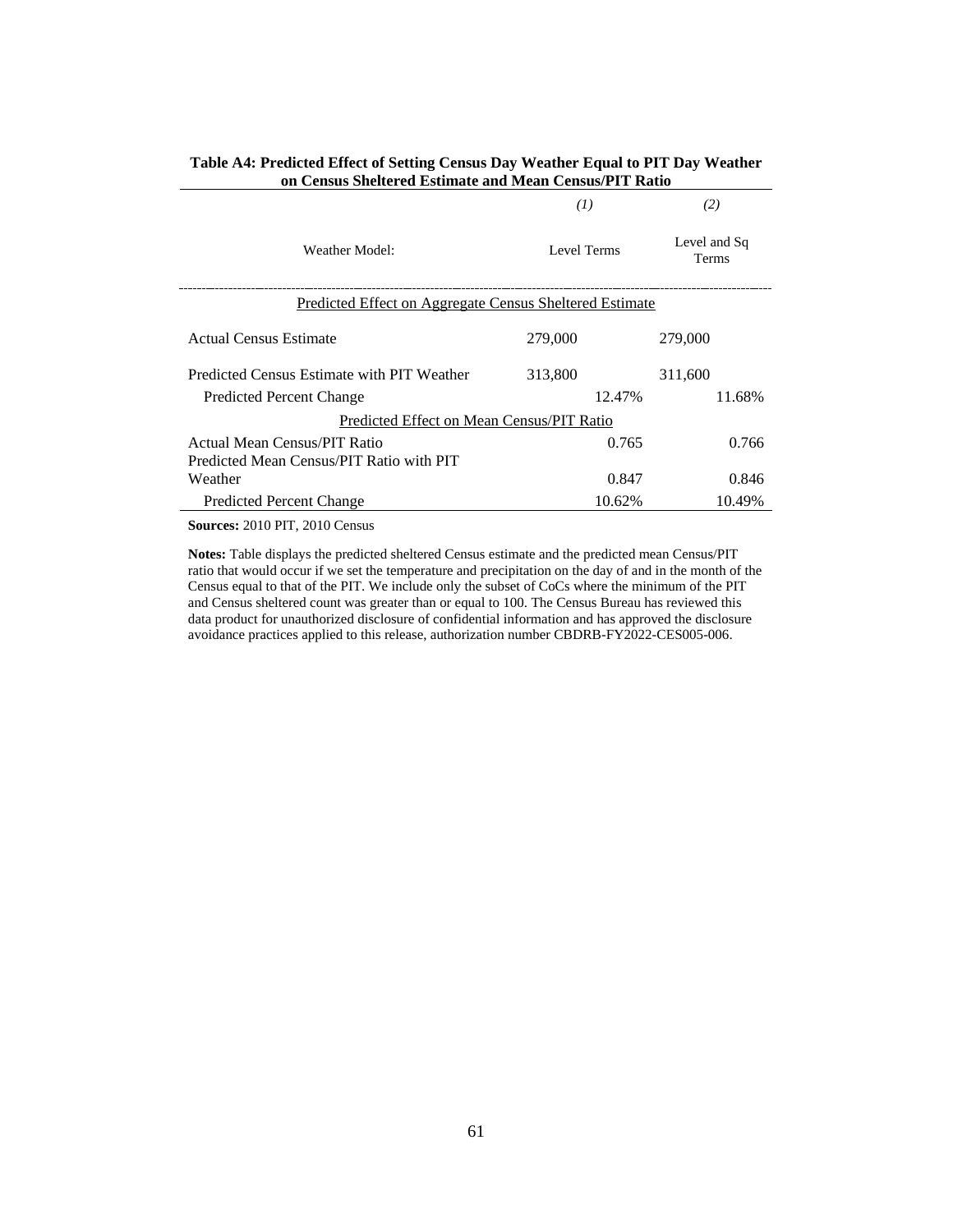|                                                                  | (I)                                  | (2)       |  |  |  |  |  |  |
|------------------------------------------------------------------|--------------------------------------|-----------|--|--|--|--|--|--|
| Weather Model:                                                   | Level and Sq<br>Level Terms<br>Terms |           |  |  |  |  |  |  |
| <u>Predicted Effect on Aggregate Census Unsheltered Estimate</u> |                                      |           |  |  |  |  |  |  |
| Actual Census Estimate                                           | 188,000                              | 188,000   |  |  |  |  |  |  |
| Predicted Census Estimate with PIT Weather                       | 173,000<br>198,500                   |           |  |  |  |  |  |  |
| <b>Predicted Percent Change</b>                                  | $-7.98\%$<br>5.59%                   |           |  |  |  |  |  |  |
| Predicted Effect on Mean Census/PIT Ratio                        |                                      |           |  |  |  |  |  |  |
| Actual Mean Census/PIT Ratio                                     | 2.226                                | 2.347     |  |  |  |  |  |  |
| Predicted Mean Census/PIT Ratio with PIT                         |                                      |           |  |  |  |  |  |  |
| Weather                                                          | 1.448                                | 2.138     |  |  |  |  |  |  |
| <b>Predicted Percent Change</b>                                  | -34.95%                              | $-8.90\%$ |  |  |  |  |  |  |

# **Table A5: Predicted Effect of Setting Census Day Weather Equal to PIT Day Weather on Census Unsheltered Estimate and Mean Census/PIT Ratio**

**Sources:** 2010 PIT, 2010 Census

**Notes:** Table displays the predicted unsheltered Census estimate and the predicted mean Census/PIT ratio that would occur if we set the temperature and precipitation on the day of and in the month of the Census equal to that of the PIT. We include only the subset of CoCs where the minimum of the PIT and Census unsheltered count was greater than or equal to 50. The Census Bureau has reviewed this data product for unauthorized disclosure of confidential information and has approved the disclosure avoidance practices applied to this release, authorization number CBDRB-FY2022-CES005-006.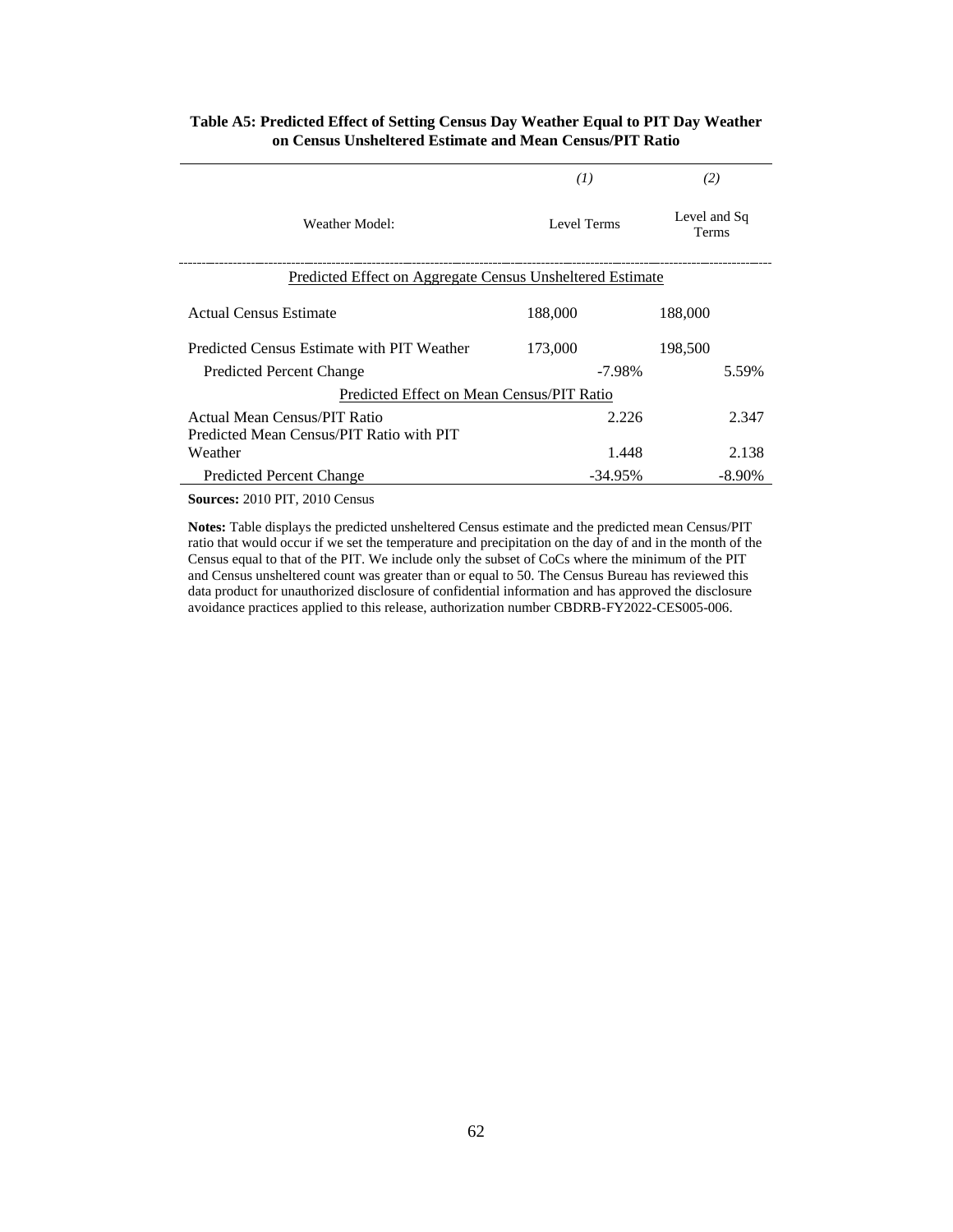|                                   | Sheltered Unsheltered |              |
|-----------------------------------|-----------------------|--------------|
| <b>Day-of-Count Weather</b>       |                       |              |
| Census Day Min Temp               | $-0.0007$             | 0.0409       |
|                                   | (0.0030)              | (0.0403)     |
| PIT Day Min Temp                  | 0.0028                | 0.0152       |
|                                   | (0.0027)              | (0.0207)     |
| Census Day Total Precip           | $-0.0042$             | 0.0093       |
|                                   | (0.0031)              | (0.0321)     |
| PIT Day Total Precip              | $-0.0097$             | 0.0334       |
|                                   | (0.0056)              | (0.0612)     |
| <b>Month-of-Count Weather</b>     |                       |              |
| Census Month Avg Temp             | $-0.0031$             | 0.0102       |
|                                   | (0.0078)              | (0.0622)     |
| PIT Month Avg Temp                | $-0.0014$             | $-0.1223***$ |
|                                   | (0.0038)              | (0.0314)     |
| Census Month Avg Daily Precip     | 0.0271                | $0.2728**$   |
|                                   | (0.0175)              | (0.1252)     |
| <b>PIT Month Avg Daily Precip</b> | $-0.0157$             | $-0.2610**$  |
|                                   | (0.0155)              | (0.1310)     |

**Table A6: Marginal Effect of Weather Terms at Mean with Standard Errors (Models with Squared Weather Terms)**

**Sources:** 2010 PIT, 2010 Census

**Notes:** Table displays the marginal effect of weather and climate variables at their means in the model that includes both level and squared seasonality terms. Standard error and significance of the linear combination of level and squared term is reported. All estimates are rounded per Census Bureau disclosure rules. The Census Bureau has reviewed this data product for unauthorized disclosure of confidential information and has approved the disclosure avoidance practices applied to this release, authorization number CBDRB-FY2022-CES005-006.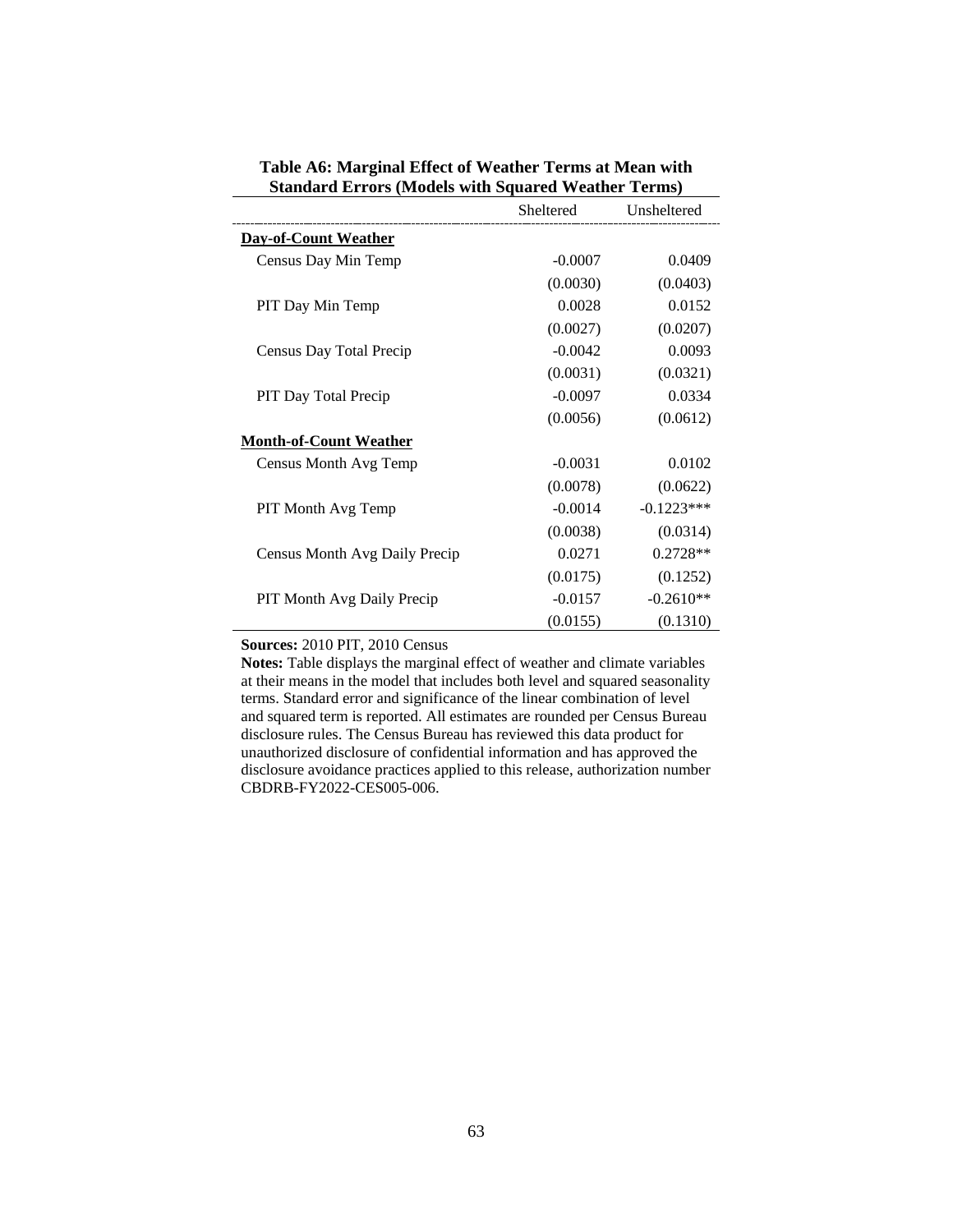| <b>Test</b><br>Description: | Joint<br>significance of<br>level weather<br>terms | Joint significance<br>of squared<br>weather terms | Weather<br>variables<br>constrained to<br>differences | Joint<br>significance of<br>CoC<br>characteristics | Joint<br>significance of<br>CoC<br>characteristics |  |
|-----------------------------|----------------------------------------------------|---------------------------------------------------|-------------------------------------------------------|----------------------------------------------------|----------------------------------------------------|--|
| Base Model:                 | Level Weather                                      | Squared Weather                                   | Level Weather                                         | Level Weather                                      | Squared Weather                                    |  |
| Sheltered                   |                                                    |                                                   |                                                       |                                                    |                                                    |  |
| F-statistic                 | 1.8330                                             | 0.3844                                            | 3.2730                                                | 1.2410                                             | 0.6660                                             |  |
| p-value                     | 0.0704                                             | 0.9286                                            | 0.0119                                                | 0.2933                                             | 0.6160                                             |  |
| <b>Unsheltered</b>          |                                                    |                                                   |                                                       |                                                    |                                                    |  |
| F-statistic                 | 7.3660                                             | 3.5330                                            | 5.9020                                                | 1.9130                                             | 1.4840                                             |  |
| p-value                     | 0.0000                                             | 0.0007                                            | 0.0002                                                | 0.1092                                             | 0.2080                                             |  |

# **Table A7: Bias Regressions - Hypothesis Tests**

**Sources:** 2010 PIT, 2010 Census

**Notes:** All estimates are rounded per Census Bureau disclosure rules. The Census Bureau has reviewed this data product for unauthorized disclosure of confidential information and has approved the disclosure avoidance practices applied to this release, authorization number CBDRB-FY2022-CES005-006.

| Table A8: Imprecision Regressions - Hypothesis Tests |                                           |        |         |        |  |  |  |  |  |
|------------------------------------------------------|-------------------------------------------|--------|---------|--------|--|--|--|--|--|
| Test:                                                | Joint significance of CoC characteristics |        |         |        |  |  |  |  |  |
|                                                      | Unsheltered<br>Sheltered                  |        |         |        |  |  |  |  |  |
| Sample:                                              | Limited                                   | Full   | Limited | Full   |  |  |  |  |  |
| F-statistic                                          | 3.0440                                    | 2.0920 | 1.3160  | 5.5030 |  |  |  |  |  |
| p-value                                              | 0.0175                                    | 0.0812 | 0.2648  | 0.0003 |  |  |  |  |  |

#### **Table A8: Imprecision Regressions - Hypothesis Tests**

**Sources:** 2010 PIT, 2010 Census

**Notes:** All estimates are rounded per Census Bureau disclosure rules. The Census Bureau has reviewed this data product for unauthorized disclosure of confidential information and has approved the disclosure avoidance practices applied to this release, authorization number CBDRB-FY2022-CES005-006.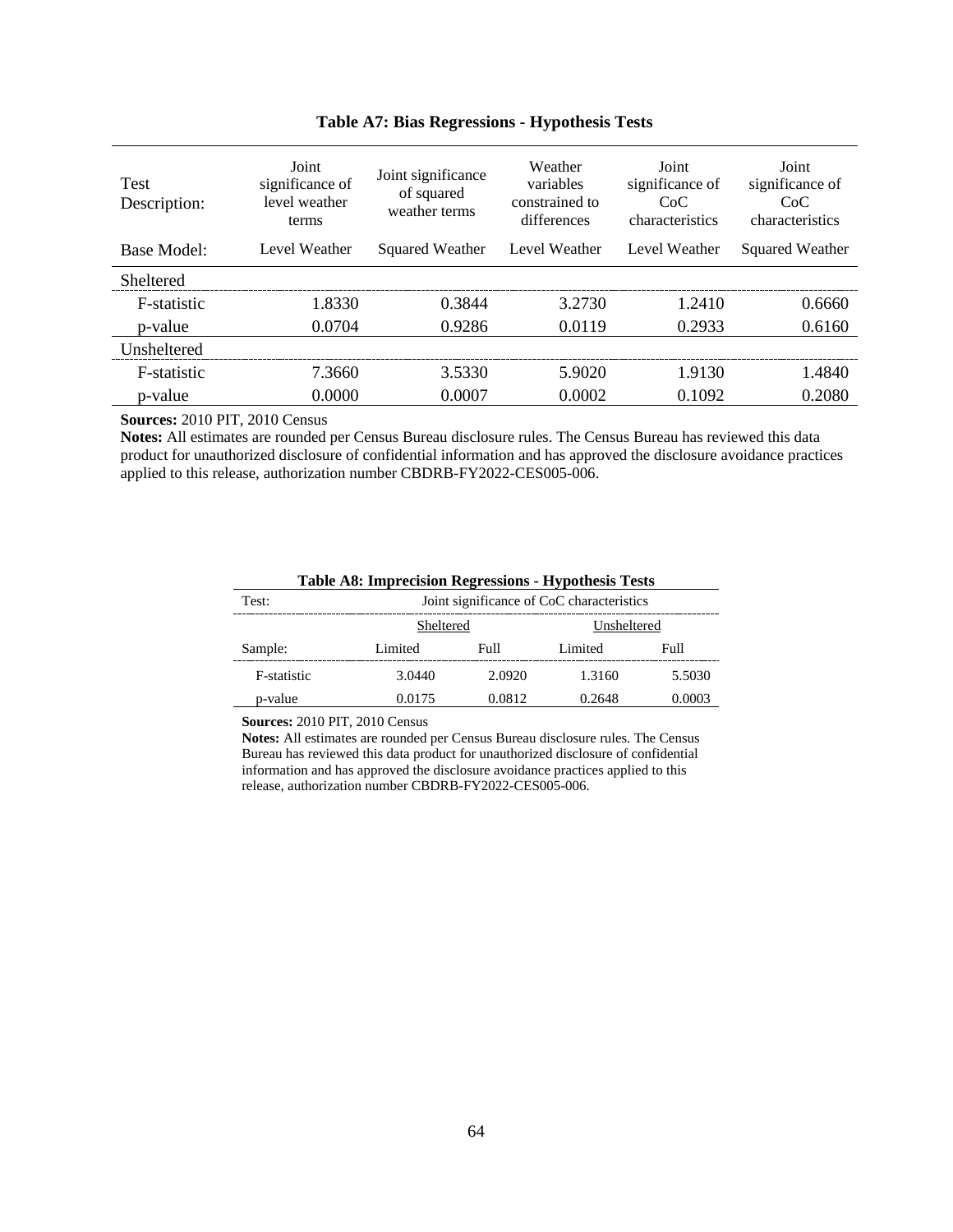|                                                    | Sheltered | Unsheltered |        |           |
|----------------------------------------------------|-----------|-------------|--------|-----------|
|                                                    | Mean      | <b>SD</b>   | Mean   | <b>SD</b> |
| <b>Outcomes</b>                                    |           |             |        |           |
| Census (Adjusted)                                  | 850.80    | 2343.00     | 777.20 | 1215.00   |
| PIT                                                | 1192.00   | 3026.00     | 901.00 | 1815.00   |
| Census/PIT                                         | 0.77      | 0.29        | 2.27   | 2.81      |
| Abs Percent Difference                             | 0.38      | 0.28        | 0.79   | 0.51      |
| <b>Number of Shelter Addresses</b>                 |           |             |        |           |
| Census Shelter Addresses (Adj, Address Correction) | 27.93     | 36.39       |        |           |
| <b>PIT Shelter Addresses</b>                       | 36.21     | 44.44       |        |           |
| Shelter Address Ratio (Census/PIT)                 | 0.83      | 0.32        |        |           |
| <b>CoC Population Characteristics</b>              |           |             |        |           |
| CoC Population (Millions)                          | 0.89      | 1.21        | 1.04   | 1.36      |
| Pop Share in Poverty                               | 0.14      | 0.05        | 0.15   | 0.05      |
| Pop Share in Urban Area                            | 0.84      | 0.17        | 0.85   | 0.17      |
| Pop Density (1000 people per km <sup>2</sup> )     | 0.50      | 1.08        | 0.51   | 1.16      |
| Median Rent Index                                  | 1.04      | 0.24        | 1.06   | 0.25      |
| <b>Accuracy Variables</b>                          |           |             |        |           |
| <b>HMIS Participation</b>                          | 0.78      | 0.21        |        |           |
| PIT in 2010                                        | 0.78      | 0.41        | 0.59   | 0.49      |
| Variable PIT                                       | 0.05      | 0.22        | 0.42   | 0.49      |
| Day Weather                                        |           |             |        |           |
| Census Temperature (F)                             | 39.70     | 7.78        | 40.53  | 8.21      |
| PIT Temperature (F)                                | 27.17     | 14.10       | 29.65  | 14.67     |
| Census Precipitation (total, mm)                   | 7.32      | 15.45       | 6.52   | 14.42     |
| PIT Precipitation (total, mm)                      | 1.75      | 5.04        | 2.37   | 6.15      |
| <b>Month Weather</b>                               |           |             |        |           |
| Census Temperature (F)                             | 47.01     | 7.25        | 48.16  | 7.90      |
| PIT Temperature (F)                                | 34.33     | 12.58       | 37.42  | 13.57     |
| Census Precipitation (avg daily, mm)               | 3.52      | 2.63        | 3.38   | 2.57      |
| PIT Precipitation (avg daily, mm)                  | 2.34      | 1.74        | 2.28   | 1.77      |
| <b>Number of CoCs</b>                              |           |             |        |           |

#### **Table A9: Summary Statistics for CoC Regressions**

**Source:** 2010 PIT, 2010 Census, 2010 ACS, 2008-2016 HIC

**Notes:** Census counts are adjusted to include PIT-only population (domestic violence shelters, etc.). Census shelter count is adjusted for the PIT-only population and PIT shelter count is adjusted for the presence of multisite shelters and duplicate addresses. All counts and shares are rounded per Census Bureau disclosure rules. The Census Bureau has reviewed this data product for unauthorized disclosure of confidential information and has approved the disclosure avoidance practices applied to this release, authorization number CBDRB-FY2022-CES005-006.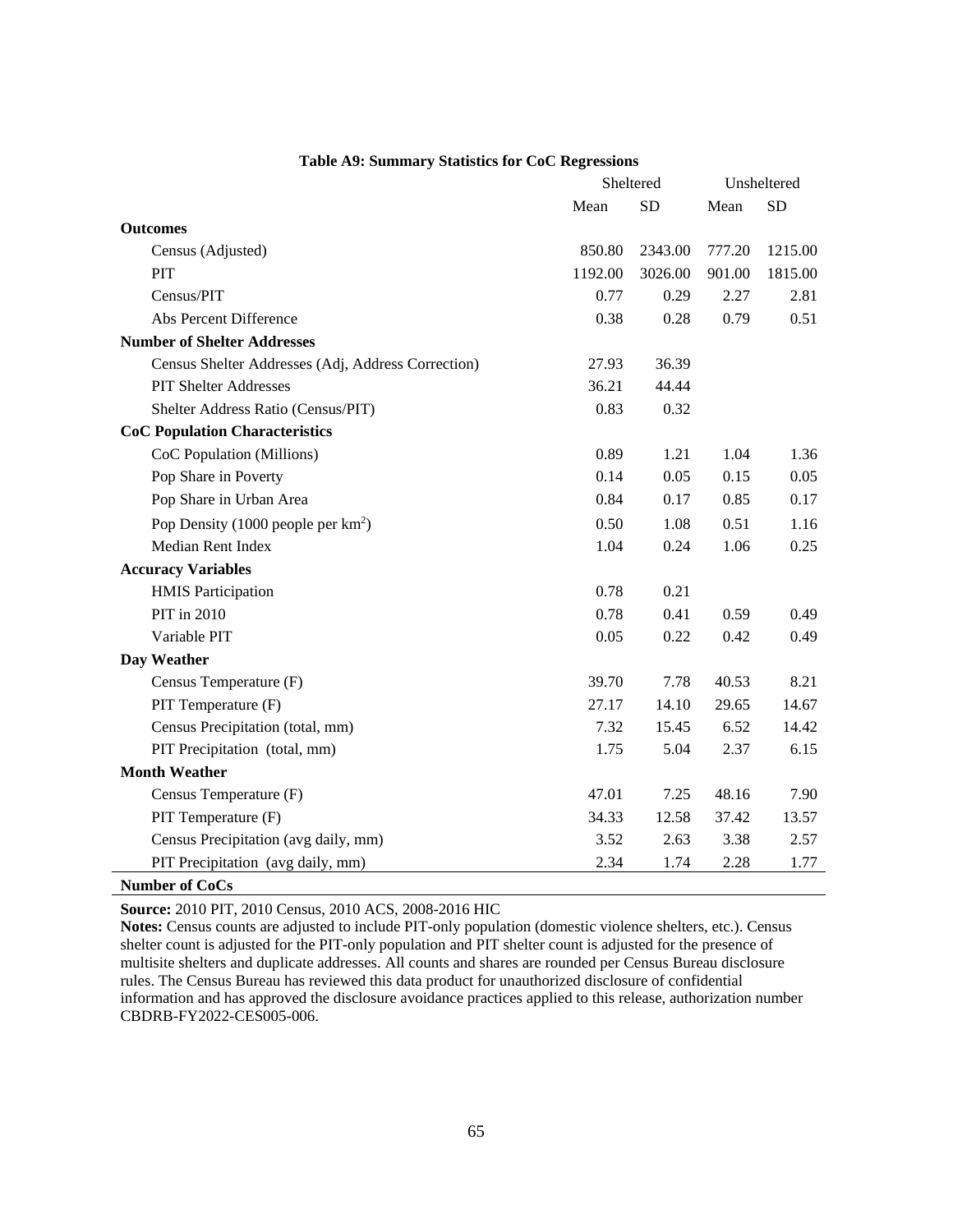| Census, by Housing Status in Census |                         |       |                        |       |  |  |  |  |  |
|-------------------------------------|-------------------------|-------|------------------------|-------|--|--|--|--|--|
| <b>Status in Census</b>             | <b>County in Census</b> |       | <b>State in Census</b> |       |  |  |  |  |  |
|                                     |                         | Other |                        | Other |  |  |  |  |  |
| Sheltered                           |                         |       |                        |       |  |  |  |  |  |

Unsheltered 0.928 0.072 0.962 0.038 Other GQ 0.863 0.137 0.971 0.029 Housed 0.741 0.259 0.849 0.151

# **Table A10: Share of HMIS Shelter Users in a Given County/State in the Census, by Housing Status in Census**

**Sources:** 2010 PIT, 2010 Census

**Notes:** Table displays weighted share of HMIS shelter users who were in a given county or state in the Census, by housing status. Weight is calculated as the midpoint of the upper bound weight and the lower bound weight. All shares and counts are rounded per Census Bureau disclosure rules. The Census Bureau has reviewed this data product for unauthorized disclosure of confidential information and has approved the disclosure avoidance practices applied to this release, authorization number CBDRB-FY2022-CES005-006.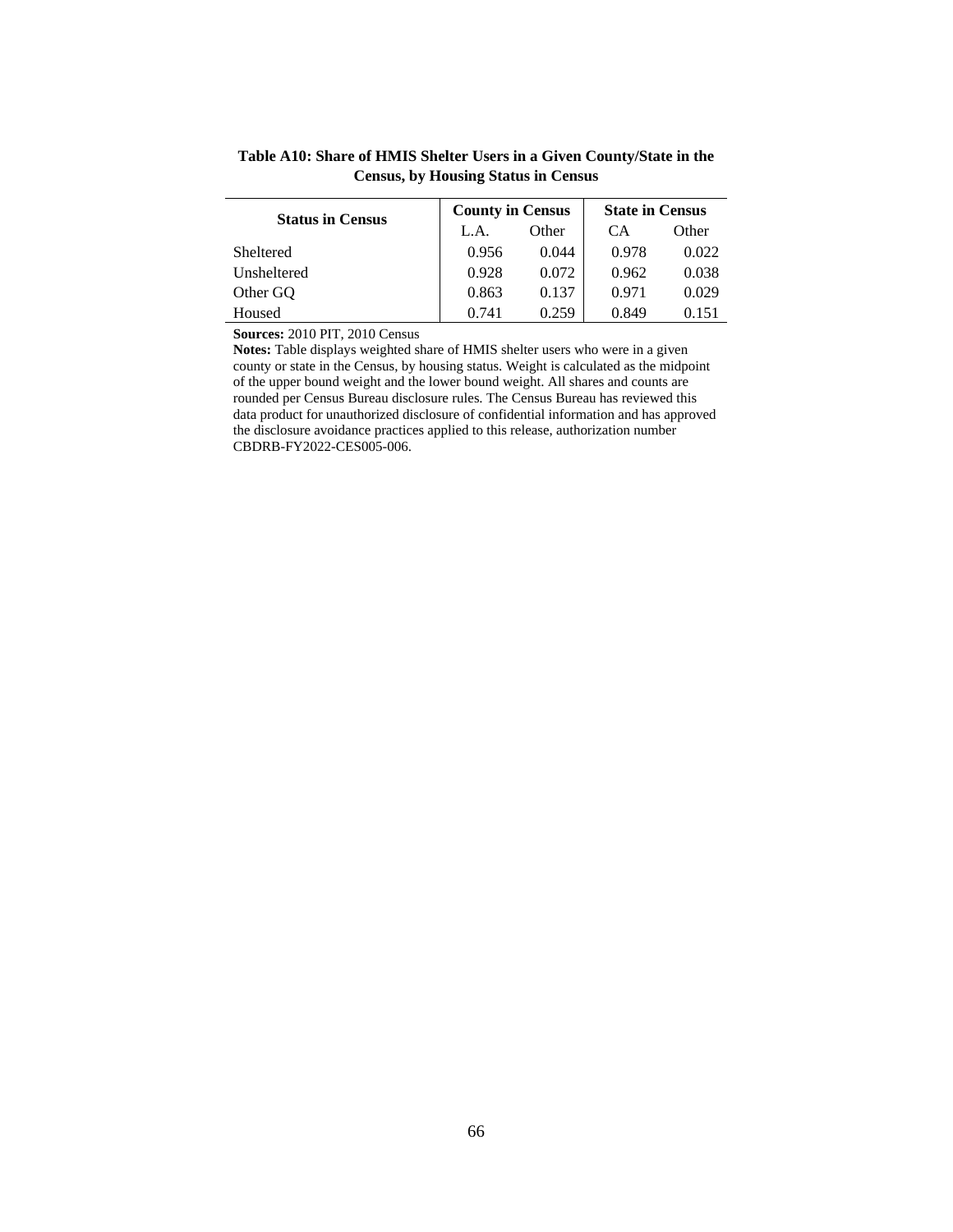| Entry Probability |     |      |      |      |      |      |                      |      |      |      |      |            |      |
|-------------------|-----|------|------|------|------|------|----------------------|------|------|------|------|------------|------|
| Year              | Jan |      | Feb  | Mar  | Apr  | May  | Jun                  | Jul  | Aug  | Sep  | Oct  | <b>Nov</b> | Dec  |
| 2009              |     | 0.34 | 0.28 | 0.20 | 0.18 | 0.16 | 0.16                 | 0.14 | 0.14 | 0.16 | 0.15 | 0.16       | 0.49 |
| 2010              |     | 0.40 | 0.30 | 0.28 | 0.31 | 0.27 | 0.21                 | 0.19 | 0.18 | 0.19 | 0.18 | 0.17       | 0.57 |
| 2011              |     | 0.40 | 0.35 | 0.27 | 0.17 | 0.16 | 0.17                 | 0.20 | 0.18 | 0.19 | 0.18 | 0.19       | 0.55 |
| 2012              |     | 0.40 | 0.33 | 0.29 | 0.21 | 0.19 | 0.16                 | 0.16 | 0.16 | 0.13 | 0.14 | 0.16       | 0.54 |
| 2013              |     | 0.43 | 0.27 | 0.20 | 0.14 | 0.14 | 0.12                 | 0.14 | 0.12 | 0.12 | 0.14 | 0.09       | 0.41 |
|                   |     |      |      |      |      |      | Hazard Rate for Exit |      |      |      |      |            |      |
| Year              | Jan |      | Feb  | Mar  | Apr  | May  | Jun                  | Jul  | Aug  | Sep  | Oct  | <b>Nov</b> | Dec  |
| 2009              |     | 0.08 | 0.08 | 0.72 | 0.12 | 0.11 | 0.30                 | 0.13 | 0.14 | 0.18 | 0.14 | 0.14       | 0.18 |
| 2010              |     | 0.12 | 0.11 | 0.67 | 0.19 | 0.15 | 0.23                 | 0.15 | 0.15 | 0.18 | 0.18 | 0.19       | 0.20 |
| 2011              |     | 0.15 | 0.10 | 0.18 | 0.08 | 0.07 | 0.71                 | 0.17 | 0.19 | 0.18 | 0.21 | 0.21       | 0.29 |
| 2012              |     | 0.30 | 0.29 | 0.46 | 0.23 | 0.23 | 0.21                 | 0.19 | 0.19 | 0.17 | 0.20 | 0.30       | 0.23 |
| 2013              |     | 0.29 | 0.31 | 0.38 | 0.17 | 0.19 | 0.18                 | 0.17 | 0.17 | 0.16 | 0.19 | 0.17       | 0.21 |

**Table A11: Probability of L.A. HMIS Shelter Entry and Hazard Rate for Exit**

**Sources:** L.A. HMIS data (2004-2014)

Notes: Table displays the probability of entering an L.A. HMIS shelter in a given month and year as a share of the 2010 Los Angeles population and the probability of exiting an HMIS shelter in a given month/year conditional on being in the shelter on the first day of the month. All shares and counts are rounded per Census Bureau disclosure rules. The Census Bureau has reviewed this data product for unauthorized disclosure of confidential information and has approved the disclosure avoidance practices applied to this release, authorization number CBDRB-FY2022-CES005-006.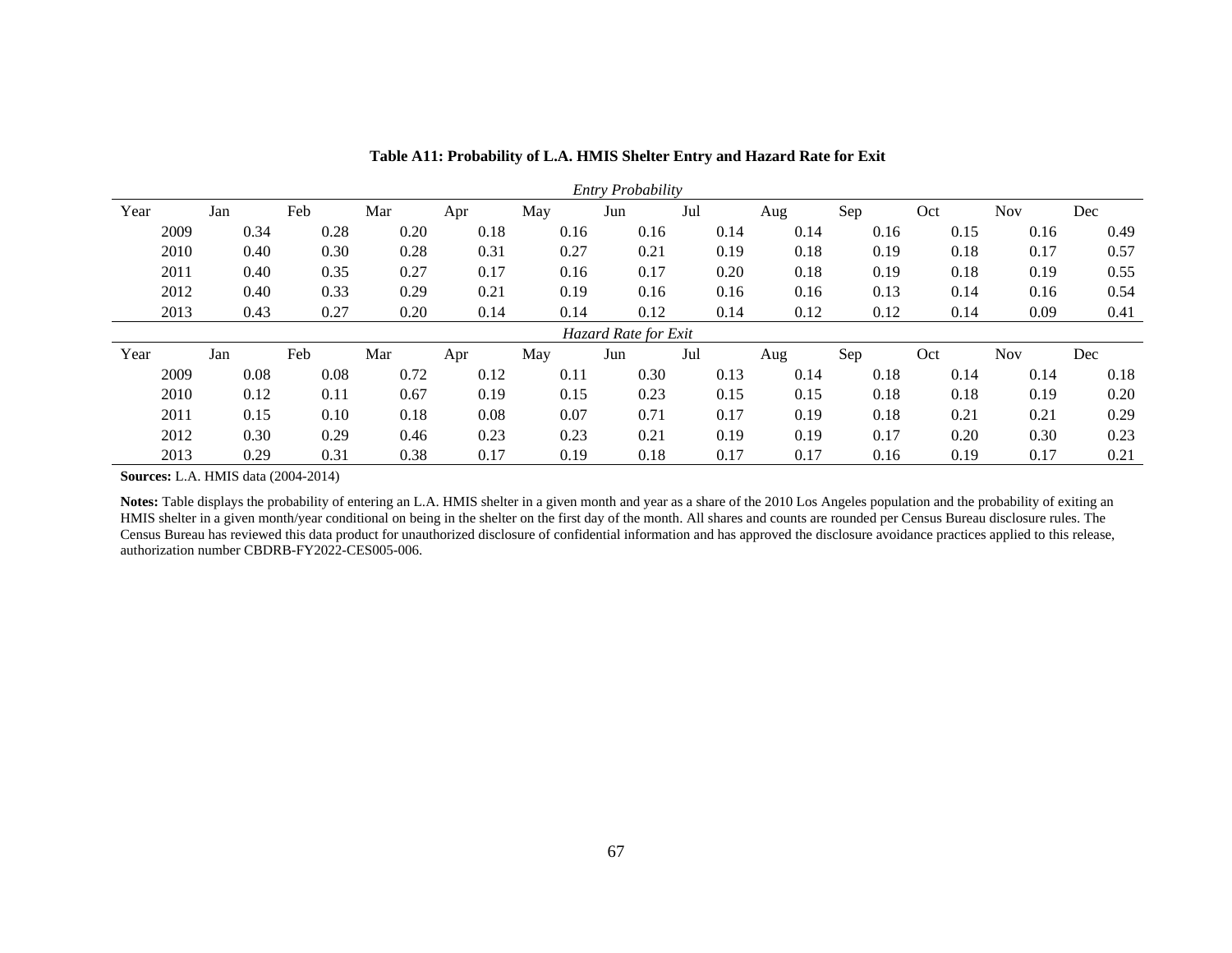

**Figure 1. Unsheltered homeless population estimates in the PIT and Census**

**Figure 2. Sheltered homeless population estimates in the PIT, ACS, and Census**

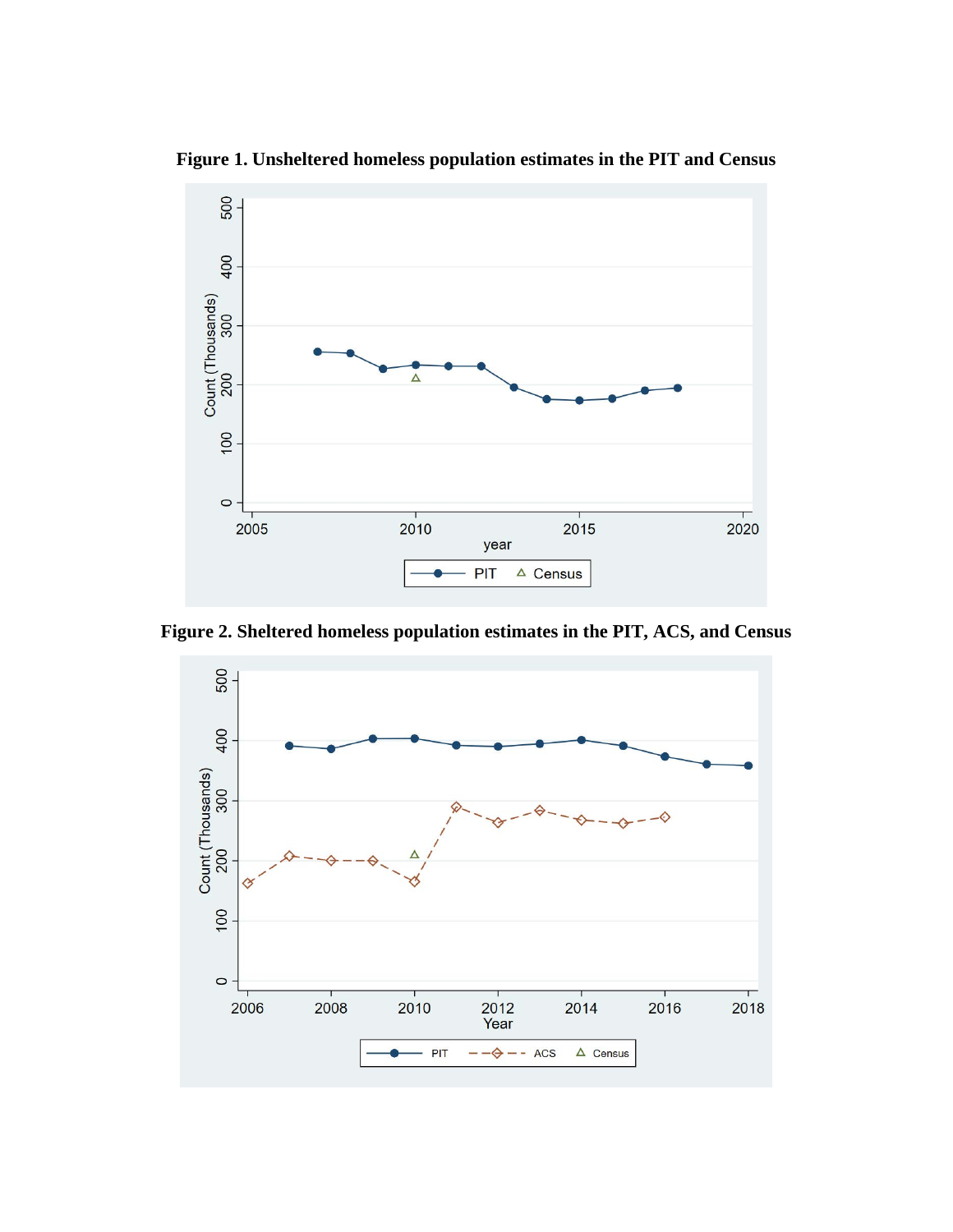



Note: circles not to scale.

**Figure 4. Sheltered homeless population estimates in the PIT, ACS, and Census with definitional and weighting adjustments**